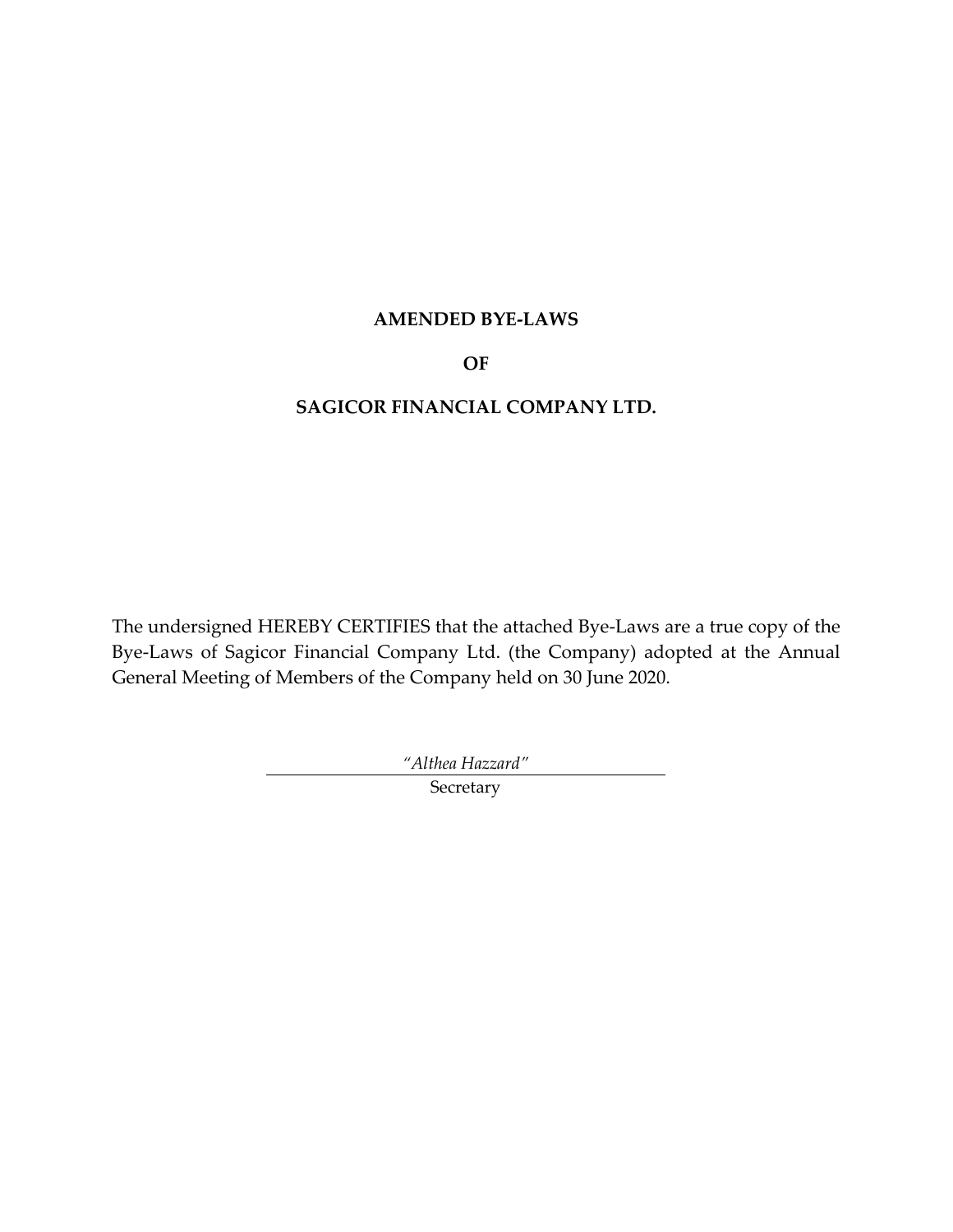# **TABLE OF CONTENTS**

## **[INTERPRETATION](#page-4-0)**

1. [Definitions](#page-4-1)

## **[SHARES](#page-6-0)**

- 2. [Power to Issue Shares](#page-6-1)
- 3. [Power of the Company to Purchase its Shares](#page-7-0)
- 4. [Rights Attaching to Shares](#page-7-1)
- 5. [\[Reserved\]](#page-9-0)
- 6. [\[Reserved\]](#page-9-1)
- 7. [Share Certificates](#page-9-2)
- 8. [Fractional Shares](#page-10-0)

## **[REGISTRATION OF SHARES](#page-10-1)**

- 9. [Register of](#page-10-2) Members
- 10. [Registered Holder Absolute Owner](#page-11-0)
- 11. [Transfer of Registered Shares](#page-11-1)
- 12. [Transmission of Registered Shares](#page-13-0)

# **[ALTERATION OF SHARE CAPITAL](#page-15-0)**

- 13. [Power to Alter Capital](#page-15-1)
- 14. [Variation of Rights Attaching to Shares](#page-15-2)

## **[DIVIDENDS AND CAPITALISATION](#page-15-3)**

- 15. [Dividends](#page-15-4)
- 16. [Power to Set Aside Profits](#page-16-0)
- 17. [Method of Payment](#page-16-1)
- 18. [Capitalisation](#page-17-0)

#### **[MEETINGS OF MEMBERS](#page-18-0)**

- 19. [Annual General Meetings](#page-18-1)
- 20. [Special General Meetings](#page-18-2)
- 21. [Requisitioned General Meetings](#page-18-3)
- 22. [Notice](#page-18-4)
- 23. [Giving Notice and Access](#page-20-0)
- 24. [Postponement or Cancellation of General Meeting](#page-21-0)
- 25. [Electronic Participation and Security in Meetings](#page-21-1)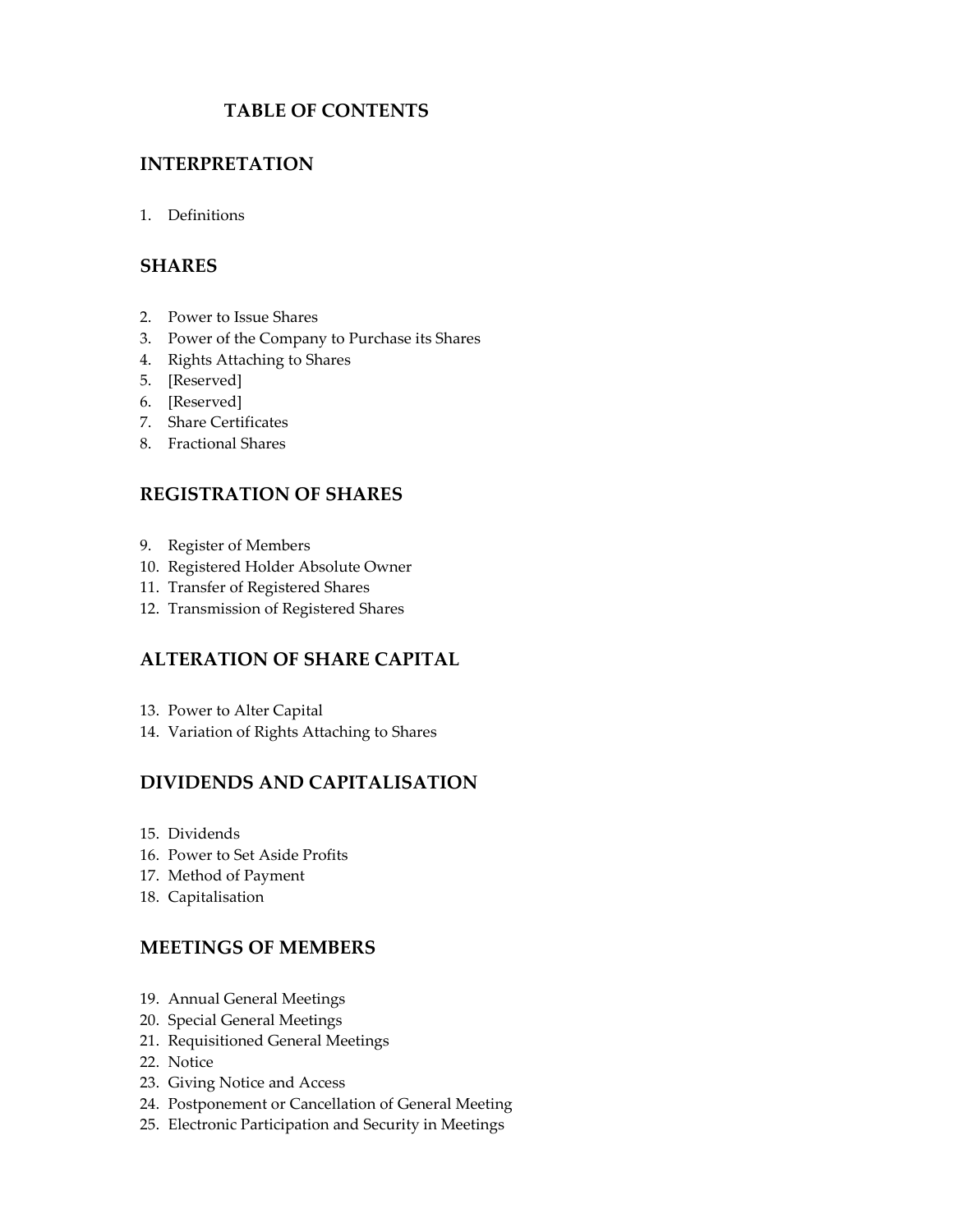- 26. [Quorum at General Meetings](#page-22-0)
- 27. [Chairman to Preside at General Meetings](#page-22-1)
- 28. [Voting on Resolutions](#page-22-2)
- 29. [Power to Demand a Vote on a Poll](#page-23-0)
- 30. [Voting by Joint Holders of Shares](#page-24-0)
- 31. [Instrument of Proxy](#page-24-1)
- 32. [Representation of Corporate Member](#page-25-0)
- 33. [Adjournment of General Meeting](#page-26-0)
- 34. [Written Resolutions](#page-26-1)
- 35. [Directors Attendance at General Meetings](#page-27-0)

# **[DIRECTORS AND OFFICERS](#page-27-1)**

- 36. [Election of Directors](#page-27-2)
- 37. Number [of Directors](#page-29-0)
- 38. [\[Reserved\]](#page-29-1)
- 39. [Term of Office of Directors](#page-29-2)
- 40. [Removal of Directors](#page-29-3)
- 41. [Vacancy in the Office of Director](#page-29-4)
- 42. [Remuneration of Directors](#page-30-0)
- 43. [Defect in Appointment](#page-31-0)
- 44. [Directors to Manage Business](#page-31-1)
- 45. [Powers of the Board of Directors](#page-31-2)
- 46. [Register of Directors and Officers](#page-33-0)
- 47. [Appointment of Officers](#page-33-1)
- 48. [Appointment of Secretary](#page-34-0)
- 49. [Duties of Officers](#page-34-1)
- 50. [Remuneration of Officers](#page-34-2)
- 51. [Conflicts of Interest](#page-34-3)
- 52. [Indemnification and Exculpation of Directors and Officers](#page-35-0)

# **[MEETINGS OF THE BOARD OF DIRECTORS](#page-36-0)**

- 53. [Board Meetings](#page-36-1)
- 54. [Notice of Board Meetings](#page-36-2)
- 55. [Electronic Participation in Meetings](#page-36-3)
- 56. [\[Reserved\]](#page-37-0)
- 57. [Quorum at Board Meetings](#page-37-1)
- 58. [Board to Continue in the Event of Vacancy](#page-37-2)
- 59. [Chairman to Preside](#page-37-3)
- 60. [Written Resolutions](#page-37-4)
- 61. [Validity of Prior Acts of the Board](#page-37-5)

## **[CORPORATE RECORDS](#page-38-0)**

- 62. [Minutes](#page-38-1)
- 63. [Place Where Corporate Records Kept](#page-38-2)
- 64. [Form and Use of Seal](#page-38-3)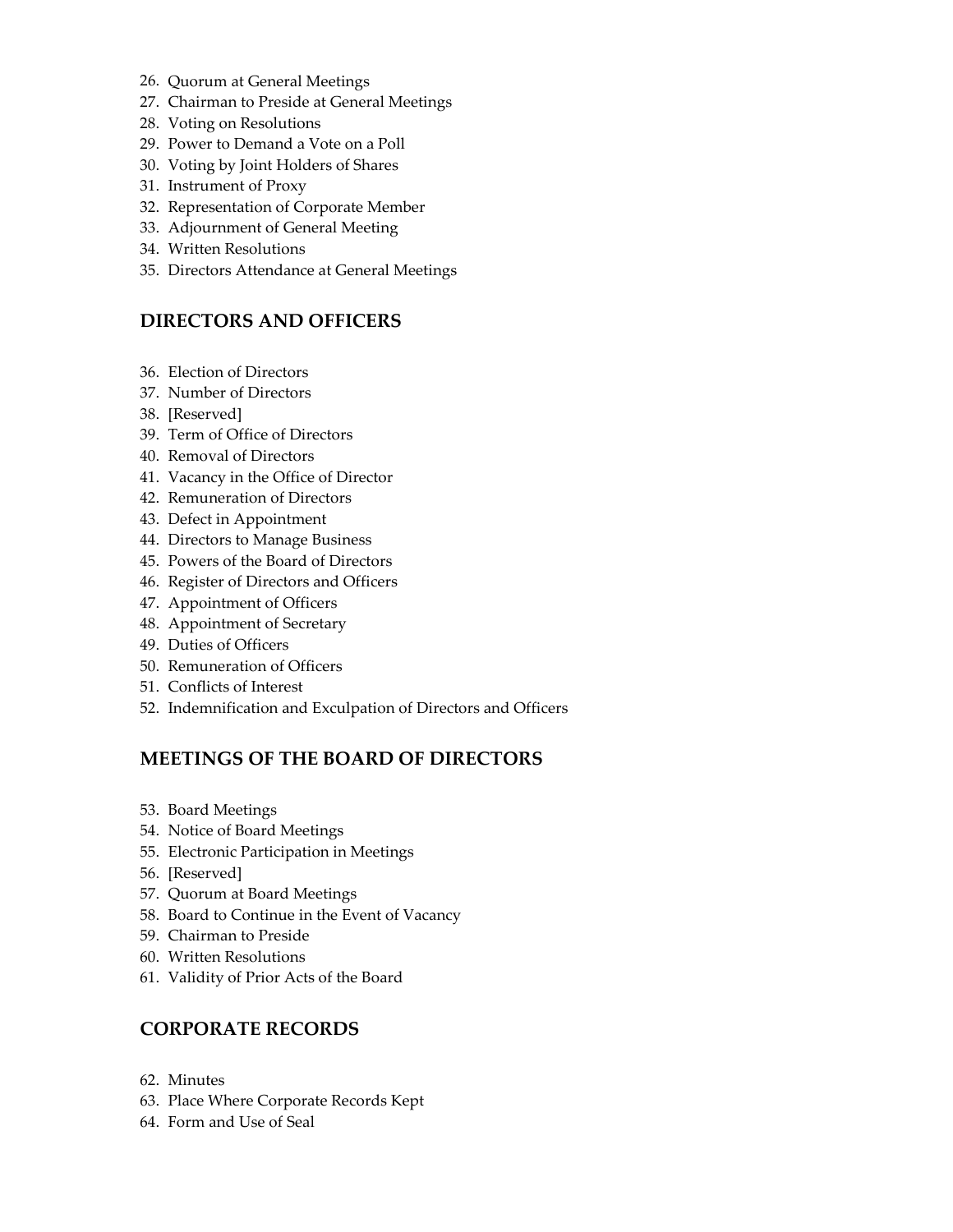# **[ACCOUNTS](#page-39-0)**

- 66. [Records of Account](#page-39-1)
- 67. [Financial Year End](#page-39-2)

# **[AUDITS](#page-39-3)**

- 68. [Annual Audit](#page-39-4)
- 69. [Appointment of Auditor](#page-39-5)
- 70. [Remuneration of Auditor](#page-40-0)
- 71. [Duties of Auditor](#page-40-1)
- 72. [Access to Records](#page-40-2)
- 73. [Financial Statements and the Auditor's Report](#page-40-3)
- 74. [Vacancy in the Office of Auditor](#page-41-0)
- 75. [Disclosure of Interests](#page-41-1)
- 76. [Information Available to Members](#page-41-2)

# **[VOLUNTARY WINDING-UP AND DISSOLUTION](#page-42-0)**

77. [Winding-Up](#page-42-1)

# **[CHANGES TO CONSTITUTION](#page-42-2)**

- 78. [Changes to Bye-laws](#page-42-3)
- 79. [Changes to the Memorandum of Continuance](#page-42-4)
- 80. [Discontinuance](#page-42-5)
- 81. [Amalgamation or Merger](#page-43-0)
- 82. [Exclusive Jurisdiction](#page-43-1)
- [In the event that any dispute arises concerning the Act or out of or in connection with these Bye-laws,](#page-43-2)  [including any question regarding the existence and scope of any](#page-43-2) Bye-law and/or whether there has [been any breach of the Act or these Bye-laws by an Officer or Director \(whether or not such a claim](#page-43-2)  [is brought in the name of a Member or in the name of the Company\), any such dispute shall be](#page-43-2)  [subject to the exclusive jurisdiction of the Supreme Court of Bermuda, unless the Company consents](#page-43-2)  [in writing to an alternate jurisdiction \(and the Company will always,](#page-43-2) to the fullest extent permitted by law, [provide such consent with respect to the Superior Court of Justice of the Province of](#page-43-2)  [Ontario, Canada and appellate Courts therefrom\).](#page-43-2)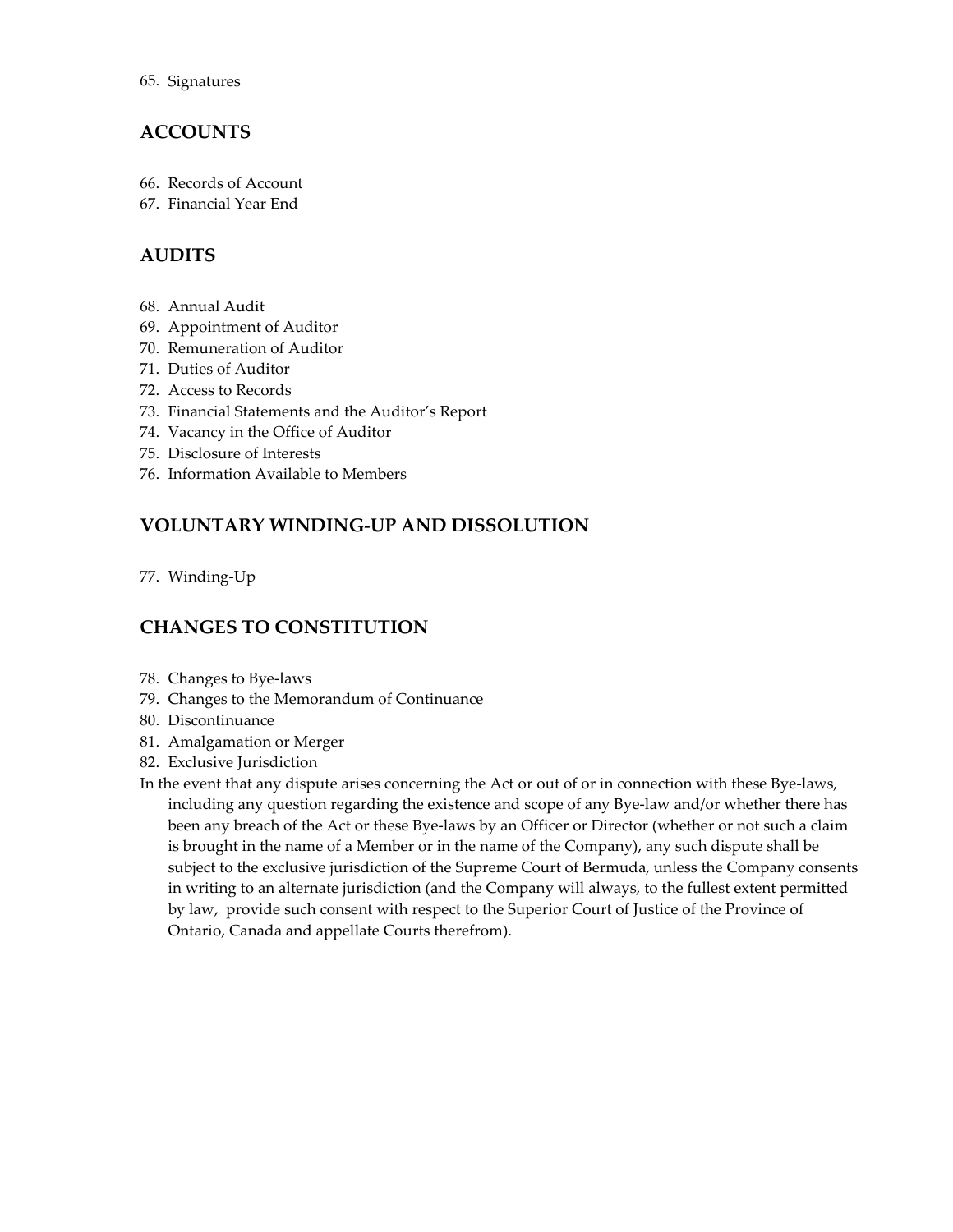# **INTERPRETATION**

# <span id="page-4-1"></span><span id="page-4-0"></span>**1. Definitions**

1.1 In these Bye-laws, the following words and expressions shall, where not inconsistent with the context, have the following meanings, respectively:

| Act                  | the Companies Act 1981;                                                                                                                                                                                                                                                                                                                 |  |
|----------------------|-----------------------------------------------------------------------------------------------------------------------------------------------------------------------------------------------------------------------------------------------------------------------------------------------------------------------------------------|--|
| Auditor              | includes an individual, company or partnership;                                                                                                                                                                                                                                                                                         |  |
| Board                | the board of directors (including, for the avoidance<br>of doubt, a sole director) appointed or elected<br>pursuant to these Bye-laws and acting by resolution<br>in accordance with the Act and these Bye-laws or the<br>directors present at a meeting of directors at which<br>there is a quorum;                                    |  |
| <b>Common Shares</b> | has the meaning given to it in Bye-law 4.1;                                                                                                                                                                                                                                                                                             |  |
| Company              | the company for which these Bye-laws are approved<br>and confirmed;                                                                                                                                                                                                                                                                     |  |
| Director             | a director of the Company;                                                                                                                                                                                                                                                                                                              |  |
| Member               | the person registered in the Register of Members as<br>the holder of shares in the Company and, when two<br>or more persons are so registered as joint holders of<br>shares, means the person whose name stands first in<br>the Register of Members as one of such joint holders<br>or all of such persons, as the context so requires; |  |
| non-business day     | any Saturday, Sunday or a day that is a public<br>holiday in Bermuda;                                                                                                                                                                                                                                                                   |  |
| notice               | written notice as further provided in these Bye-laws<br>unless otherwise specifically stated;                                                                                                                                                                                                                                           |  |
| Officer              | any person appointed by the Board to hold an office<br>in the Company;                                                                                                                                                                                                                                                                  |  |
| Preference Shares    | has the meaning given to it in Bye-law 4.1;                                                                                                                                                                                                                                                                                             |  |
|                      | Register of Directors and the register of directors and officers referred to in<br>1                                                                                                                                                                                                                                                    |  |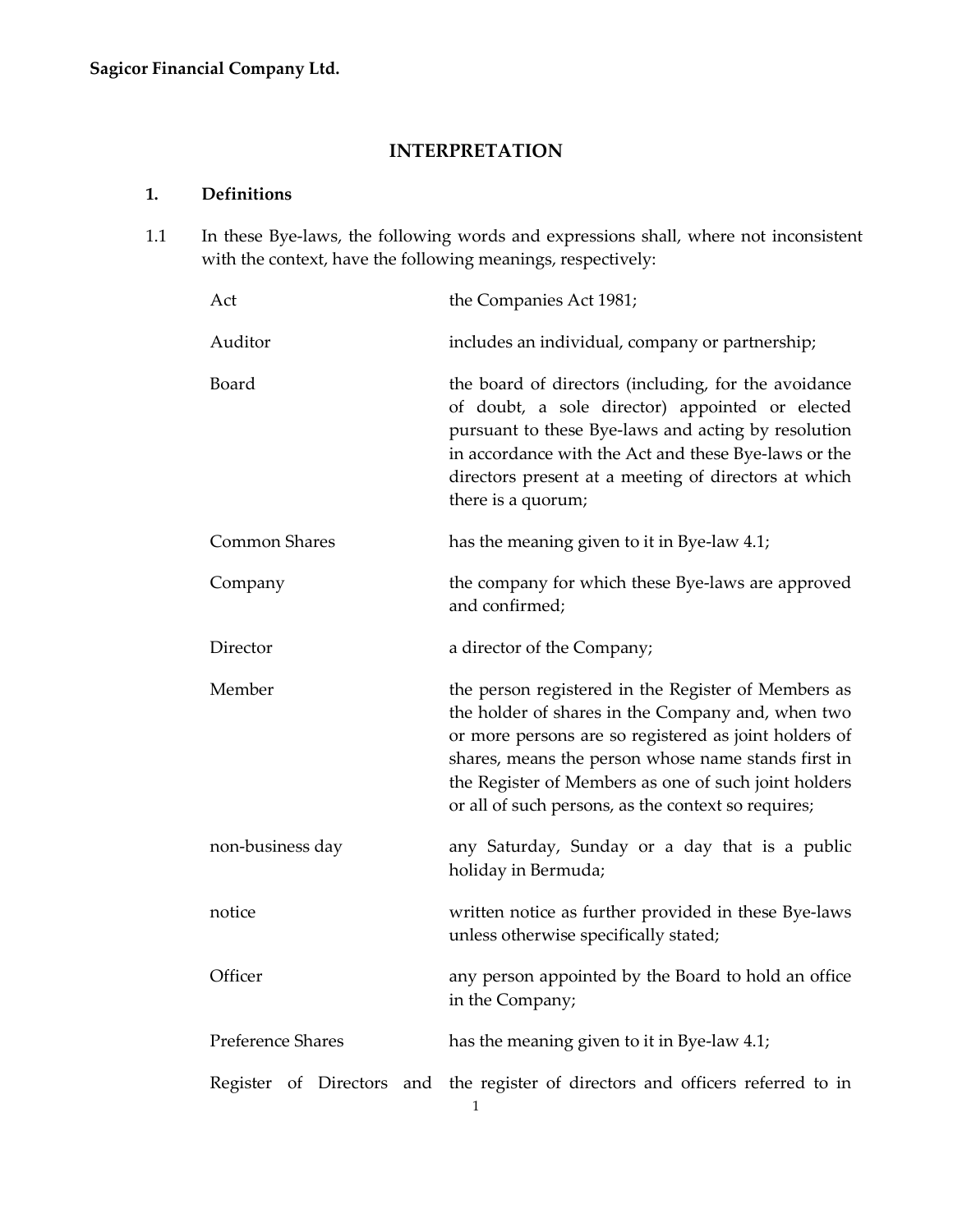#### **Sagicor Financial Company Ltd.**

| <b>Officers</b>           | these Bye-laws;                                                                                                                                                                                                                      |  |
|---------------------------|--------------------------------------------------------------------------------------------------------------------------------------------------------------------------------------------------------------------------------------|--|
| Register of Members       | the register of members referred to in these Bye-<br>laws;                                                                                                                                                                           |  |
| Resident Representative   | person appointed to act as resident<br>any<br>representative and includes any deputy or assistant<br>resident representative;                                                                                                        |  |
| Secretary                 | the person appointed to perform any or all of the<br>duties of secretary of the Company and includes any<br>deputy or assistant secretary and any person<br>appointed by the Board to perform any of the duties<br>of the Secretary; |  |
| <b>Special Resolution</b> | a resolution passed with the approval of the<br>Members representing at least two-thirds of the<br>votes cast.                                                                                                                       |  |

1.2 In these Bye-laws, where not inconsistent with the context:

- (a) words denoting the plural number include the singular number and *vice versa*;
- (b) words denoting the masculine gender include the feminine and neuter genders;
- (c) words importing persons include companies, associations or bodies of persons whether corporate or not;
- (d) the words:-
	- (i) "may" shall be construed as permissive; and
	- (ii) "shall" shall be construed as imperative;
- (e) except as expressly otherwise provided herein, a reference to a statutory provision shall be deemed to include any amendment or re-enactment thereof;
- (f) the word "corporation" means a corporation whether or not a company within the meaning of the Act; and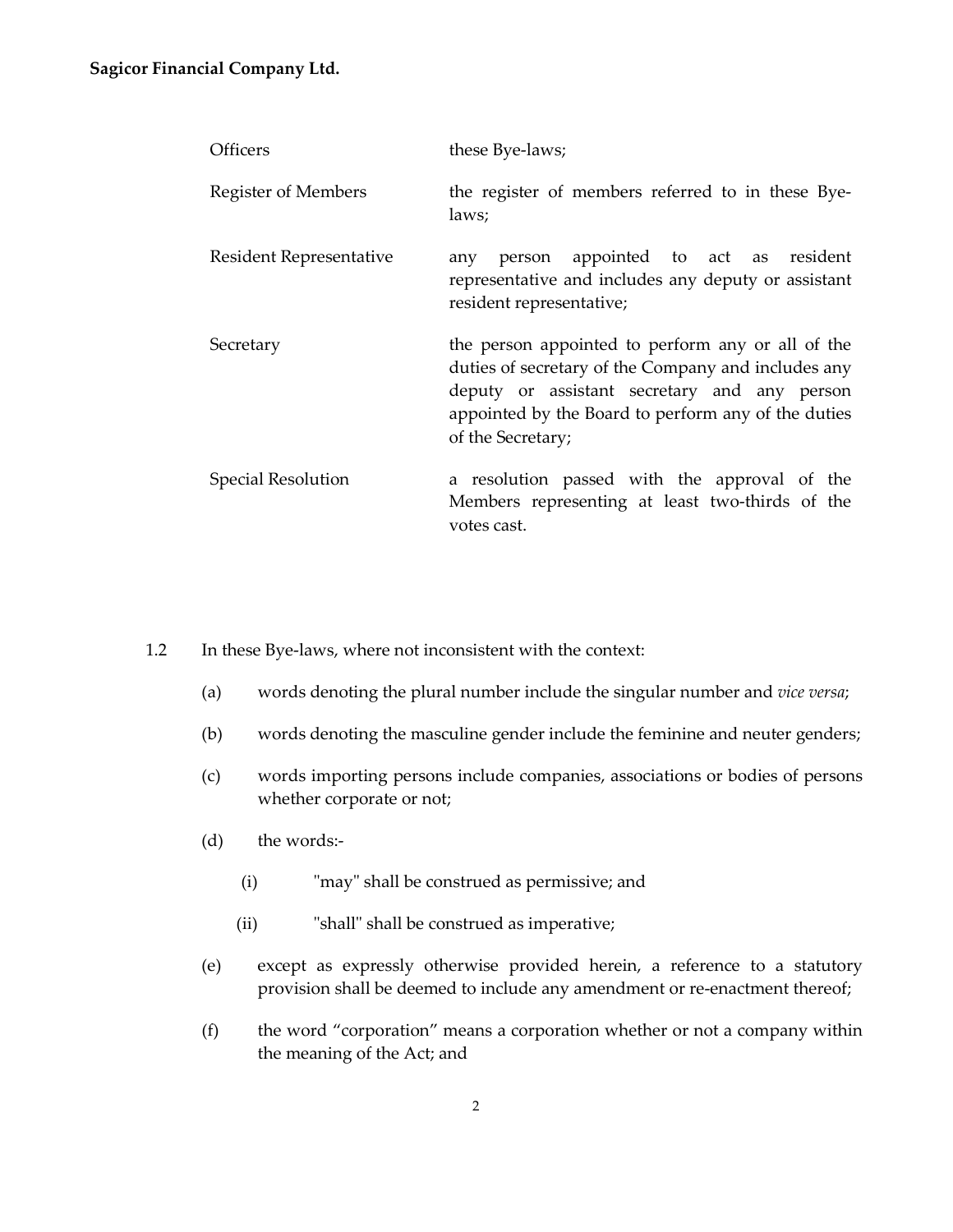- (g) unless otherwise provided herein, words or expressions defined in the Act shall bear the same meaning in these Bye-laws.
- 1.3 In these Bye-laws expressions referring to writing or its cognates shall, unless the contrary intention appears, include facsimile, printing, lithography, photography, electronic mail and other modes of representing words in visible form.
- 1.4 Headings used in these Bye-laws are for convenience only and are not to be used or relied upon in the construction hereof.

## **SHARES**

#### <span id="page-6-1"></span><span id="page-6-0"></span>**2. Power to Issue Shares**

- 2.1 Subject to the prior approval of any regulatory authority as may be required and subject to these Bye-laws and to any unanimous resolution of the Members to the contrary, without prejudice to any special rights previously conferred on the holders of any existing shares or class of shares, the Board shall, by resolution, have the power to issue any unissued shares on such terms and conditions as it may determine.
- 2.2 All shares shall be issued in registered form.
- 2.3 Subject to the Act and these Bye-laws, any Preference Shares may be issued or converted into shares that (at a determinable date or at the option of the Company or the holder, as specified in the terms thereof) are liable to be redeemed on such terms and in such manner as may be determined by the Board (before the issue or conversion) in accordance with Bye-law 4.4.
- 2.4 Notwithstanding anything to the contrary in these Bye-laws, for as long as the Common Shares of the Company are listed on The Toronto Stock Exchange:
	- (a) shares issued and outstanding by the Company shall be non-assessable and the holders thereof shall not be liable to the Company or to its creditors in respect thereof;
	- (b) a share shall not be issued until the consideration for the share is fully paid in money or in property or past services that are not less in value than the fair equivalent of the money that the Company would have received if the share had been issued for money. In determining whether property or past services are the fair equivalent of money consideration, the Directors may take into account reasonable charges and expenses of organisation and reorganisation and payment for property and past services reasonably expected to benefit the Company. For the purposes of this Bye-law 2.4, the term "property" does not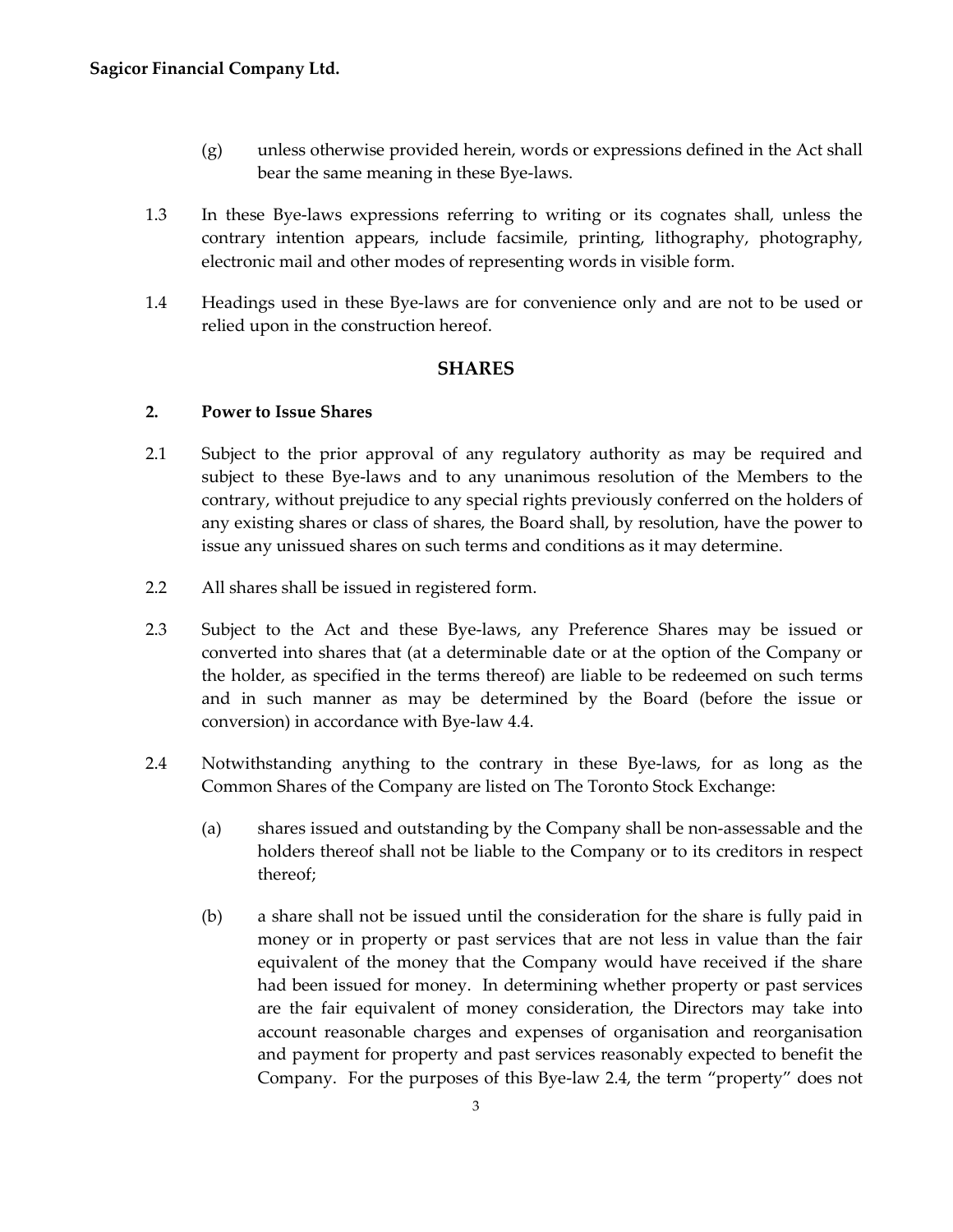include a promissory note, or a promise to pay, that is made by a person to whom a share is issued or a party who does not deal at arm's length with a person to whom a share is issued. For the purposes of this Bye-law 2.4, parties do not deal at arm's length where the parties to a transaction (i) act in concert without separate interests or (ii) are under common control. Directors who vote for or consent to a resolution authorising the issue of a share for consideration other than money are jointly and severally liable to the Company to make good any amount by which the consideration received is less than the fair equivalent of the money that the Company would have received if the share had been issued for money on the date of the resolution.

## <span id="page-7-0"></span>**3. Power of the Company to Purchase its Shares**

- 3.1 The Company may purchase its own shares for cancellation or acquire all or any part of its own shares as treasury shares in accordance with the Act on such terms as the Board shall think fit.
- 3.2 The Board may exercise all the powers of the Company to purchase or acquire all or any part of its own shares in accordance with the Act.

#### <span id="page-7-1"></span>**4. Rights Attaching to Shares**

- 4.1 At the date these Bye-laws are adopted, the share capital of the Company is divided into two (2) classes: (i) 10,000,000,000 common shares of par value US\$0.01 each (the "Common Shares") and (ii) 10,000,000,000 preference shares of par value US\$0.01 each (the "Preference Shares").
- 4.2 The Common Shares shall, subject to these Bye-laws (including, without limitation, the rights attaching to Preference Shares) have the following rights and restrictions:
	- (a) be entitled to one vote per share;
	- (b) be entitled to such dividends as the Board may from time to time declare;
	- (c) in the event of a winding-up or dissolution of the Company, whether voluntary or involuntary or for the purpose of a reorganisation or otherwise or upon any distribution of capital, be entitled to the surplus assets of the Company; and
	- (d) generally be entitled to enjoy all of the rights attaching to shares.
- 4.3 The Board is authorised to provide for the issuance of the Preference Shares in one or more series, and to establish from time to time the number of shares to be included in each such series, and to fix the terms, including designation, powers, preferences,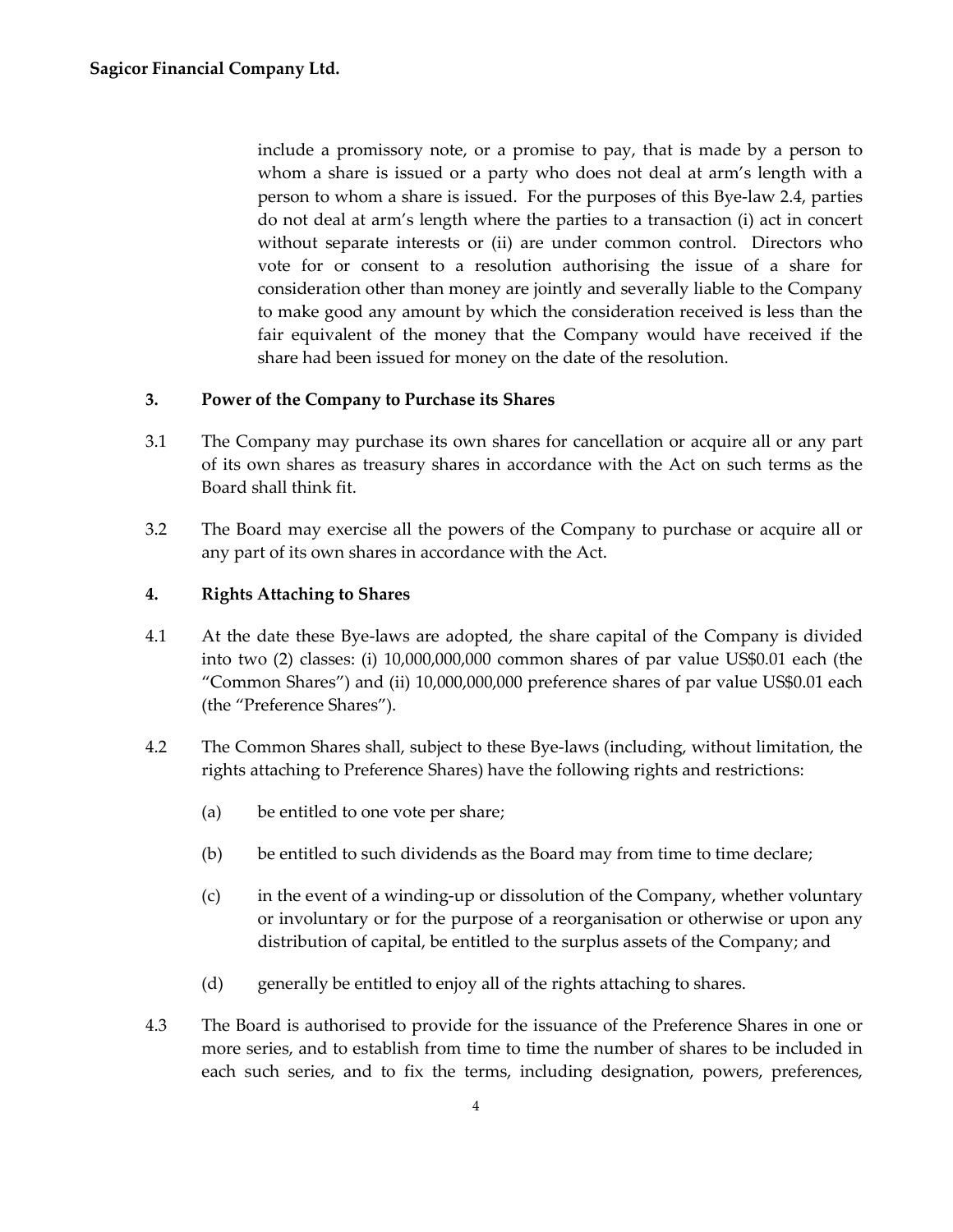rights, qualifications, limitations and restrictions of the shares of each such series (and, for the avoidance of doubt, such matters and the issuance of such Preference Shares shall not, subject to the terms of any other series of Preference Shares, be deemed to vary the rights attached to the Common Shares or any other series of Preference Shares). The authority of the Board with respect to each series shall include, but not be limited to, determination of the following:

- (a) the number of shares constituting that series and the distinctive designation of that series;
- (b) the dividend rate on the shares of that series, whether dividends shall be cumulative and, if so, from which date or dates, and the relative rights of priority, if any, of the payment of dividends on shares of that series;
- (c) whether the series shall have voting rights, in addition to the voting rights provided by law and, if so, the terms of such voting rights;
- (d) whether the series shall have conversion or exchange privileges (including, without limitation, conversion into Common Shares) and, if so, the terms and conditions of such conversion or exchange, including provision for adjustment of the conversion or exchange rate in such events as the Board shall determine;
- (e) whether or not the shares of that series shall be redeemable or repurchaseable and, if so, the terms and conditions of such redemption or repurchase, including the manner of selecting shares for redemption or repurchase if less than all shares are to be redeemed or repurchased, the date or dates upon or after which they shall be redeemable or repurchaseable, and the amount per share payable in case of redemption or repurchase, which amount may vary under different conditions and at different redemption or repurchase dates;
- (f) whether that series shall have a sinking fund for the redemption or repurchase of shares of that series and, if so, the terms and amount of such sinking fund;
- $(g)$  the right of the shares of that series to the benefit of conditions and restrictions upon the creation of indebtedness of the Company or any subsidiary, upon the issue of any additional shares (including additional shares of such series or any other series) and upon the payment of dividends or the making of other distributions on, and the purchase, redemption or other acquisition by the Company or any subsidiary of any issued shares of the Company;
- (h) the rights of the shares of that series in the event of voluntary or involuntary liquidation, dissolution or winding up of the Company, and the relative rights of priority, if any, of payment in respect of shares of that series;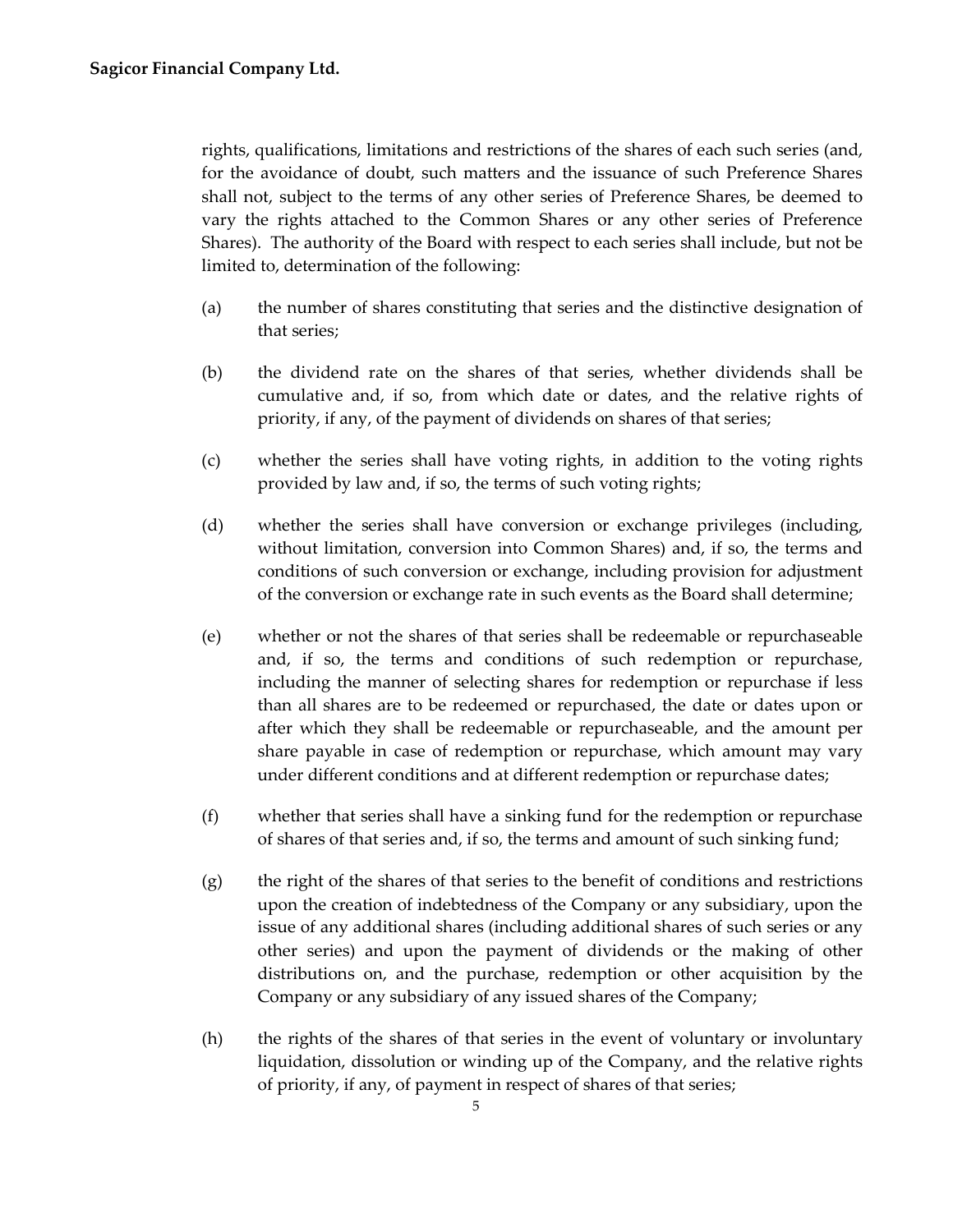- (i) the rights of holders of that series to elect or appoint directors, if any; and
- (j) any other relative participating, optional or other special rights, qualifications, limitations or restrictions of that series.
- 4.4 Any Preference Shares of any series which have been redeemed (whether through the operation of a sinking fund or otherwise) or which, if convertible or exchangeable, have been converted into or exchanged for shares of any other class or classes shall have the status of authorised and unissued Preference Shares of the same series and may be reissued as a part of the series of which they were originally a part or may be reclassified and reissued as part of a new series of Preference Shares to be created by resolution or resolutions of the Board or as part of any other series of Preference Shares, all subject to the conditions and the restrictions on issuance set forth in the resolution or resolutions adopted by the Board providing for the issue of any series of Preference Shares.
- 4.5 At the discretion of the Board, whether or not in connection with the issuance and sale of any shares or other securities of the Company, the Company may issue securities, contracts, warrants or other instruments evidencing any shares, option rights, securities having conversion or option rights, or obligations on such terms, conditions and other provisions as are fixed by the Board including, without limiting the generality of this authority, conditions that preclude or limit any person or persons owning or offering to acquire a specified number or percentage of the issued Common Shares, other shares, option rights, securities having conversion or option rights, or obligations of the Company or transferee of the person or persons from exercising, converting, transferring or receiving the shares, option rights, securities having conversion or option rights, or obligations.
- <span id="page-9-0"></span>**5. [Reserved]**
- <span id="page-9-1"></span>**6. [Reserved]**

## <span id="page-9-2"></span>**7. Share Certificates**

- 7.1 Any issue or transfer of shares or any other security of the Company shall be reflected in the Register of Members (including, for the avoidance of doubt, any branch register of members) or the register of security holders of the Company (as appropriate) and instead of a certificate, a holder shall receive a security holding statement, depositary receipt, a direct registration statement or such other document showing details of a Member's or security holder's interest in the shares or capital of the Company in such form as may be approved by the Board.
- 7.2 Notwithstanding any provisions of these Bye-laws: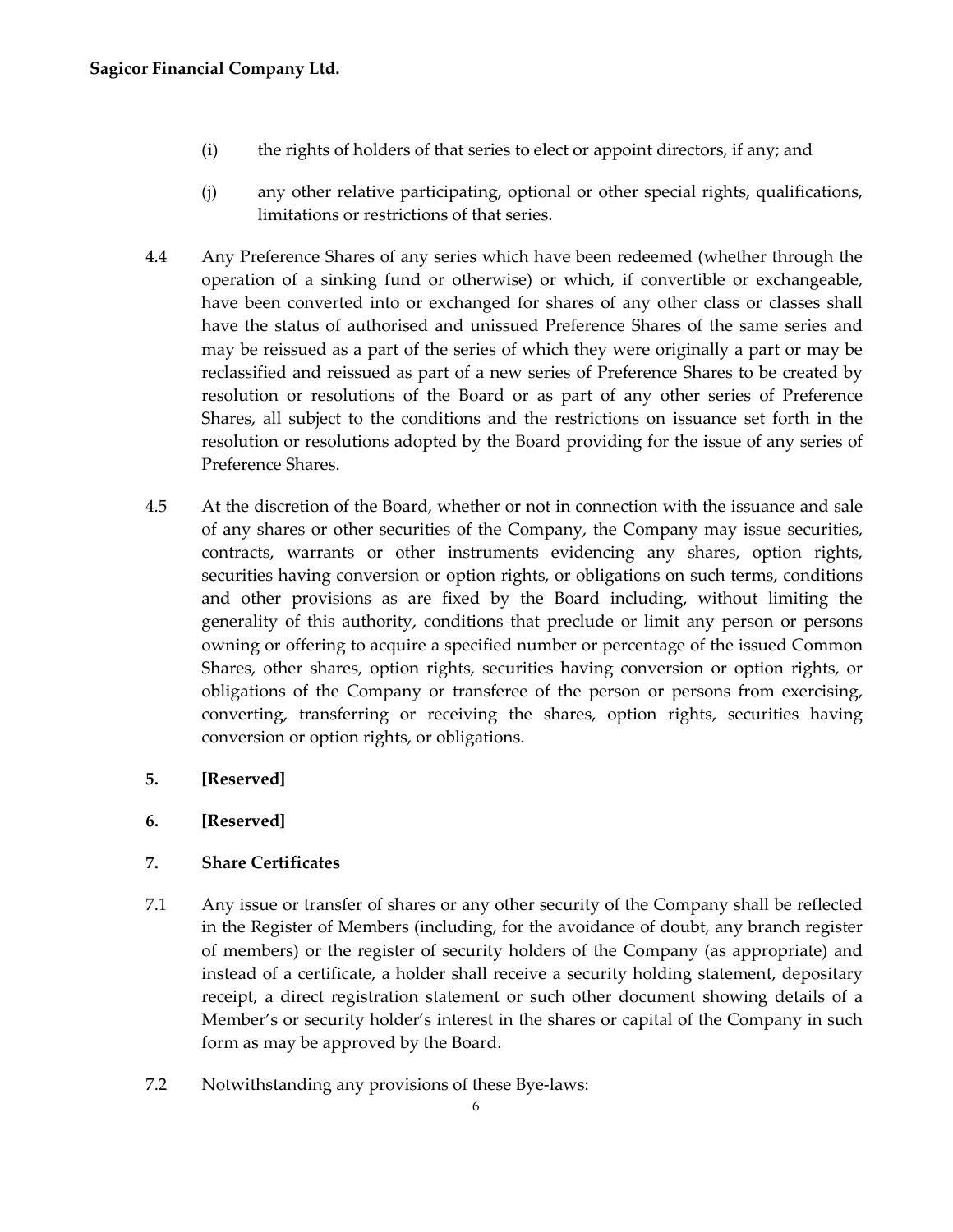- (a) the Board shall, subject always to the Act and any other applicable laws and regulations and the facilities and requirements of any relevant system concerned, have power to implement any arrangements it may, in its absolute discretion, think fit in relation to the evidencing of title to and transfer of uncertificated shares and to the extent such arrangements are so implemented, no provision of these Bye-laws shall apply or have effect to the extent that it is in any respect inconsistent with the holding or transfer of shares in uncertificated form; and
- (b) unless otherwise determined by the Board and as permitted by the Act and any other applicable laws and regulations, no person shall be entitled to receive a certificate in respect of any share or other security of the Company for so long as the title to that share or security is evidenced otherwise than by a certificate and for so long as transfers of that share may be made otherwise than by a written instrument.

# <span id="page-10-0"></span>**8. Fractional Shares**

Subject to Bye-law 4, the Company may issue its shares in fractional denominations and deal with such fractions to the same extent as its whole shares and shares in fractional denominations shall have in proportion to the respective fractions represented thereby all of the rights of whole shares including (but without limiting the generality of the foregoing) the right to vote, to receive dividends and distributions and to participate in a winding-up.

# **REGISTRATION OF SHARES**

## <span id="page-10-2"></span><span id="page-10-1"></span>**9. Register of Members**

- 9.1 The Board shall cause to be kept in one or more books a Register of Members and shall enter therein the particulars required by the Act. Subject to the provisions of the Act, the Company may keep one or more branch registers in any place in or outside of Bermuda, including Ontario, and the Board may make, amend, or revoke any such regulations as it may think fit respecting the keeping of such branch registers. The Board may authorise any share on the Register of Members to be included in a branch register or any share registered in a branch register to be registered on another branch register, provided that at all times the Register of Members is maintained in accordance with the Act.
- 9.2 The Register of Members shall be open to inspection without charge at the registered office of the Company on every business day, subject to such reasonable restrictions as the Board may impose, so that not less than two (2) hours in each business day be allowed for inspection. The Register of Members may, after notice has been given in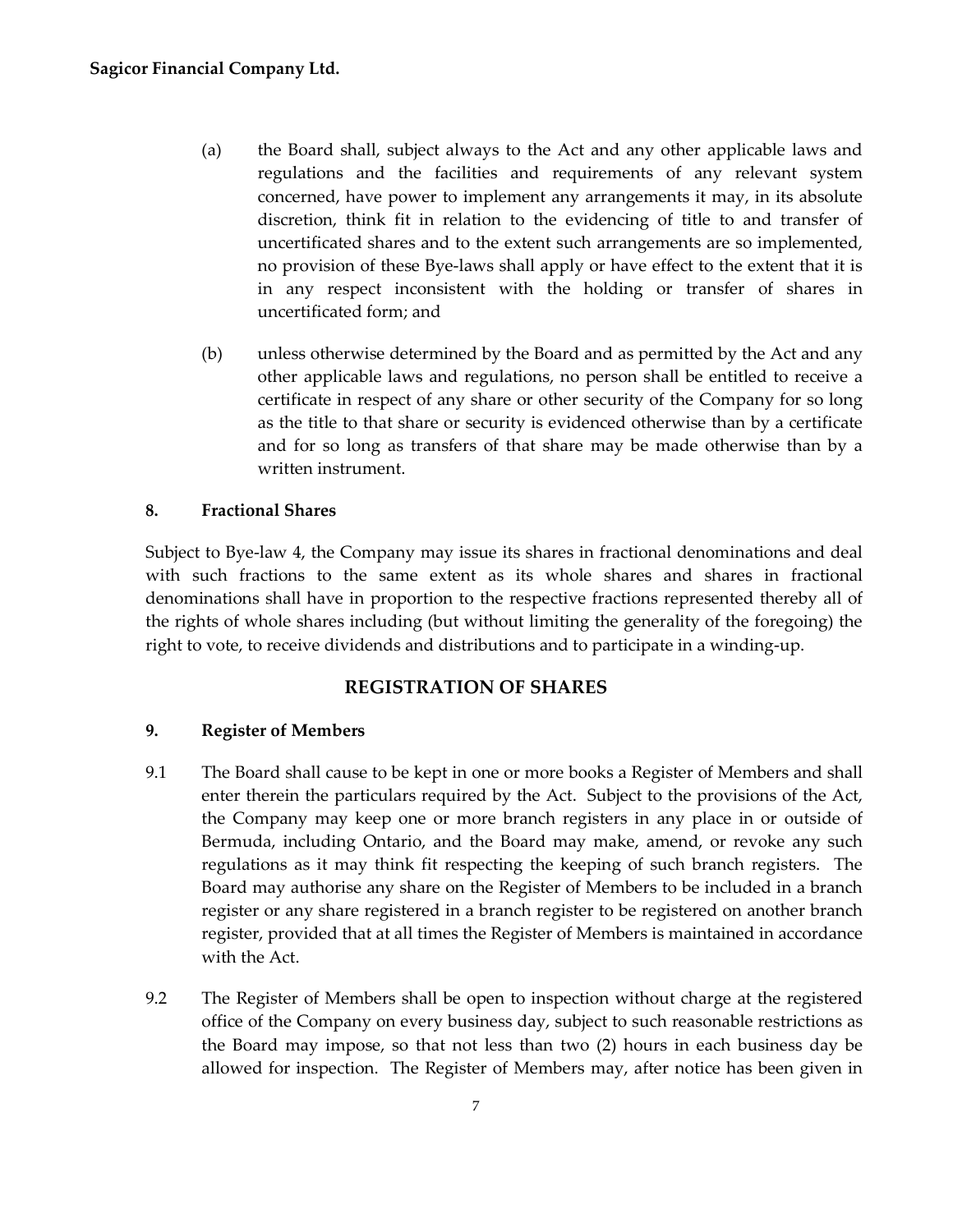accordance with the Act, be closed for any time or times not exceeding in the whole thirty days in each year.

9.3 Without prejudice to the Company's discretion to keep the Register of Members and any other securities register in such format as it deems fit and as required by the Act, the Company may register or deposit shares or any other securities issued by it with CDS Clearing and Depository Services Inc. (or its successors or assigns) or Canadian Depository for Securities Limited. The Company may also register or deposit its shares or any other securities in such other depositaries as it deems fit and may issue and transfer all or any part of such shares or other securities.

#### <span id="page-11-0"></span>**10. Registered Holder Absolute Owner**

The Company shall be entitled to treat the registered holder of any share as the absolute owner thereof and accordingly shall not be bound to recognise any equitable claim or other claim to, or interest in, such share on the part of any other person.

#### <span id="page-11-1"></span>**11. Transfer of Registered Shares**

11.1 An instrument of transfer shall be in writing in the form of the following, or as near thereto as circumstances admit, or in such other form as the Board may accept:

> Transfer of a Share or Shares **Sagicor Financial Company Ltd.** (the "Company")

FOR VALUE RECEIVED……………….. [amount], I, [name of transferor] hereby sell, assign and transfer unto [transferee] of [address], [number] shares of the Company.

DATED this [date]

Signed by: In the presence of:

Transferor Witness

Signed by: In the presence of:

\_\_\_\_\_\_\_\_\_\_\_\_\_\_\_\_\_\_\_\_ \_\_\_\_\_\_\_\_\_\_\_\_\_\_\_\_\_\_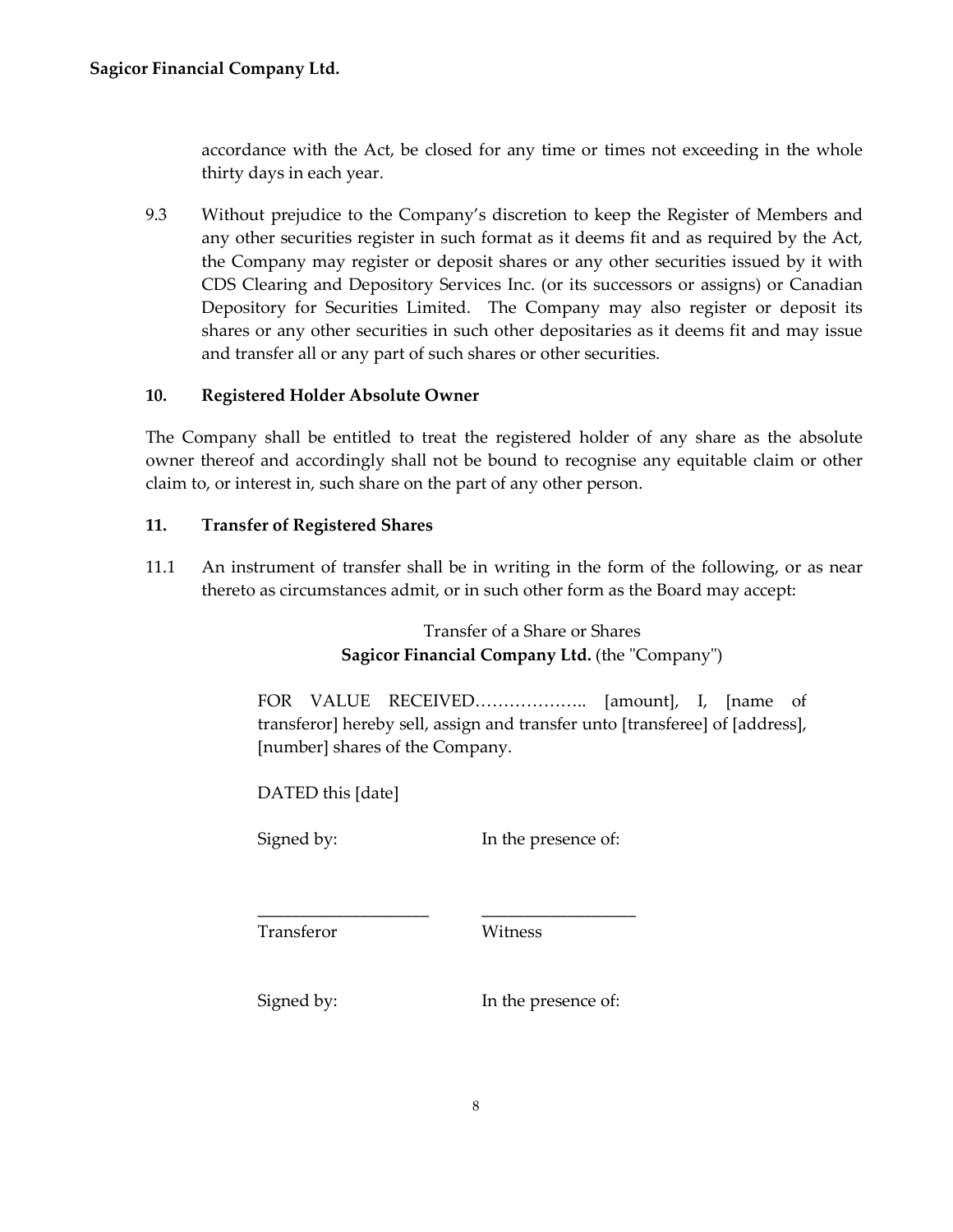Transferee Witness

\_\_\_\_\_\_\_\_\_\_\_\_\_\_\_\_\_\_\_\_ \_\_\_\_\_\_\_\_\_\_\_\_\_\_\_\_

- 11.2 As no share is to be issued unless fully paid, such instrument of transfer need only be signed by (or in the case of a party that is a corporation, on behalf of) the transferor, and the Board may accept the instrument signed by or on behalf of the transferor alone. The transferor shall be deemed to remain the holder of such share until the same has been registered as having been transferred to the transferee in the Register of Members.
- 11.3 The Board may refuse to recognise any instrument of transfer unless (a) it is accompanied by the certificate in respect of the shares to which it relates (if any) and by such other evidence as the Board may reasonably require showing the right of the transferor to make the transfer and/or (b) for as long as the Common Shares are listed on The Toronto Stock Exchange, it is duly stamped (if required by applicable law or the Company's transfer agent) with a medallion or bank or similar signature guarantee.
- 11.4 The joint holders of any share may transfer such share to one or more of such joint holders, and the surviving holder or holders of any share previously held by them jointly with a deceased Member may transfer any such share to the executors or administrators of such deceased Member.
- 11.5 The Board may in its absolute discretion and without assigning any reason therefor refuse to register a transfer unless all applicable consents, authorisations and permissions of any governmental body or agency in (a) Bermuda; and (b) any jurisdiction in which shares are listed or admitted for trading on a stock exchange, have been obtained. If the Board refuses to register a transfer of any share the Secretary shall, within three months after the date on which the transfer was lodged with the Company, send to the transferor and transferee notice of the refusal.
- 11.6 Shares may be transferred without a written instrument if transferred by an appointed agent or otherwise in accordance with the Act.
- 11.7 Notwithstanding anything to the contrary in these Bye-laws, shares that are listed or admitted to trading on an appointed stock exchange (including if applicable The Toronto Stock Exchange) may be transferred in accordance with the rules and regulations of such exchange.
- 11.8 Subject to the Act, the Company may from time to time appoint one or more agents, in or outside Bermuda, to maintain, for any class or series of shares or other securities issued by it in registered or other form, a central securities register and one or more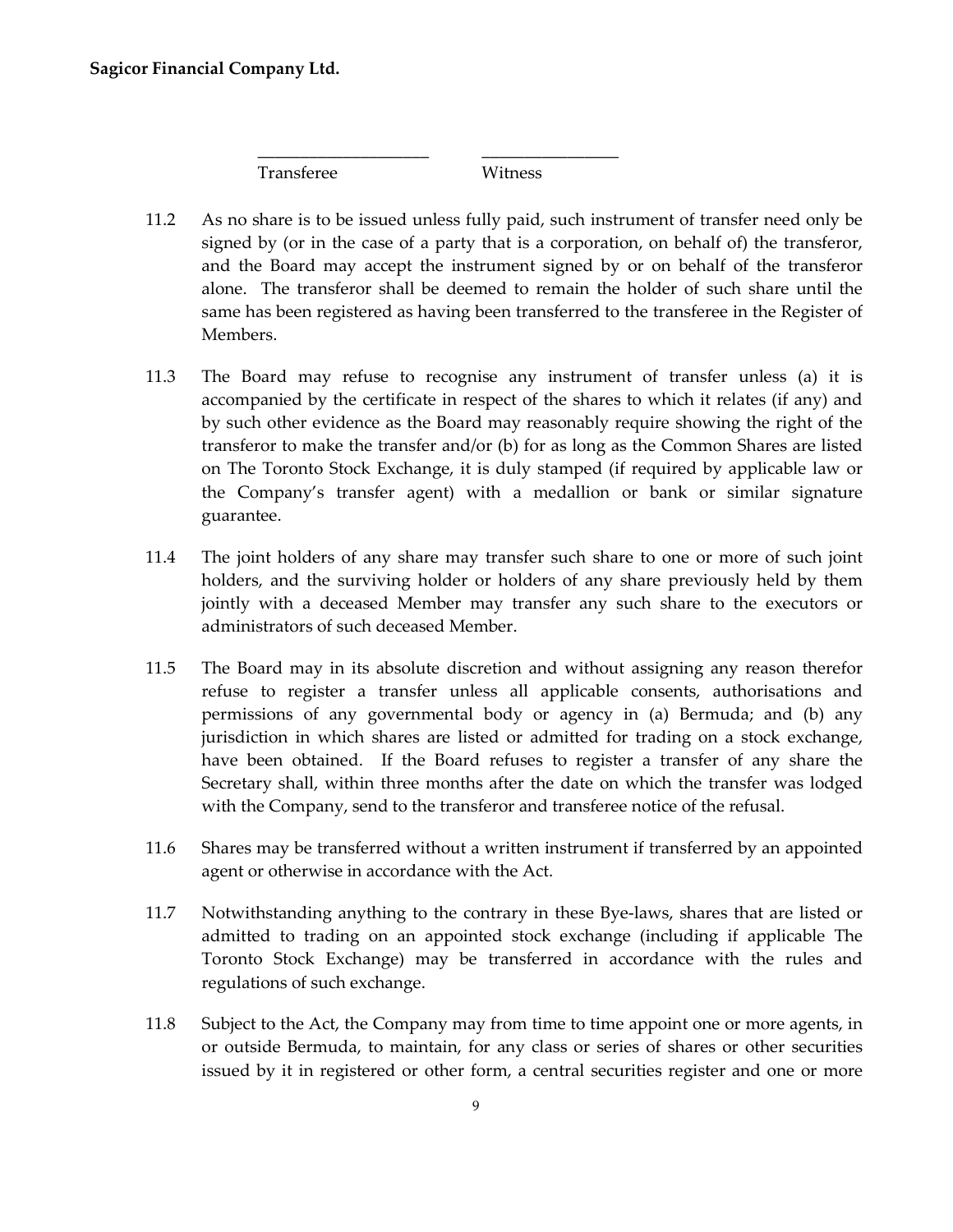branch securities registers. Such an agent may be designated as transfer agent or registrar according to their functions and one person may be designated both registrar and transfer agent. The Company may at any time terminate such appointment. For greater certainty, the Company will appoint a transfer agent in Toronto for as long as the Common Shares are listed on The Toronto Stock Exchange.

#### <span id="page-13-0"></span>**12. Transmission of Registered Shares**

- 12.1 In the case of the death of a Member, the survivor or survivors where the deceased Member was a joint holder, and the legal personal representatives of the deceased Member where the deceased Member was a sole holder, shall be the only persons recognised by the Company as having any title to the deceased Member's interest in the shares. Nothing herein contained shall release the estate of a deceased joint holder from any liability in respect of any share which had been jointly held by such deceased Member with other persons. Subject to the Act, for the purpose of this Bye-law, legal personal representative means the executor or administrator of a deceased Member or such other person as the Board may, in its absolute discretion, decide as being properly authorised to deal with the shares of a deceased Member.
- 12.2 Any person becoming entitled to a share in consequence of the death or bankruptcy of any Member may be registered as a Member upon such evidence as the Board may deem sufficient or may elect to nominate some person to be registered as a transferee of such share, and in such case the person becoming entitled shall execute in favour of such nominee an instrument of transfer in writing in the form, or as near thereto as circumstances admit, of the following:

Transfer by a Person Becoming Entitled on Death/Bankruptcy of a Member **Sagicor Financial Company Ltd.** (the "Company")

I/We, having become entitled in consequence of the [death/bankruptcy] of [name and address of deceased/bankrupt Member] to [number] share(s) standing in the Register of Members of the Company in the name of the said [name of deceased/bankrupt Member] instead of being registered myself/ourselves, elect to have [name of transferee] (the "Transferee") registered as a transferee of such share(s) and I/we do hereby accordingly transfer the said share(s) to the Transferee to hold the same unto the Transferee, his or her executors, administrators and assigns, subject to the conditions on which the same were held at the time of the execution hereof; and the Transferee does hereby agree to take the said share(s) subject to the same conditions.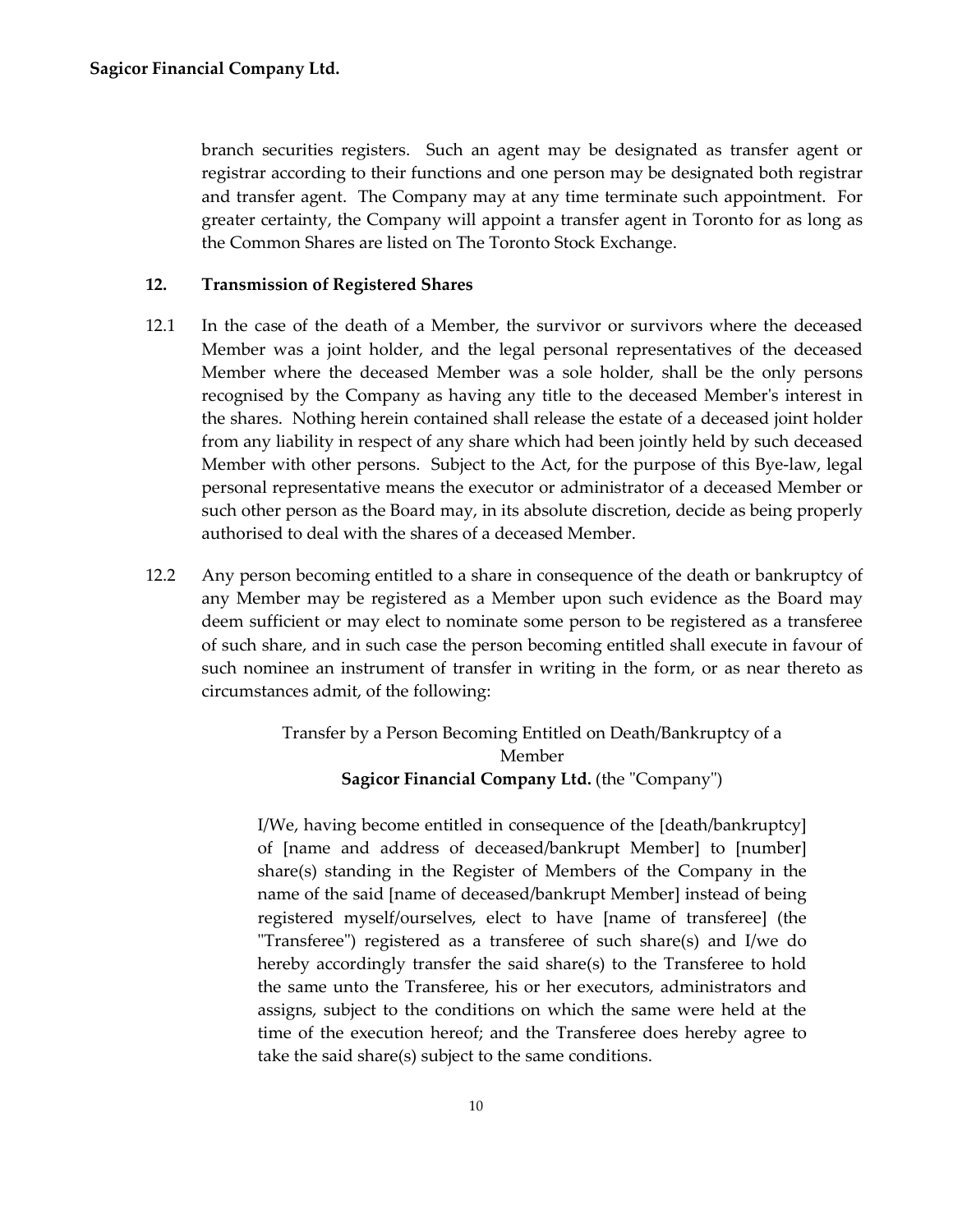| DATED this [date] |                     |
|-------------------|---------------------|
| Signed by:        | In the presence of: |
|                   |                     |
| Transferor        | Witness             |
| Signed by:        | In the presence of: |
|                   |                     |
|                   |                     |
| Transferee        | ∕itness             |

- 12.3 On the presentation of the foregoing materials to the Board, accompanied by such evidence as the Board may require to prove the title of the transferor, and subject to any applicable laws, rules and regulations, the transferee shall be registered as a Member. Notwithstanding the foregoing, the Board shall, in any case, have the same right to decline or suspend registration as it would have had in the case of a transfer of the share by that Member before such Member's death or bankruptcy, as the case may be.
- 12.4 Where two or more persons are registered as joint holders of a share or shares, then in the event of the death of any joint holder or holders the remaining joint holder or holders shall be absolutely entitled to such share or shares and the Company shall recognise no claim in respect of the estate of any joint holder except in the case of the last survivor of such joint holders, provided that the Company shall not be required to make any entry in the Register of Members in respect of such share or shares or to make payment of any dividends or distributions thereon except upon production of all such documents as may be required by law and upon compliance with the reasonable requirements of the Company and any of its transfer agents.
- 12.5 The Board may authorise any company, firm, person or body of persons to exercise the powers conferred upon the Board in accordance with this Bye-law 12.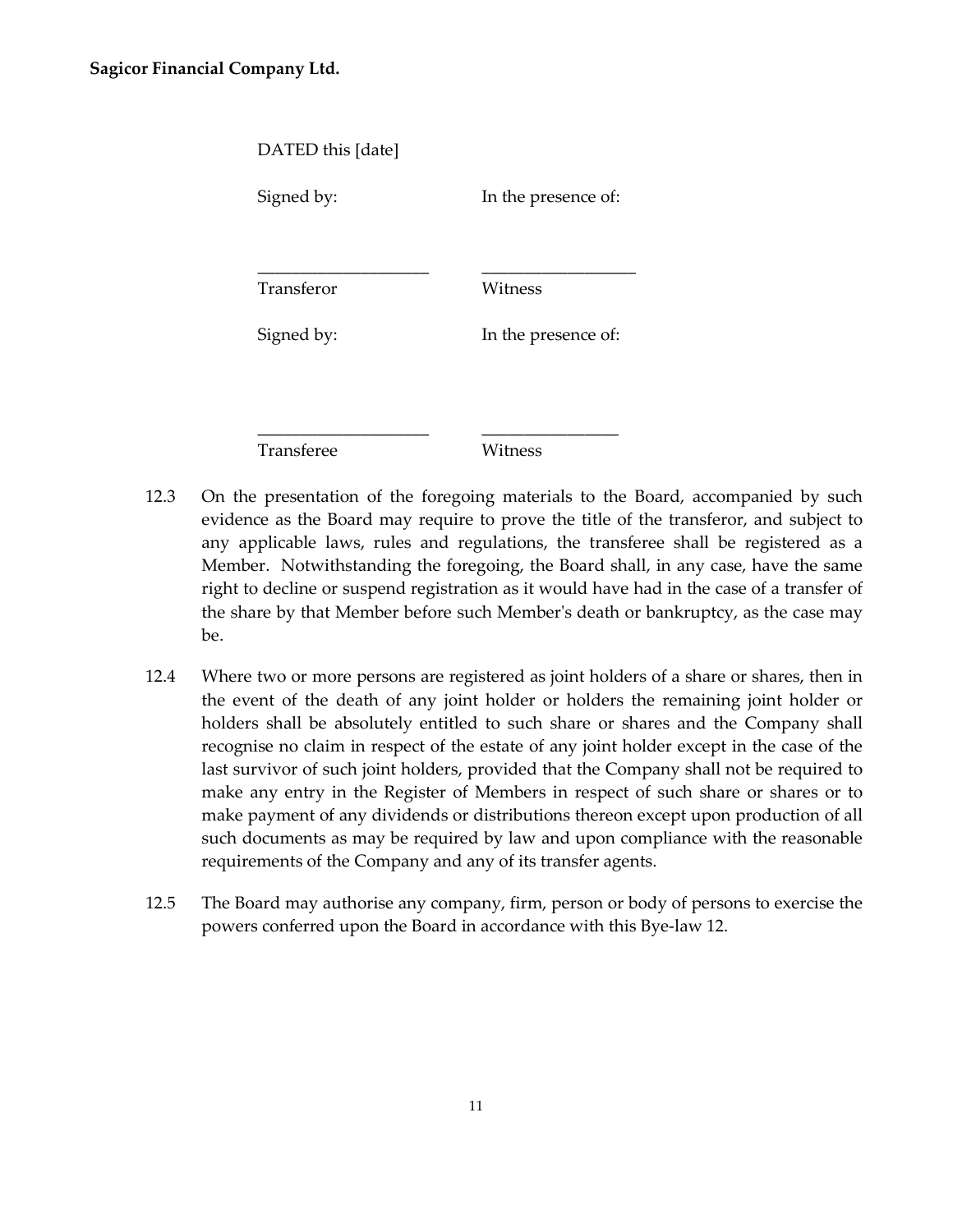# **ALTERATION OF SHARE CAPITAL**

#### <span id="page-15-1"></span><span id="page-15-0"></span>**13. Power to Alter Capital**

- 13.1 The Company may if authorised by Special Resolution of the Members increase, divide, consolidate, subdivide, change the currency denomination of, diminish or otherwise alter or reduce its share capital in any manner permitted by the Act.
- 13.2 Where, on any alteration or reduction of share capital, fractions of shares or some other difficulty would arise, the Board may deal with or resolve the same in such manner as it thinks fit.

#### <span id="page-15-2"></span>**14. Variation of Rights Attaching to Shares**

If, at any time, the share capital is divided into different classes of shares, the rights attached to any class (unless otherwise provided by the terms of issue of the shares of that class) may, whether or not the Company is being wound-up, be varied with the consent in writing of the holders of three-fourths of the issued and outstanding shares of that class or with the sanction of a resolution passed by a three-fourths majority of the votes cast at a separate general meeting of the holders of the shares of the class. To any such separate general meeting, all the provisions of these Bye-Laws as to general meetings of the Company shall mutatis mutandis apply, but so that the necessary quorum shall be two (2) or more persons holding or representing by proxy at least 25% of the issued and outstanding shares of the relevant class, that every holder of shares of the relevant class shall be entitled on a poll to one vote for every such share held by him and that any holder of shares of the relevant class present in person or by proxy may demand a poll; provided, however, that if the Company or a class of Members shall have only one Member, one Member present in person or by proxy shall constitute the necessary quorum. The rights conferred upon the holders of the shares of any class or series issued with preferred or other rights shall not, unless otherwise expressly provided by the terms of issue of the shares of that class or series, be deemed to be varied by the creation or issue of further shares ranking *pari passu* therewith.

# **DIVIDENDS AND CAPITALISATION**

#### <span id="page-15-4"></span><span id="page-15-3"></span>**15. Dividends**

15.1 The Board may, subject to these Bye-laws and in accordance with the Act, declare a dividend to be paid to the Members, in proportion to the number of shares held by them, and such dividend may be paid in cash or wholly or partly in specie in which case the Board may fix the value for distribution in specie of any assets. No unpaid dividend shall bear interest as against the Company.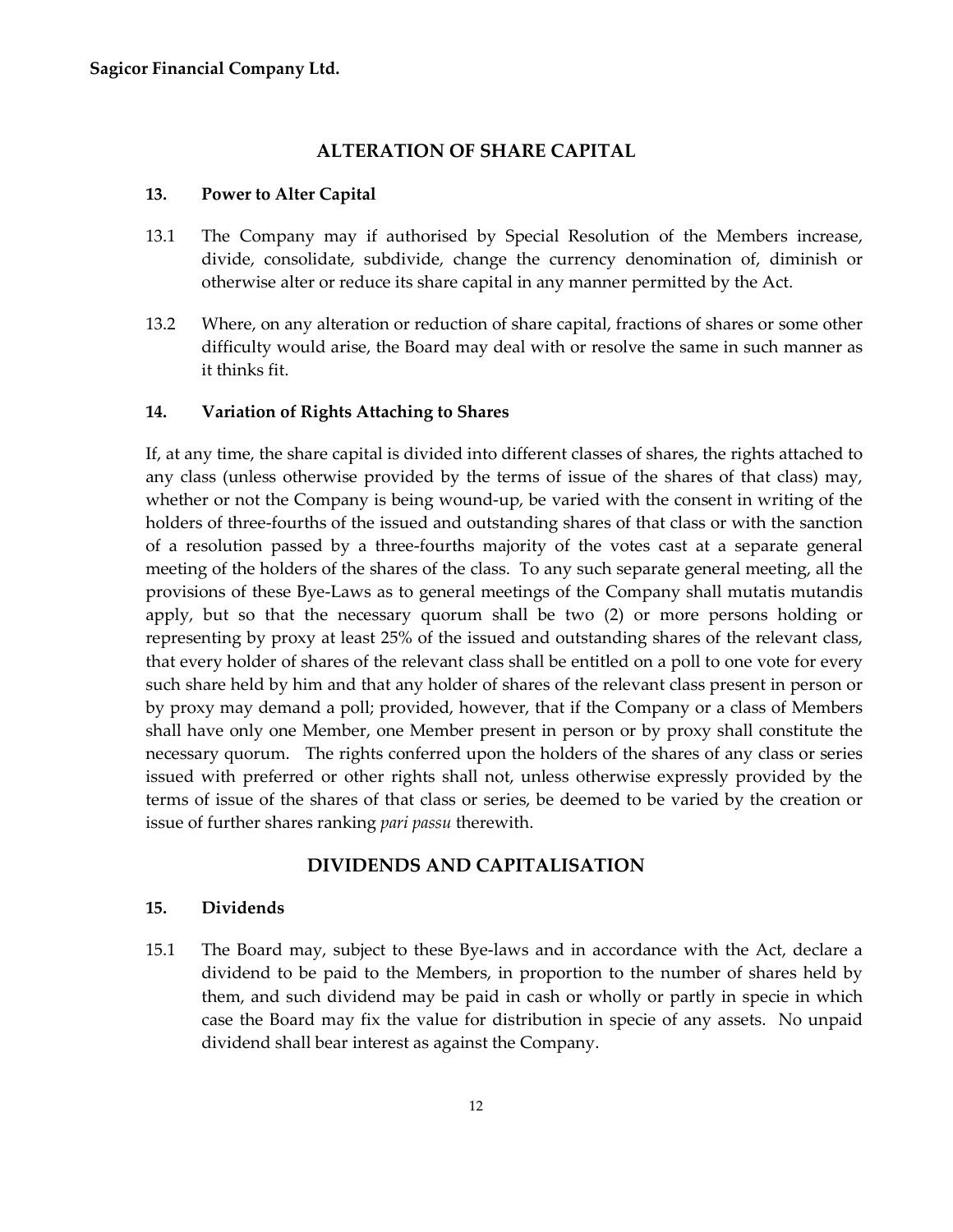- 15.2 The Board may fix in advance a date, preceding by not more than fifty (50) days, the date for the payment of any dividend (or the date for the issue of any warrant or other right to subscribe for shares of the Company), as a record date for the determination of persons entitled to receive payment of such dividend (or to receive the warrant or other right to subscribe for such shares) provided that notice of any such record date is given not less than seven (7) days before such record date by newspaper advertisement published in each jurisdiction in which shares are listed or admitted for trading on a stock exchange. Where no record date is fixed in advance as aforesaid the record date for the determination of the persons entitled to receive payment of any dividend (or to receive the warrant or other right to subscribe for shares of the Company) shall be at the close of business on the day on which the resolution relating to such dividend (or warrant or other right to subscribe) is passed by the Board.
- 15.3 The Board may, subject to these Bye-laws and in accordance with the Act, declare and make such other distributions (in cash or in specie) to the Members as may be lawfully made out of the assets of the Company. No unpaid distribution shall bear interest as against the Company.

# <span id="page-16-0"></span>**16. Power to Set Aside Profits**

The Board may, before declaring a dividend, set aside out of the surplus or profits of the Company, such amount as it thinks proper as a reserve to be used to meet contingencies or for equalising dividends or for any other purpose.

# <span id="page-16-1"></span>**17. Method of Payment**

- 17.1 Any dividend, interest, or other moneys payable in cash in respect of the shares may be paid either:
	- (a) by cheque or draft sent through the post directed to the Member at such Member's address in the Register of Members, or to such person and to such address as the Member may in writing direct;
	- (b) in the case of joint holders of shares, any dividend, interest or other moneys payable in cash in respect of shares may be paid by cheque or draft sent through the post directed to the address of the holder first named in the Register of Members, or to such person and to such address as the joint holders may in writing direct, provided that if two or more persons are registered as joint holders of any shares any one can give an effectual receipt for any dividend paid in respect of such shares; or
	- (c) electronically into a bank account designated by the Member in writing for the payment of dividends unless such Member otherwise directs; provided that in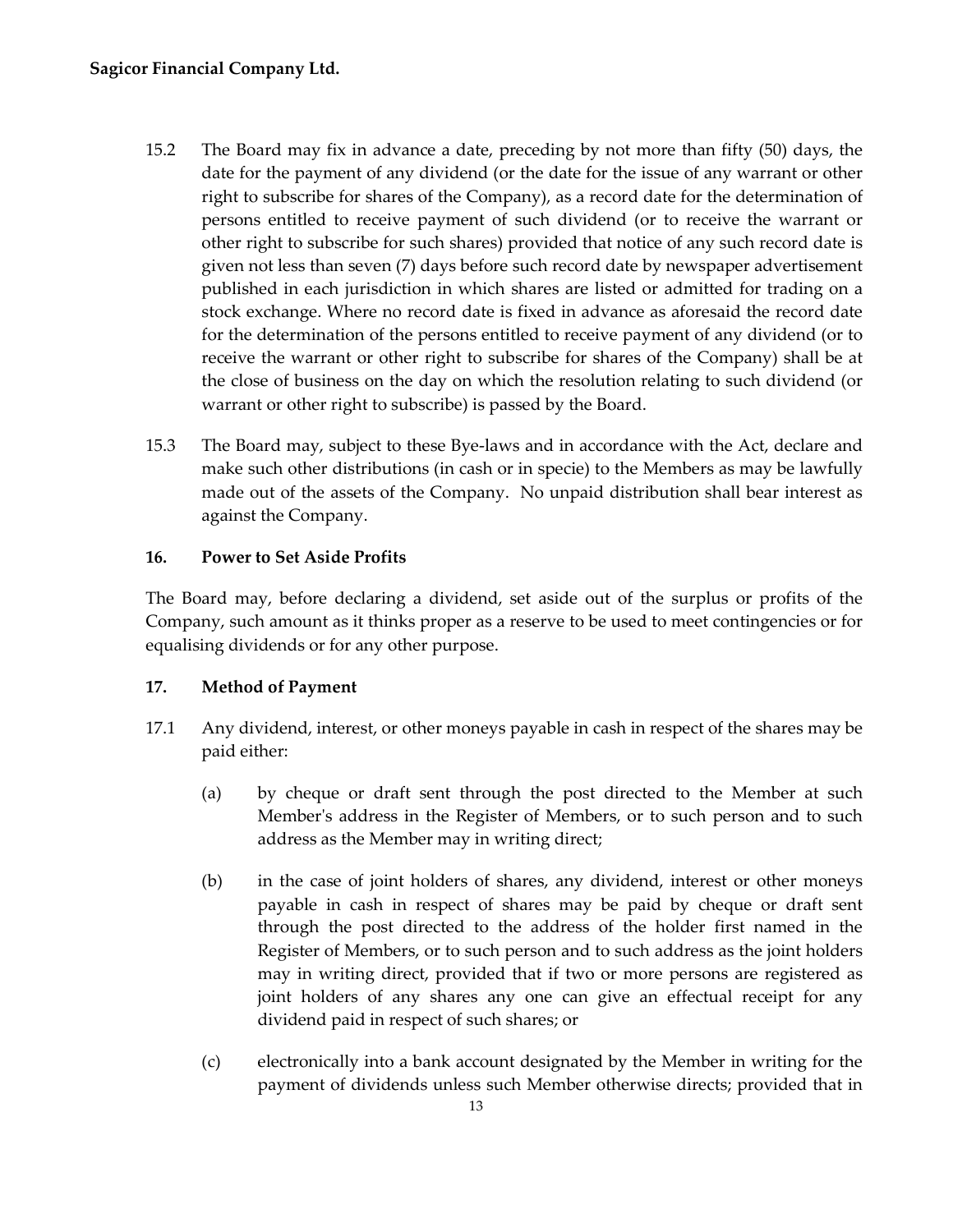the case of joint holders payment by deposit shall, unless the holders jointly otherwise direct, be made to the order of the first named joint holder in the Register of Members.

- 17.2 Dividends may be paid in such currency as the Board may determine.
- 17.3 The mailing of any cheque or draft, unless the same is not paid on due presentation, or the electronic payment, pursuant to Bye-law 17.1 shall satisfy and discharge the liability for the payment of the dividend to the extent of the sum represented thereby.
- 17.4 In the event of non-receipt of any dividend by the person to whom it is sent pursuant to Bye-law 17.1, the Company shall effect payment to such person for a like amount on such terms as to indemnity, reimbursement of expenses and evidence of non-receipt and of title as the Board may from time to time prescribe, whether generally or in any particular case.
- 17.5 The Board may deduct from the dividends or distributions payable to any Member all moneys due from such Member to the Company on account of calls (if applicable) or otherwise.
- 17.6 Any dividend and/or other moneys payable in respect of a share which has remained unclaimed for six (6) years from the date when it became due for payment shall, if the Board so resolves, be forfeited and cease to remain owing by the Company. The payment of any unclaimed dividend or other moneys payable in respect of a share may (but need not) be paid by the Company into an account separate from the Company's own account. Such payment shall not constitute the Company a trustee in respect thereof.
- 17.7 The Company shall be entitled to cease sending dividend cheques and warrants by post or otherwise to a Member if those instruments have been returned undelivered to, or left uncashed by, that Member on at least three (3) consecutive occasions or, following one such occasion, reasonable enquiries have failed to establish the Member's new address. The entitlement conferred on the Company by this Bye-law in respect of any Member shall cease if the Member claims a dividend or cashes a dividend cheque or warrant.

#### <span id="page-17-0"></span>**18. Capitalisation**

18.1 The Board may capitalise any amount for the time being standing to the credit of any of the Company's share premium or other reserve accounts or to the credit of the profit and loss account or otherwise available for distribution by applying such amount in paying up unissued shares to be allotted as fully paid bonus shares pro rata (except in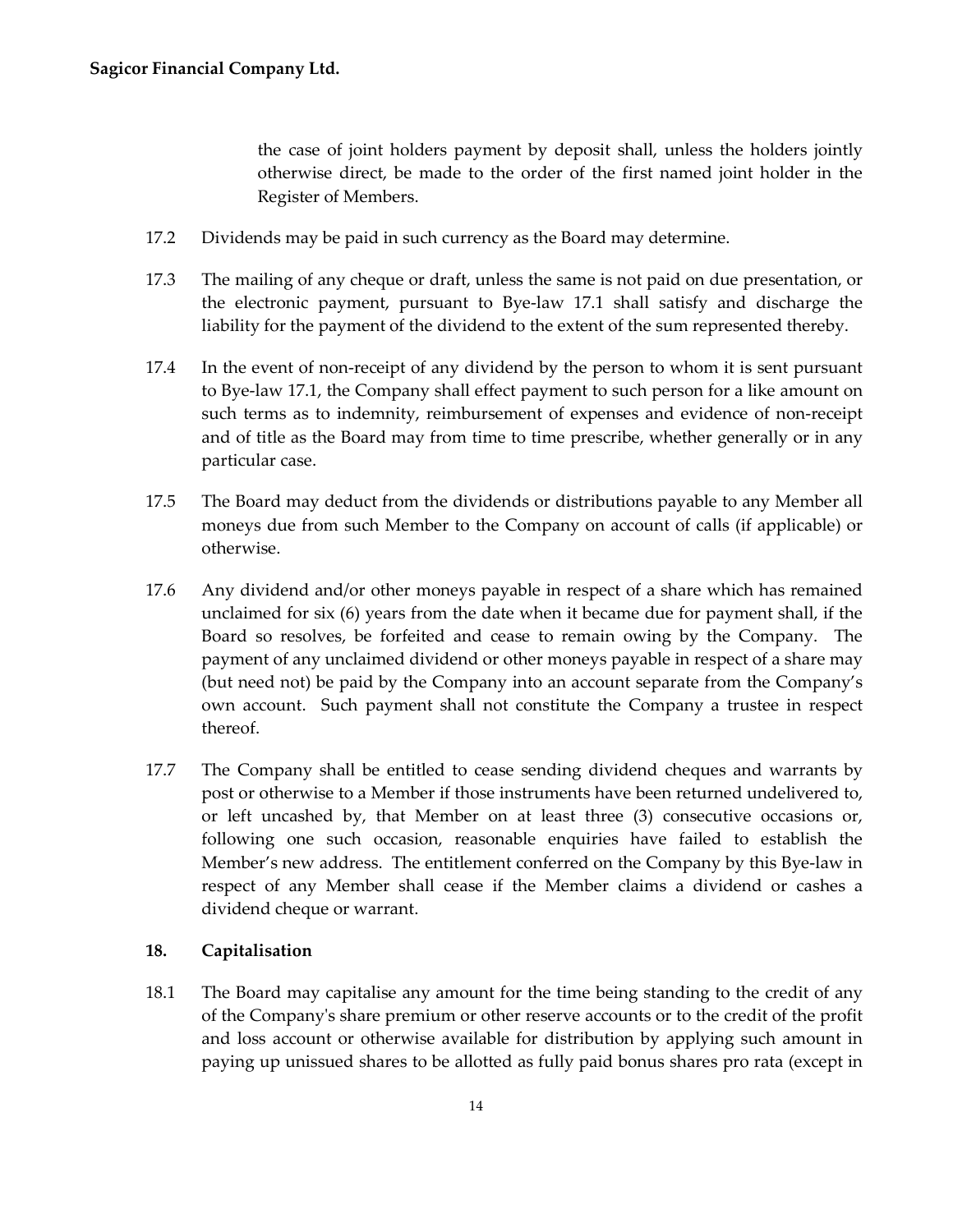connection with the conversion of shares of one class or series to shares of another class or series) to the Members.

18.2 The Board may capitalise any amount for the time being standing to the credit of a reserve account or amounts otherwise available for dividend or distribution by applying such amounts in paying up in full shares of those Members who would have been entitled to such amounts if they were distributed by way of dividend or distribution.

# **MEETINGS OF MEMBERS**

# <span id="page-18-1"></span><span id="page-18-0"></span>**19. Annual General Meetings**

Notwithstanding the provisions of the Act entitling the Members of the Company to elect to dispense with the holding of an annual general meeting, an annual general meeting shall be held in each year on such day in such year and at such time and place (whether or not participation shall be wholly or in part by telephonic, electronic or other communication facilities pursuant to bye-law 25) as the Board may by resolution determine.

# <span id="page-18-2"></span>**20. Special General Meetings**

Special general meetings may be convened by resolution of the Board. In the event that there is not a quorum of Directors in office, the Secretary shall promptly call a special general meeting to elect Directors to fill the vacancies, provided that if such lack of quorum shall occur within a month before the regularly scheduled time for the annual general meeting, the Secretary may call the annual general meeting instead of a special general meeting.

# <span id="page-18-3"></span>**21. Requisitioned General Meetings**

The Board shall, on the requisition of Members holding at the date of the deposit of the requisition not less than one-tenth of such of the paid-up share capital of the Company as at the date of the deposit carries the right to vote at general meetings, forthwith proceed to convene a special general meeting and the provisions of the Act shall apply.

## <span id="page-18-4"></span>**22. Notice**

22.1 Notice shall be given not less than twenty-one (21) nor more than fifty (50) days' prior to the date of an annual general meeting to (i) each Member entitled to attend and vote thereat; (ii) each Director; and (iii) the auditor of the Company, stating the date, place and time at which the meeting is to be held, that the election of Directors will take place thereat, and as far as practicable, the other business to be conducted at the meeting.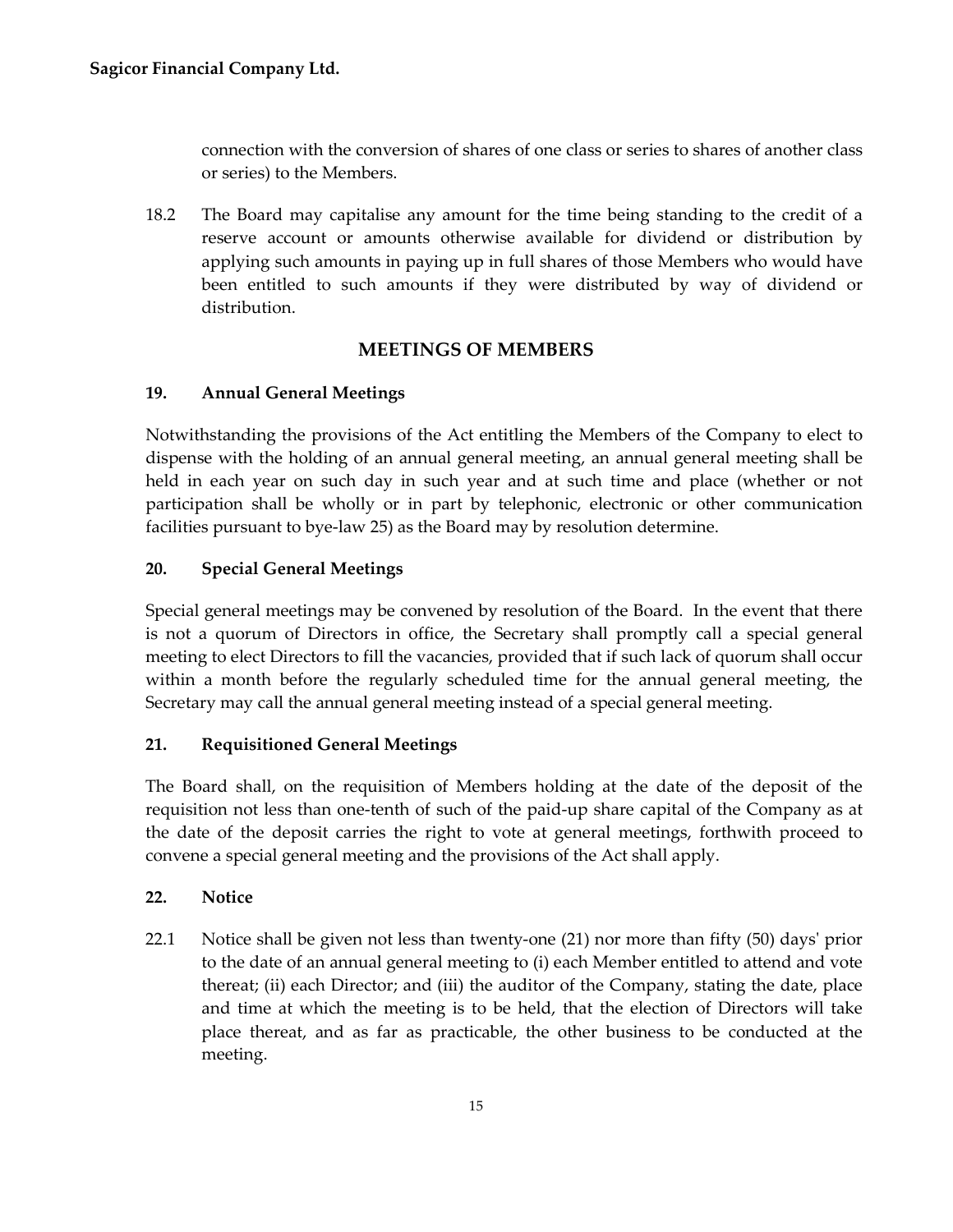## **Sagicor Financial Company Ltd.**

- 22.2 Notice shall be given not less than twenty-one (21) nor more than fifty (50) days' prior to the date of a special general meeting to (i) each Member entitled to attend and vote thereat; (ii) each Director; and (iii) the auditor of the Company, stating the date, time, place and the general nature of the business to be considered at the meeting.
- 22.3 The Board may fix in advance the record date for determining the Members entitled to receive notice of and to vote at any general meeting, which record date shall precede the date of the general meeting by not more than fifty (50) days and not less than twenty-one (21) days, provided that notice of any such record date shall also be given not less than seven (7) days before such record date by advertisement published in each jurisdiction in which shares are listed or admitted for trading on a stock exchange. If no record date is so fixed the record date for the determination of the Members entitled to notice of the general meeting shall be the close of business on the day immediately preceding the day on which the notice is sent.
- 22.4 A general meeting shall, notwithstanding that it is called on shorter notice than that specified in these Bye-laws, be deemed to have been properly called if it is so agreed by (i) all the Members entitled to attend and vote thereat in the case of an annual general meeting; and (ii) by a majority in number of the Members having the right to attend and vote at the meeting, being a majority together holding not less than 95% in nominal value of the shares giving a right to attend and vote thereat in the case of a special general meeting.
- 22.5 The accidental omission to give notice of a general meeting to, or the non-receipt of a notice of a general meeting by, any person entitled to receive notice shall not invalidate the proceedings at that meeting.
- 22.6 For every general meeting, the Company shall prepare a list of the Members entitled to receive notice of the meeting, arranged in alphabetical order and showing the number of shares entitled to vote at the meeting held by each Member. The list shall be available for examination by any such Member during the usual business hours at the registered office of the Company or at the location of any branch register of the Company.
- 22.7 The only persons entitled to be present at any general meeting shall be those entitled to vote thereat, the Directors and auditors of the Company and others who, although not entitled to vote, are entitled or required pursuant to the Act or these Bye-laws to be present at a general meeting. Any other person may be admitted only on the invitation of the chairman of the meeting.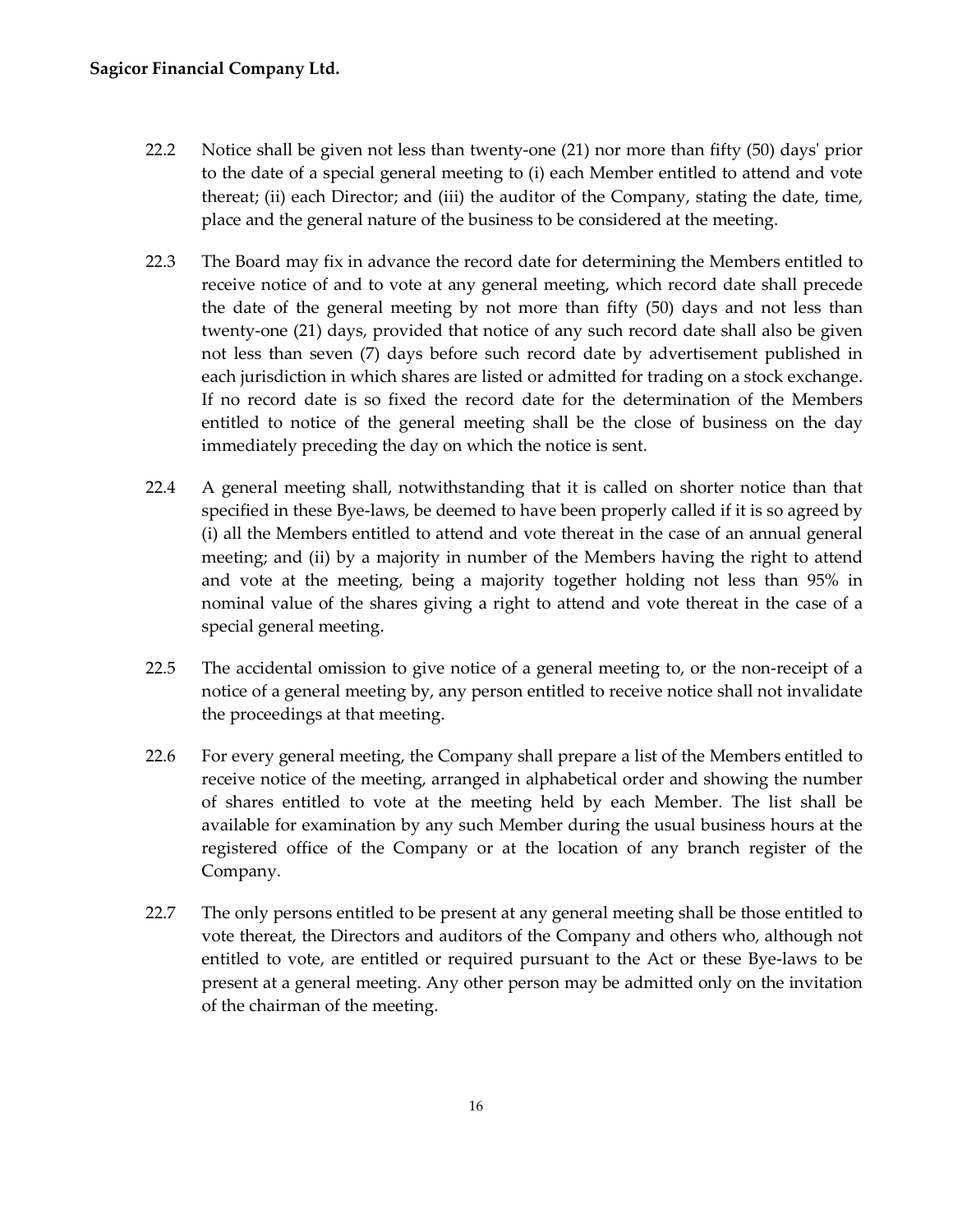#### <span id="page-20-0"></span>**23. Giving Notice and Access**

- <span id="page-20-1"></span>23.1 A notice may be given by the Company to a Member:
	- (a) by delivering it to such Member in person, in which case the notice shall be deemed to have been served upon such delivery; or
	- (b) by sending it by post to such Member's address in the Register of Members, in which case the notice shall be deemed to have been served seven days after the date on which it is deposited, with postage prepaid, in the mail; or
	- (c) by sending it by courier to such Member's address in the Register of members, in which case the notice shall be deemed to have been served forty-eight hours after the date on which it is deposited, with courier fees paid, with the courier service; or
	- (d) by transmitting it by electronic means (including facsimile and electronic mail, but not telephone) in accordance with such directions as may be given by such Member to the Company for such purpose, in which case the notice shall be deemed to have been served at the time that it would in the ordinary course be transmitted; or
	- (e) by delivering it in accordance with the provisions of the Act pertaining to delivery of electronic records by publication on a website, in which case the notice shall be deemed to have been served at the time when the requirements of the Act in that regard have been met; or
	- (f) in accordance with applicable Canadian securities laws, provided that such method of giving notice complies with Bermuda law.
- 23.2 Any notice required to be given to a Member shall, with respect to any shares held jointly by two or more persons, be given to whichever of such persons is named first in the Register of Members and notice so given shall be sufficient notice to all the holders of such shares.
- 23.3 In proving service under paragraphs [23.1\(b\),](#page-20-1) (c) and (d), it shall be sufficient to prove that the notice was properly addressed and prepaid, if posted or sent by courier, and the time when it was posted, deposited with the courier, or transmitted by electronic means.
- 23.4 If any notice given to any Member pursuant to Bye-law 23.1 is returned on three consecutive occasions because such Member cannot be found, the Company shall not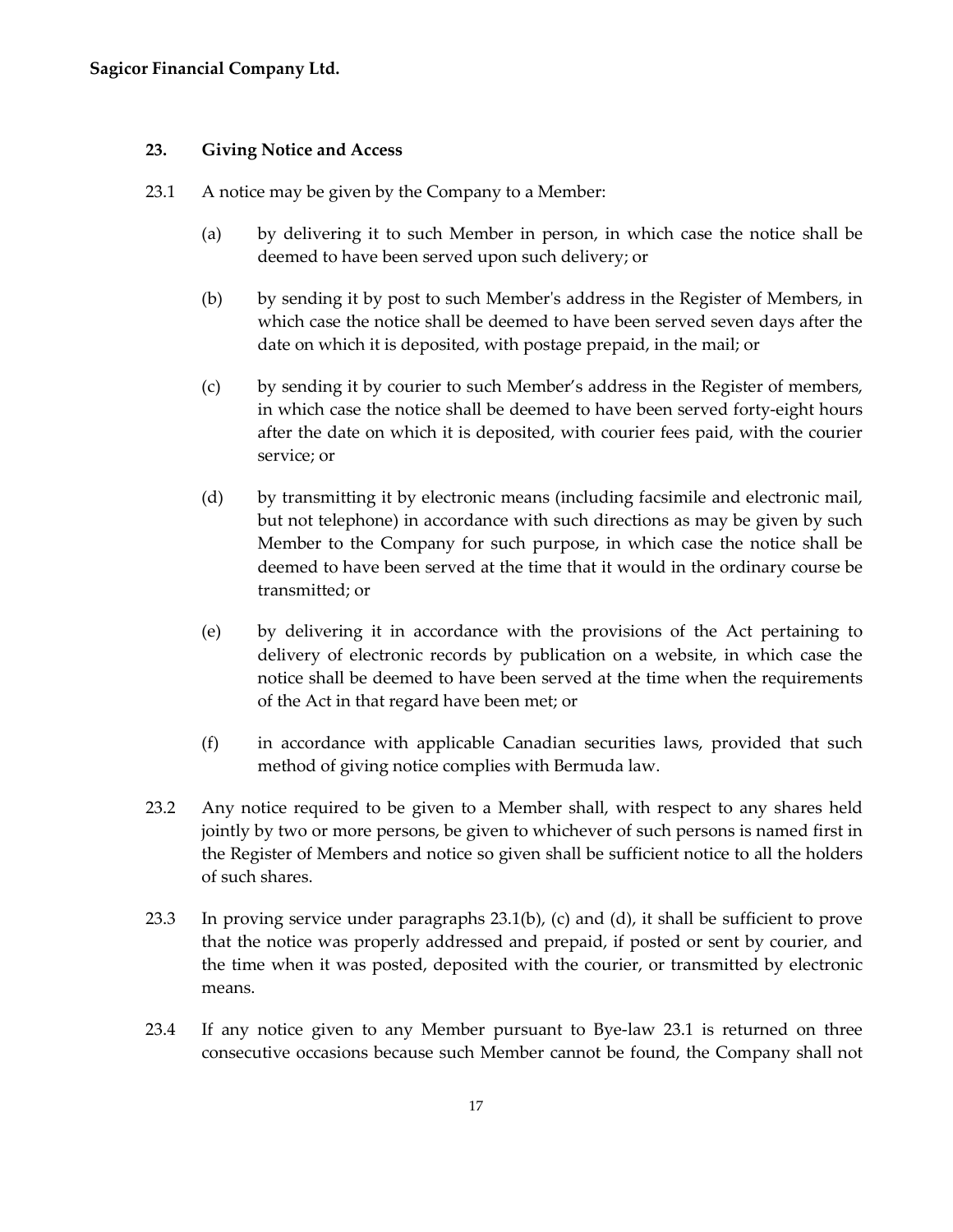be required to give any further notices to such Member until such Member informs the Company in writing of his new address.

- 23.5 Every person who, by operation of law, transfer, death of a Member or any other means whatsoever, shall become entitled to any shares shall be bound by every notice in respect of such shares which shall have been duly given to the Member from whom he derives his title to such shares prior to his name and address being entered on the Register of Members (whether such notice was given before or after the happening of the event upon which he became so entitled) and prior to his furnishing the Company the proof of authority or evidence of his entitlement prescribed by these Bye-laws and the Act.
- 23.6 Subject to the Act, notice of any general meeting to a Member, a Director or auditor may be waived, any irregularity in such notice may be waived, or the time for notice may be waived or abridged at any time by the person entitled thereto. Any such waiver or abridgement shall be in writing. The attendance of such person at a meeting shall constitute a waiver of notice of the meeting unless he attends for the express purpose of objecting to the transacting of any business on the ground that the meeting has not been called in accordance with the Act and these Bye-laws.

# <span id="page-21-0"></span>**24. Postponement or Cancellation of General Meeting**

The Secretary may, and on the instruction of the chairman or president of the Company, the Secretary shall, postpone or cancel any general meeting called in accordance with these Byelaws (other than a meeting requisitioned under these Bye-laws) provided that notice of postponement or cancellation is given to the Members before the time for such meeting. Fresh notice of the date, time and place for the postponed or cancelled meeting shall be given to each Member in accordance with these Bye-laws.

## <span id="page-21-1"></span>**25. Electronic Participation and Security in Meetings**

- 25.1 Members may participate in any general meeting by such telephonic, electronic or other communication facilities or means as permit all persons participating in the meeting to communicate with each other simultaneously and instantaneously, and participation in such a meeting shall constitute presence in person at such meeting.
- 25.2 The Board may, and at any general meeting, the chairman of such meeting may, make any arrangement and impose any requirement or restriction it or he considers appropriate to ensure the safety and security of a general meeting, including, without limitation, requirements for evidence of identity to be produced by those attending the meeting, the searching of their personal property and the restriction of items that may be taken into the meeting place. The Board and, at any general meeting, the chairman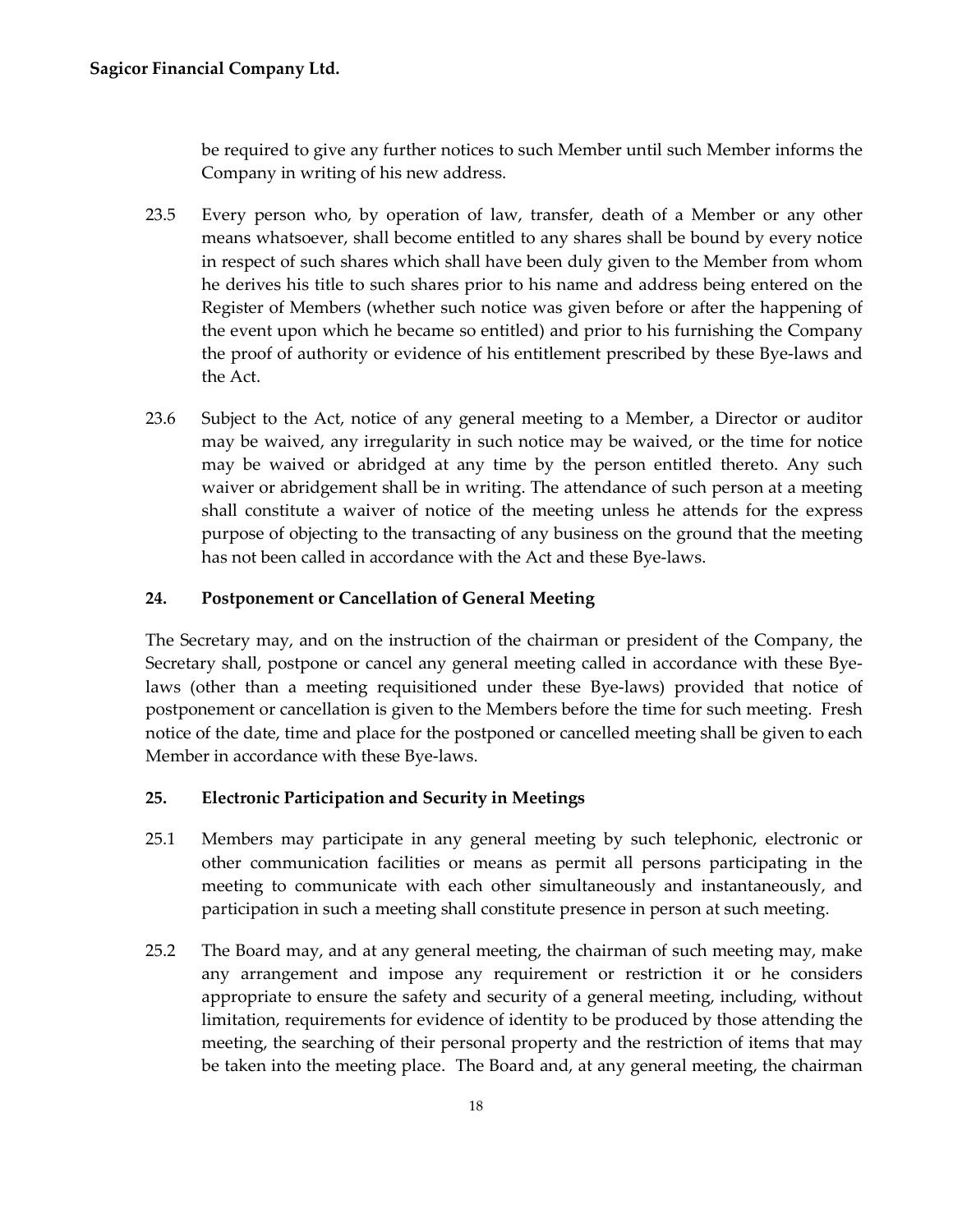of such meeting are entitled to refuse entry to a person who refuses to comply with any such arrangements, requirements or restrictions.

## <span id="page-22-0"></span>**26. Quorum at General Meetings**

- 26.1 A quorum for the transaction of business at any general meeting shall be ten (10) or more Members holding at least 25% of the shares entitled to vote thereat present in person or by proxy. If a quorum is present at the opening of any general meeting, the Members present or represented by proxy may proceed with the business of the meeting notwithstanding that a quorum is not present throughout the meeting. Where the Company has only one Member or only one holder of any class of shares, the Member present in person or by proxy shall constitute a quorum.
- 26.2 If within half an hour from the time appointed for the meeting a quorum is not present, then, in the case of a meeting convened on a requisition, the meeting shall be deemed cancelled and, in any other case, the meeting shall stand adjourned to the same day two weeks later, at the same time and place.

## <span id="page-22-1"></span>**27. Chairman to Preside at General Meetings**

- 27.1 The chair of any general meeting is the first mentioned of the following Officers that is a Director and is present at the meeting:
	- (a) the chair of the Board;
	- (b) the president; or
	- (c) a vice president (in order of descending length of service as a vice president).

If no such person is present at the meeting, the Directors present may choose one of their number to be chairman of the meeting.

27.2 If the Secretary of the Company is absent, the chairman shall appoint some person, who need not be a Member, to act as Secretary of the meeting. If desired, one or more scrutineers, who need not be Members, may be appointed by the Board or by the chairman or by resolution of the Members present.

## <span id="page-22-2"></span>**28. Voting on Resolutions**

28.1 Subject to the Act and these Bye-laws, any question proposed for the consideration of the Members at any general meeting shall be decided by the affirmative votes of a majority of the votes cast in accordance with these Bye-laws and in the case of an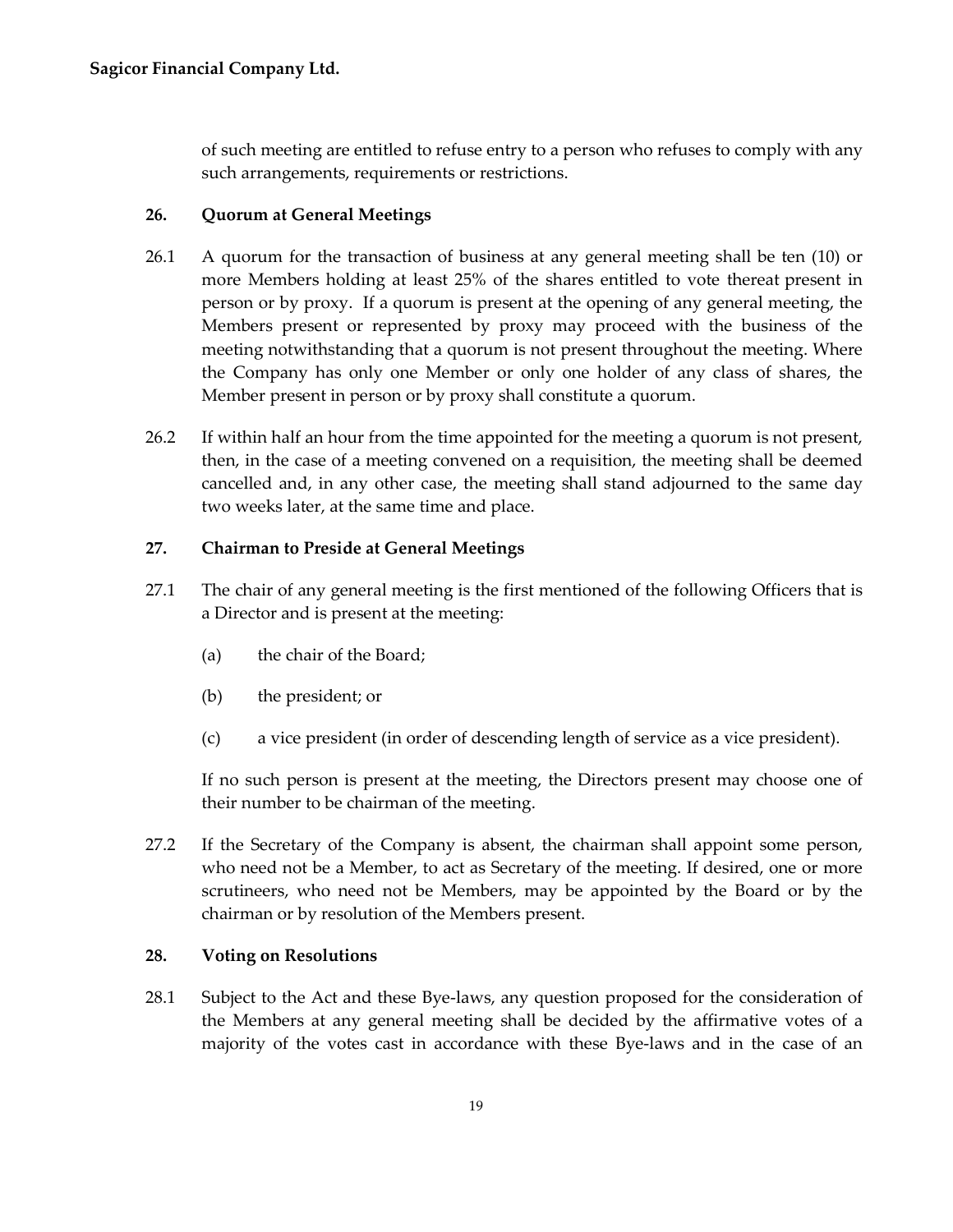equality of votes upon the show of hands or upon a poll, the chairman of the meeting shall not be entitled to a second or casting vote.

- 28.2 At any general meeting a resolution put to the vote of the meeting shall, in the first instance, be voted upon by a show of hands (or where determined by the Board at any time prior to such general meeting or by the chairman of the meeting at such general meeting, by a count of votes received in the form of electronic records) and, subject to any rights or restrictions for the time being lawfully attached to any class of shares and subject to these Bye-laws, every Member present in person and every person holding a valid proxy at such meeting shall be entitled to one vote and shall cast such vote by raising his hand (or by communicating their vote in the form of an electronic record).
- 28.3 At any general meeting if an amendment is proposed to any resolution under consideration and the chairman of the meeting rules on whether or not the proposed amendment is out of order, the proceedings on the substantive resolution shall not be invalidated by any error in such ruling.
- 28.4 At any general meeting a declaration by the chairman of the meeting that a question proposed for consideration has, on a show of hands, been carried, or carried unanimously, or by a particular majority, or lost, and an entry to that effect in a book containing the minutes of the proceedings of the Company shall, subject to these Byelaws, be conclusive evidence of that fact.

## <span id="page-23-0"></span>**29. Power to Demand a Vote on a Poll**

- 29.1 Notwithstanding the foregoing, a poll may be demanded by any of the following persons:
	- (a) the chairman of such meeting; or
	- (b) any Member or Members present in person or represented by proxy having the right to vote at such meeting.
- 29.2 Where a poll is demanded, subject to any rights or restrictions for the time being lawfully attached to any class of shares, every person present at such meeting and entitled to vote shall have one vote for each share of which such person is the holder or for which such person holds a proxy and such vote shall be counted by ballot (and/or by some other electronic means of counting votes) as described herein and the result of such poll shall be deemed to be the resolution of the meeting at which the poll was demanded and shall replace any previous resolution upon the same matter which has been the subject of a show of hands. A person entitled to more than one vote need not use all his votes or cast all the votes he uses in the same way.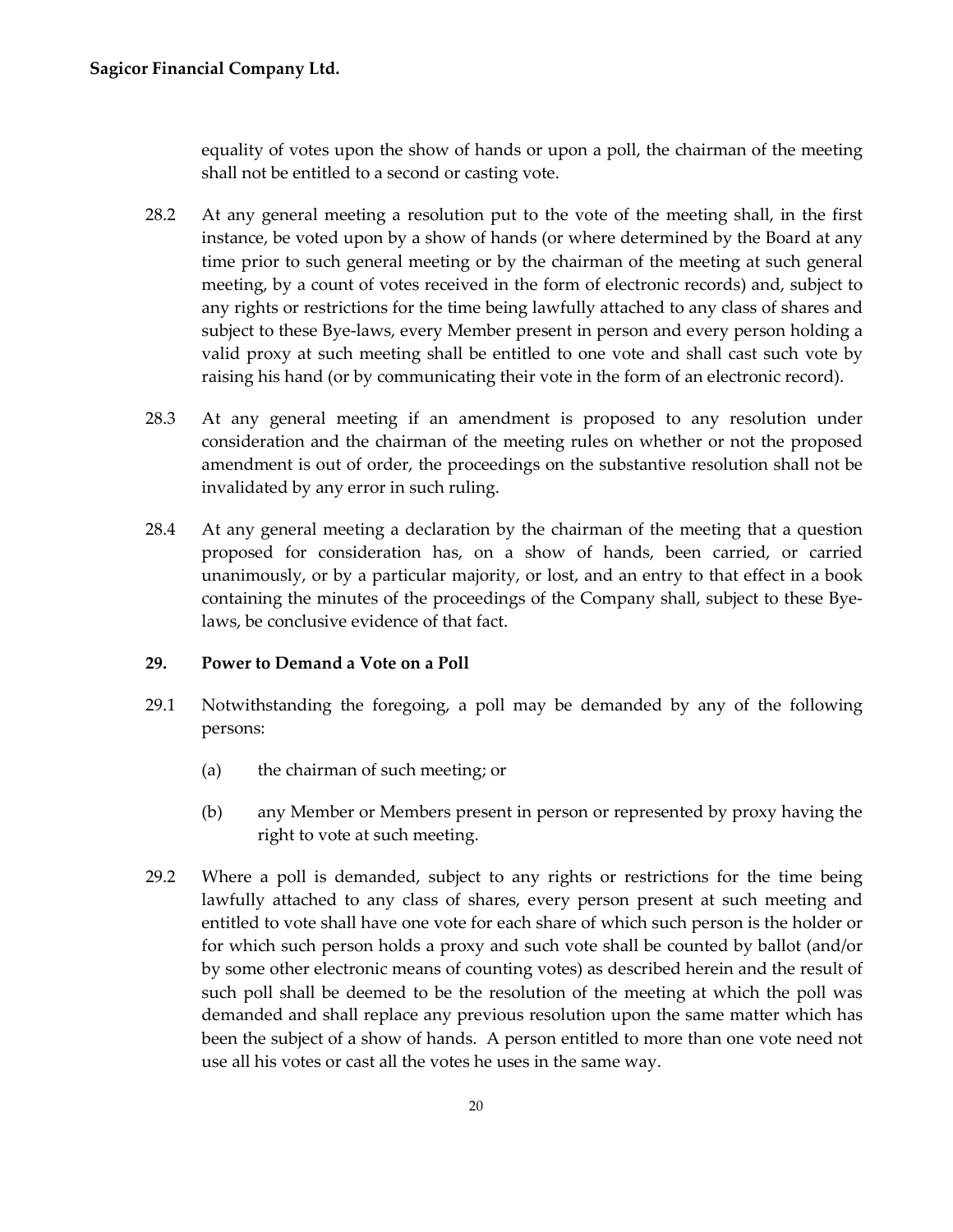- 29.3 A poll demanded for the purpose of electing a chairman of the meeting or on a question of adjournment shall be taken forthwith. A poll demanded on any other question shall be taken at such time and in such manner during such meeting as the chairman (or acting chairman) of the meeting may direct. Any business other than that upon which a poll has been demanded may be conducted pending the taking of the poll.
- 29.4 Where a vote is taken by poll, each person physically present and entitled to vote shall be furnished with a ballot paper (and, in the case of electronic participation in a meeting at which votes are to be received in the form of electronic records, persons present at that meeting shall be furnished with the means of recording their vote electronically) on which such person shall record his vote in such manner as shall be determined at the meeting having regard to the nature of the question on which the vote is taken, and each ballot (or electronic record) shall be signed or initialled or electronically authenticated or otherwise marked (whether electronically or otherwise) so as to identify the voter and the registered holder in the case of a proxy. At the conclusion of the poll, the ballots (or electronic records) and votes cast in accordance with such directions shall be examined and counted by one or more scrutineers who need not be Members. Such scrutineers may be appointed by resolution of the Board of Directors or, failing which, by the Chairman or, failing which, by resolution of the Members at such meeting.

## <span id="page-24-0"></span>**30. Voting by Joint Holders of Shares**

In the case of joint holders, the vote of the senior who tenders a vote (whether in person or by proxy) shall be accepted to the exclusion of the votes of the other joint holders, and for this purpose seniority shall be determined by the order in which the names stand in the Register of Members.

#### <span id="page-24-1"></span>**31. Instrument of Proxy**

- 31.1 A Member may appoint a proxy by
	- (a) an instrument appointing a proxy in writing in substantially the following form or such other form as permitted by applicable Canadian securities laws or as the Board may determine from time to time:

# Proxy **Sagicor Financial Company Ltd.** (the "Company")

I/We, [insert names here] , being a Member of the Company with [number] shares, HEREBY APPOINT [name] of [address] or failing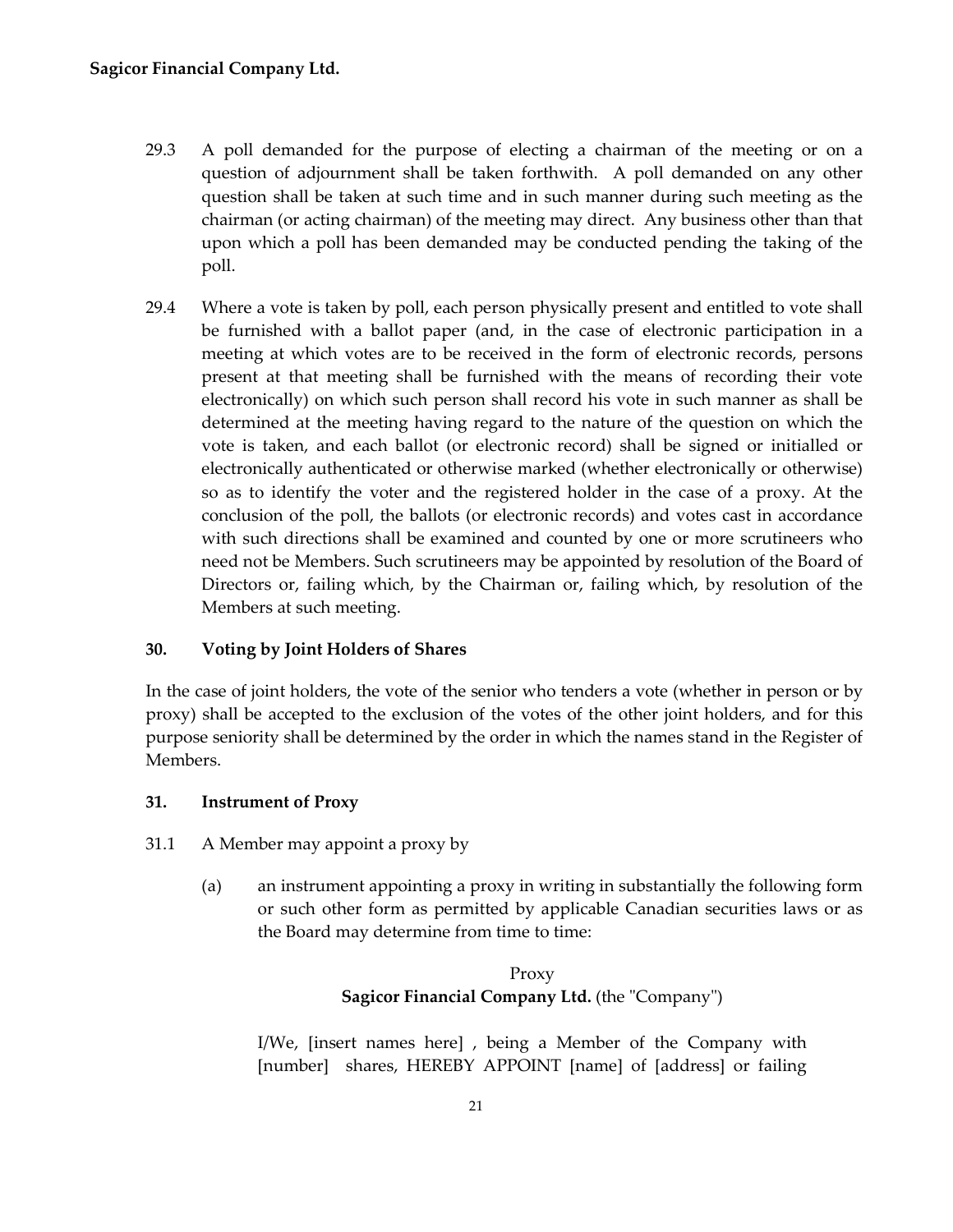him, [name] of [address] to be my/our proxy to vote for me/us at the meeting of the Members to be held on [date] and at any adjournment thereof. [Any restrictions on voting to be inserted here.]

Signed this [date]

\_\_\_\_\_\_\_\_\_\_\_\_\_\_\_\_\_\_\_\_\_\_\_\_\_

Member(s)

or

- (b) such telephonic, electronic or other means as may be approved by the Board from time to time.
- 31.2 The Directors may specify in a notice convening the meeting, a place and a time, preceding the time of such meeting by not more than forty-eight (48) hours exclusive of non-business days, before which time proxies to be used at such meeting must be deposited. A proxy shall be acted upon only if, prior to the time so specified, it shall have been deposited with the Company or an agent of the Company specified in such notice or, if no such time is specified in such notice, unless it has been received by the Secretary of the Company or by the chairman of the meeting or any adjournment thereof prior to the time of voting, or the chairman of the meeting shall have waived any such deadline.
- 31.3 A Member who is the holder of two or more shares may appoint more than one proxy to represent him and vote on his behalf in respect of different shares.
- 31.4 The decision of the chairman of any general meeting as to the validity of any appointment of a proxy shall be final.

## <span id="page-25-0"></span>**32. Representation of Corporate Member**

- 32.1 A corporation which is a Member may, by written instrument, authorise such person or persons as it thinks fit to act as its representative at any meeting and any person so authorised shall be entitled to exercise the same powers on behalf of the corporation which such person represents as that corporation could exercise if it were an individual Member, and that Member shall be deemed to be present in person at any such meeting attended by its authorised representative or representatives.
- 32.2 Notwithstanding the foregoing, the chairman of the meeting may accept such assurances as he thinks fit as to the right of any person to attend and vote at general meetings on behalf of a corporation which is a Member.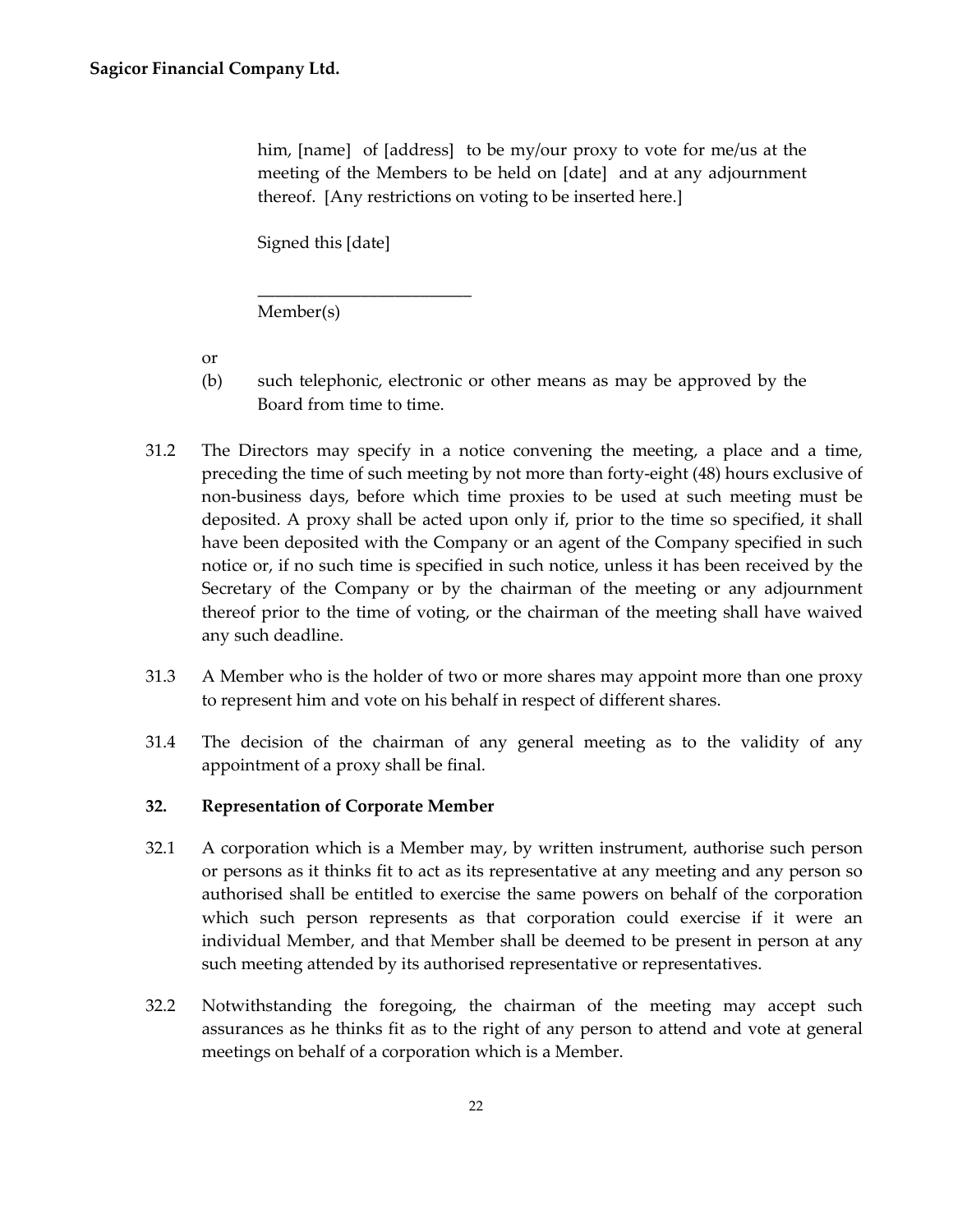#### <span id="page-26-0"></span>**33. Adjournment of General Meeting**

- 33.1 The chairman of a general meeting at which a quorum is present may, with the consent of the Members holding a majority of the voting rights of those Members present in person or by proxy (and shall if so directed by Members holding a majority of the voting rights of those Members present in person or by proxy) adjourn the meeting.
- 33.2 The chairman of a general meeting may adjourn a meeting to another time and place without the consent or direction of the Members if it appears to him that:
	- (a) it is likely to be impractical to hold or continue that meeting because of the number of Members wishing to attend who are not present; or
	- (b) the unruly conduct of persons attending the meeting prevents, or is likely to prevent, the orderly continuation of the business of the meeting; or
	- (c) an adjournment is otherwise necessary or desirable so that the business of the meeting may be properly conducted.
- 33.3 If at the adjourned meeting a quorum is not present within half an hour from the time appointed, the Members present shall constitute a quorum for the transaction of business.
- 33.4 If the general meeting is adjourned for less than thirty (30) days it shall not be necessary to give notice of the adjourned meeting other than by announcement of the specific date, place and time of the adjourned meeting at the meeting that is adjourned. If the general meeting is adjourned by one or more adjournments for an aggregate of thirty (30) days or more, notice of the adjourned meeting shall be given pursuant to Bye-law 22.

#### <span id="page-26-1"></span>**34. Written Resolutions**

- 34.1 Subject to this Bye-law 34, anything which may be done by resolution of the Company in general meeting or by resolution of a meeting of any class of the Members may, without a meeting and without any previous notice being required, be done by resolution in writing signed by, (or in the case of a Member that is a corporation, on behalf of), all the Members who at the date of the resolution would be entitled to attend the meeting and vote on the resolution.
- 34.2 A resolution in writing may be signed in any number of counterparts.
- 34.3 A resolution in writing made in accordance with this Bye-law is as valid as if it had been passed by the Company in general meeting or by a meeting of the relevant class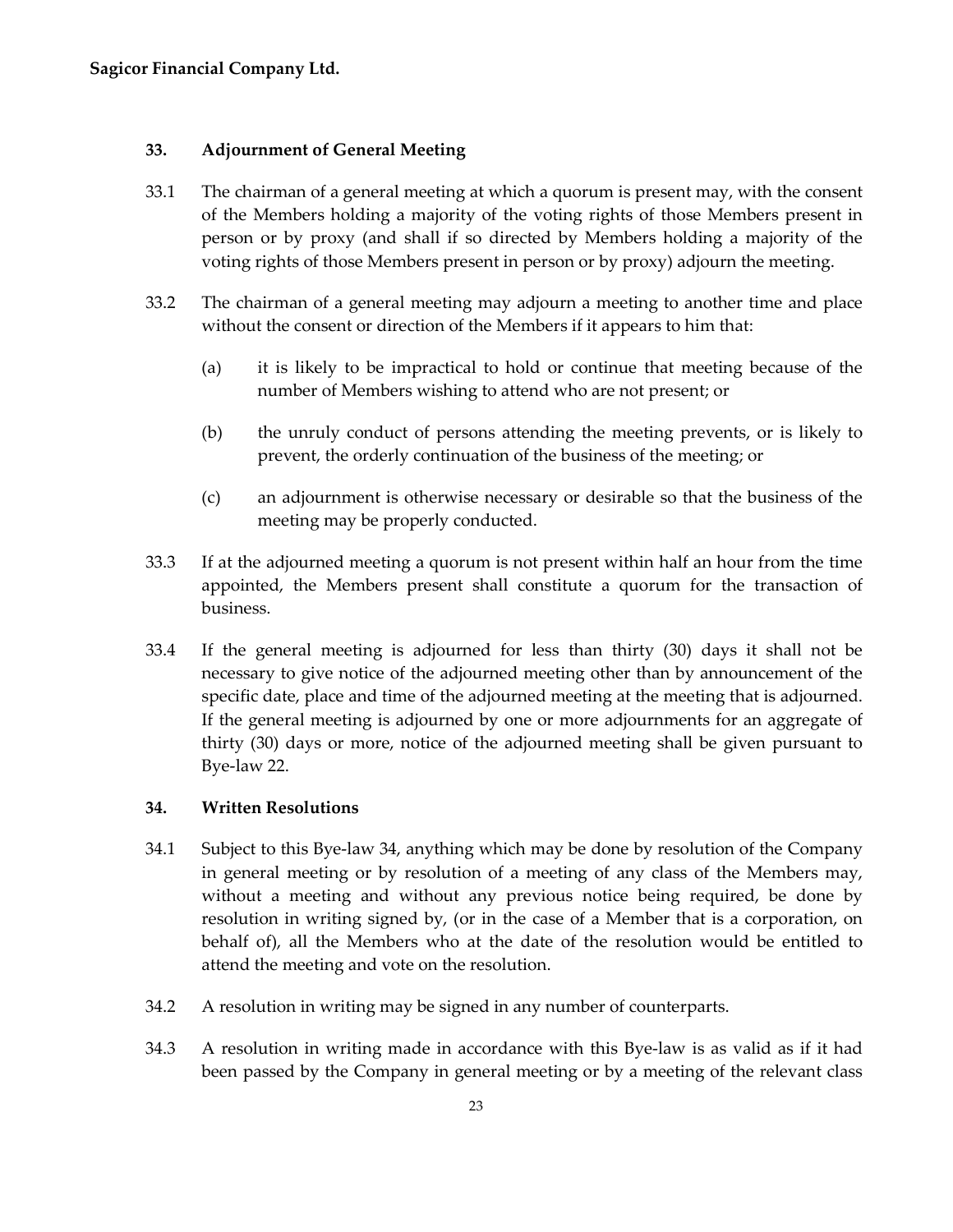of Members, as the case may be, and any reference in any Bye-law to a meeting at which a resolution is passed or to Members voting in favour of a resolution shall be construed accordingly.

- 34.4 A resolution in writing made in accordance with this Bye-law shall constitute minutes for the purposes of the Act.
- 34.5 This Bye-law 34 shall not apply to:
	- (a) a resolution passed to remove an Auditor from office before the expiration of his term of office; or
	- (b) a resolution passed for the purpose of removing a Director before the expiration of his term of office.
- 34.6 For the purposes of this Bye-law, the effective date of the resolution is the date when the resolution is signed by (or in the case of a Member that is a corporation, on behalf of) the last Member whose signature results in the necessary voting majority being achieved and any reference in any Bye-law to the date of passing of a resolution is, in relation to a resolution made in accordance with this Bye-law, a reference to such date.

#### <span id="page-27-0"></span>**35. Directors Attendance at General Meetings**

<span id="page-27-1"></span>The Directors shall be entitled to receive notice of, attend and be heard at any general meeting.

# **DIRECTORS AND OFFICERS**

#### <span id="page-27-2"></span>**36. Election of Directors**

36.1 Only persons who are proposed or nominated in accordance with this Bye-law shall be eligible for election as Directors. One or more Members holding in aggregate not less than 5% of the issued and outstanding share capital of the Company or the Board may propose any person for election as a Director. Where any person, other than a Director retiring at the meeting or a person proposed for re-election or election as a Director by the Board, is to be proposed for election as a Director, notice must be given to the Company of the intention to propose him and of his willingness to serve as a Director (together with the information in respect of the person that would be required under applicable Canadian securities laws in respect of a dissident proxy circular and confirmation of the proposed nominee's qualifications to serve as a Director under these Bye-laws, status as a resident or non-resident of Canada, and status as independent or non-independent for audit committee purposes under applicable Canadian securities laws). Where a Director is to be elected: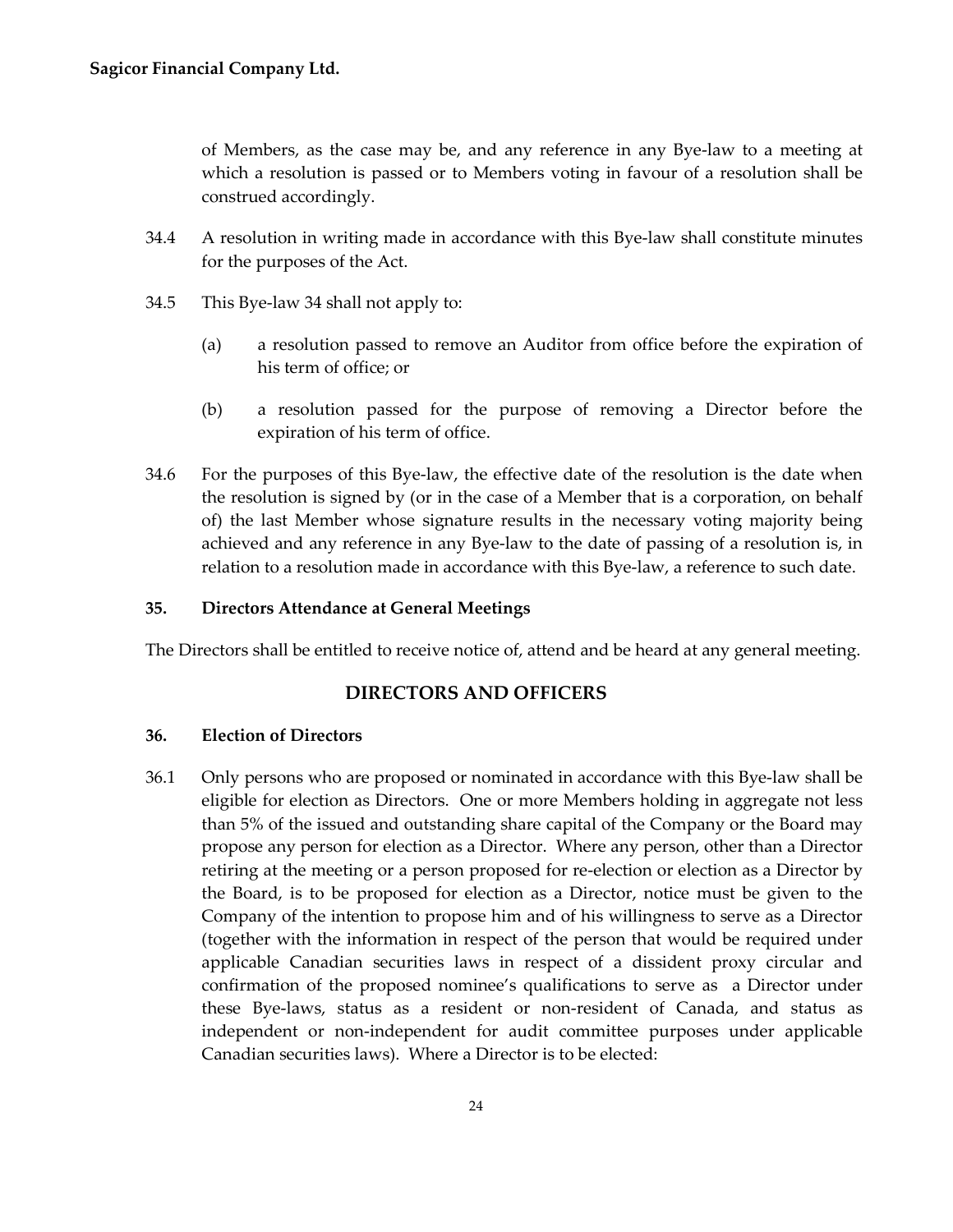- (a) at a general meeting, where notice of such general meeting is given in compliance with Bye-law 22 fifty (50) days prior to the date of the general meeting, such notice must be given not later than thirty (30) days prior to the date of the general meeting;
- (b) at an annual general meeting, where notice is given in compliance with Bye-law 22 less than fifty (50) days prior to the date of the annual general meeting, such notice must be given not later than the close of business on the tenth  $(10<sup>th</sup>)$  day following the date on which public disclosure of the date of the annual general meeting was first made; and
- (c) at a special general meeting, where notice is given in compliance with Bye-law 22 less than fifty (50) days prior to the date of the special general meeting, such notice must be given not later than the close of business on the fifteenth  $(15<sup>th</sup>)$ day following the date on which public disclosure of the date of the special general meeting was first made.
- 36.2 The chairman of the general meeting shall have the power to determine whether any proposed nomination was made in accordance with the notice provisions of these Byelaws and, if any proposed nomination is not in compliance with such provisions, must declare that such defective nomination shall not be considered at any meeting of the Members. Notwithstanding the foregoing, the Board may, in its sole discretion, waive any requirement of such notice provisions.
- 36.3 Where persons are validly proposed for re-election or election as a Director, the persons receiving the most votes (up to the number of Directors to be elected) shall be elected as Directors provided that no person shall be elected who does not receive one or more affirmative votes, and an absolute majority of the votes cast shall not be a prerequisite to the election of such Directors.
- 36.4 Notwithstanding anything to the contrary in these Bye-laws, not more than two Directors may be Officers (including the president and managing director of the Company, but excluding the chairman and vice-chairman of the Company) or employees of the Company or its affiliates.
- 36.5 At any general meeting the Members may authorise the Board to fill any vacancy in their number left unfilled at a general meeting.
- 36.6 A person shall not be qualified to hold the office of Director and shall not be elected or appointed to hold the office of Director, if:
	- (a) he is less than twenty-five  $(25)$  or more than seventy  $(70)$  years of age;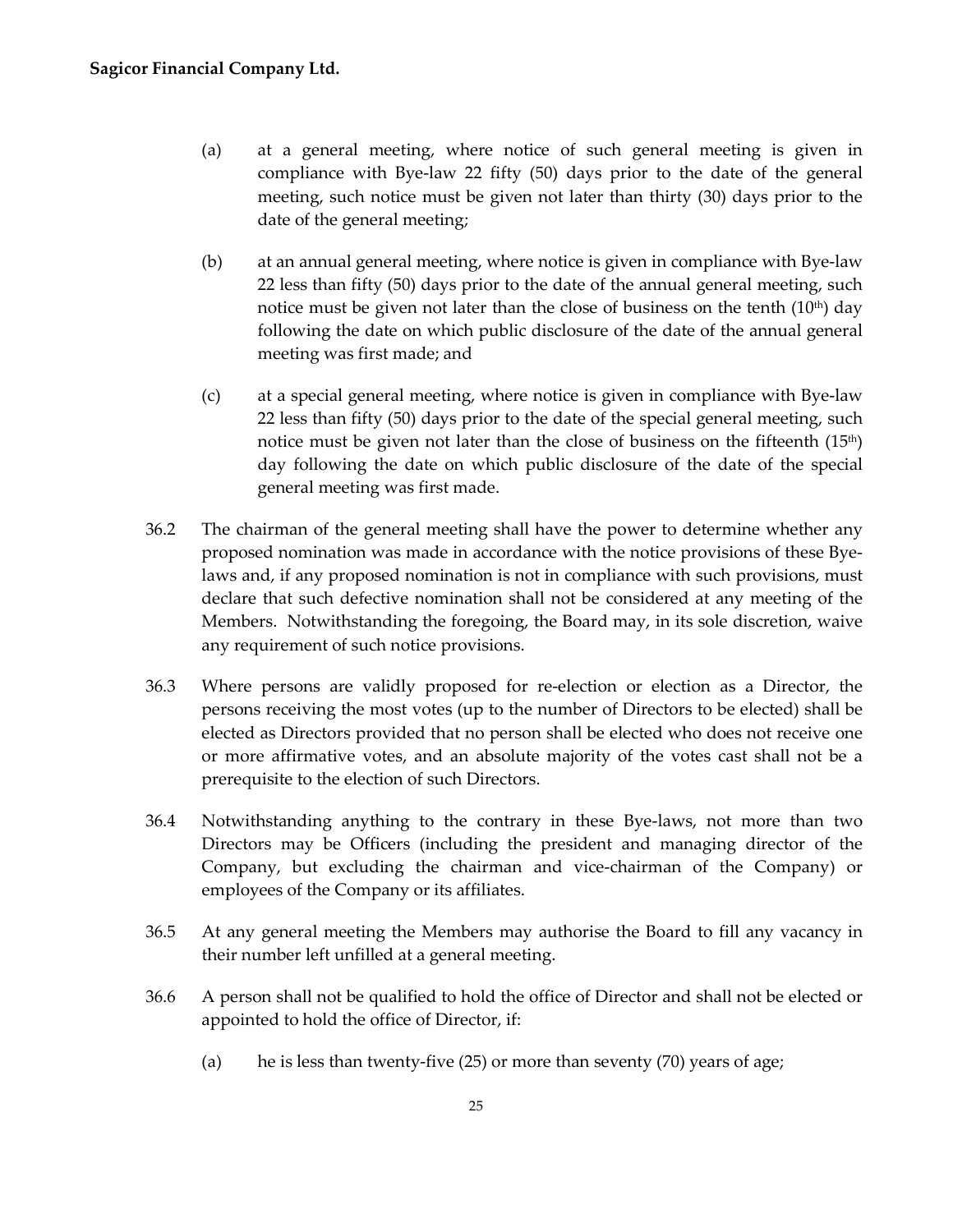- (b) he is found to be of unsound mind; or
- (c) he is bankrupt, or makes any arrangement or composition with his creditors generally.

# <span id="page-29-0"></span>**37. Number of Directors**

The Board shall consist of such number of Directors being not less than three (3) Directors and not more than fifteen (15) Directors as the Board may by resolution from time to time determine, provided always that at no time may a majority of Directors be resident of Canada for tax purposes and no person may be appointed a Director where that appointment would cause a majority of Directors to be resident of Canada for tax purposes.

## <span id="page-29-1"></span>**38. [Reserved]**

# <span id="page-29-2"></span>**39. Term of Office of Directors**

Directors shall hold office for such term as the Members may determine or, in the absence of such determination, until the end of the next annual general meeting or until their successors are elected or appointed or their office is otherwise vacated.

## <span id="page-29-3"></span>**40. Removal of Directors**

- 40.1 Subject to any provision to the contrary in these Bye-laws, the Members entitled to vote for the election of Directors may, at any special general meeting convened and held in accordance with these Bye-laws, remove a Director, provided that the notice of any such meeting convened for the purpose of removing a Director shall contain a statement of the intention so to do and be served on such Director not less than fourteen (14) days before the meeting and at such meeting the Director shall be entitled to be heard on the motion for such Director's removal.
- 40.2 If a Director is removed from the Board under this Bye-law the Members may fill the vacancy at the meeting at which such Director is removed. In the absence of such election or appointment, the Board may fill the vacancy.

## <span id="page-29-4"></span>**41. Vacancy in the Office of Director**

- 41.1 The office of Director shall be vacated if the Director:
	- (a) is removed from office pursuant to these Bye-laws or is prohibited from being a Director by law;
	- (b) is or becomes bankrupt, or makes any arrangement or composition with his creditors generally;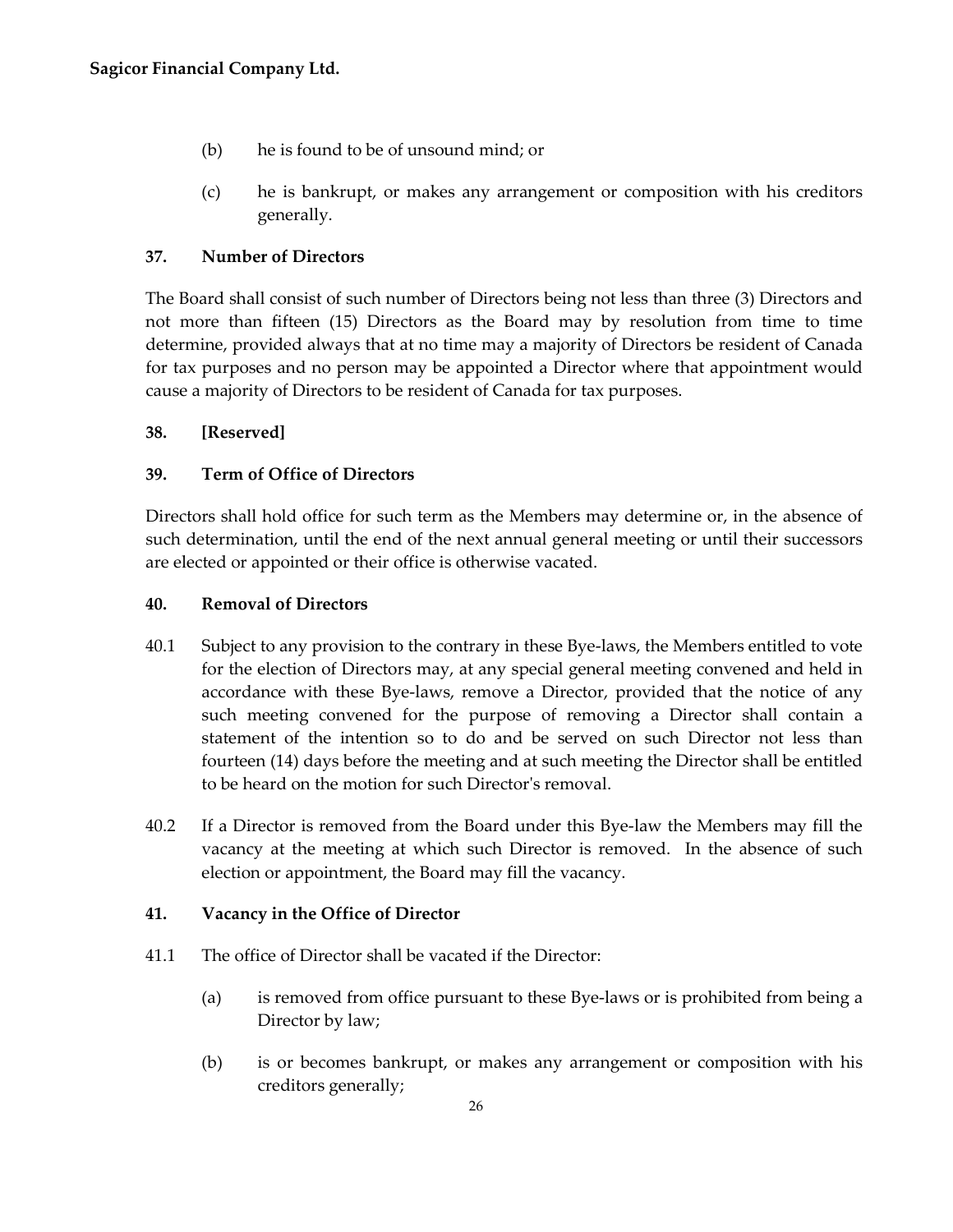- (c) ceases to be qualified to hold the office of Director pursuant to Bye-law 36.6;
- (d) resigns his office as Director by notice to the Company;
- (e) if he is also an Officer of the Company, unless otherwise determined by the Board, his appointment as an Officer is terminated or he resigns his office;
- (f) if he becomes resident in Canada for tax purposes and, as a result, a majority of the Directors would be resident in Canada for tax purposes; or
- (g) is required to do so further to a drawing of lots amongst the remaining Directors who are resident in Canada for tax purposes, which pursuant to this Bye-law is required to be held if, as a result of any other Director or Directors ceasing to hold the office of a Director, there is a majority of Directors resident in Canada for tax purposes.
- 41.2 The Members in general meeting or the Board shall have the power to appoint any person as a Director to fill a vacancy on the Board occurring as a result of the death, disability, disqualification or resignation of any Director. In all other cases, only the Members shall have the power to fill a vacancy on the Board and the Board shall forthwith call a general meeting of Members to fill such vacancy or vacancies arising; provided that if the Board fails to call a general meeting within fourteen (14) days of the vacancy arising, or if there are no Directors then in office, then the Secretary or any Member may summon the general meeting.

## <span id="page-30-0"></span>**42. Remuneration of Directors**

- 42.1 The remuneration (if any) of the Directors shall be determined by the Board and shall be deemed to accrue from day to day. Such remuneration may be in addition to any salary paid any Officer or employee of the Company who is also a Director. The Directors may also be paid all reasonable travel, hotel and other expenses properly incurred by them in attending and returning from Board meetings, meetings of any committee appointed by the Board or general meetings, or in connection with the business of the Company or their duties as Directors generally.
- 42.2 Subject to Bye-law 52:
	- (a) the Board may award special remuneration to any Director undertaking any special services on the Company's behalf (which, for the avoidance of doubt, shall not include routine work ordinarily required of a Director) and any such special remuneration shall be disclosed at the next general meeting immediately following the award and to such regulatory authorities as may be required; and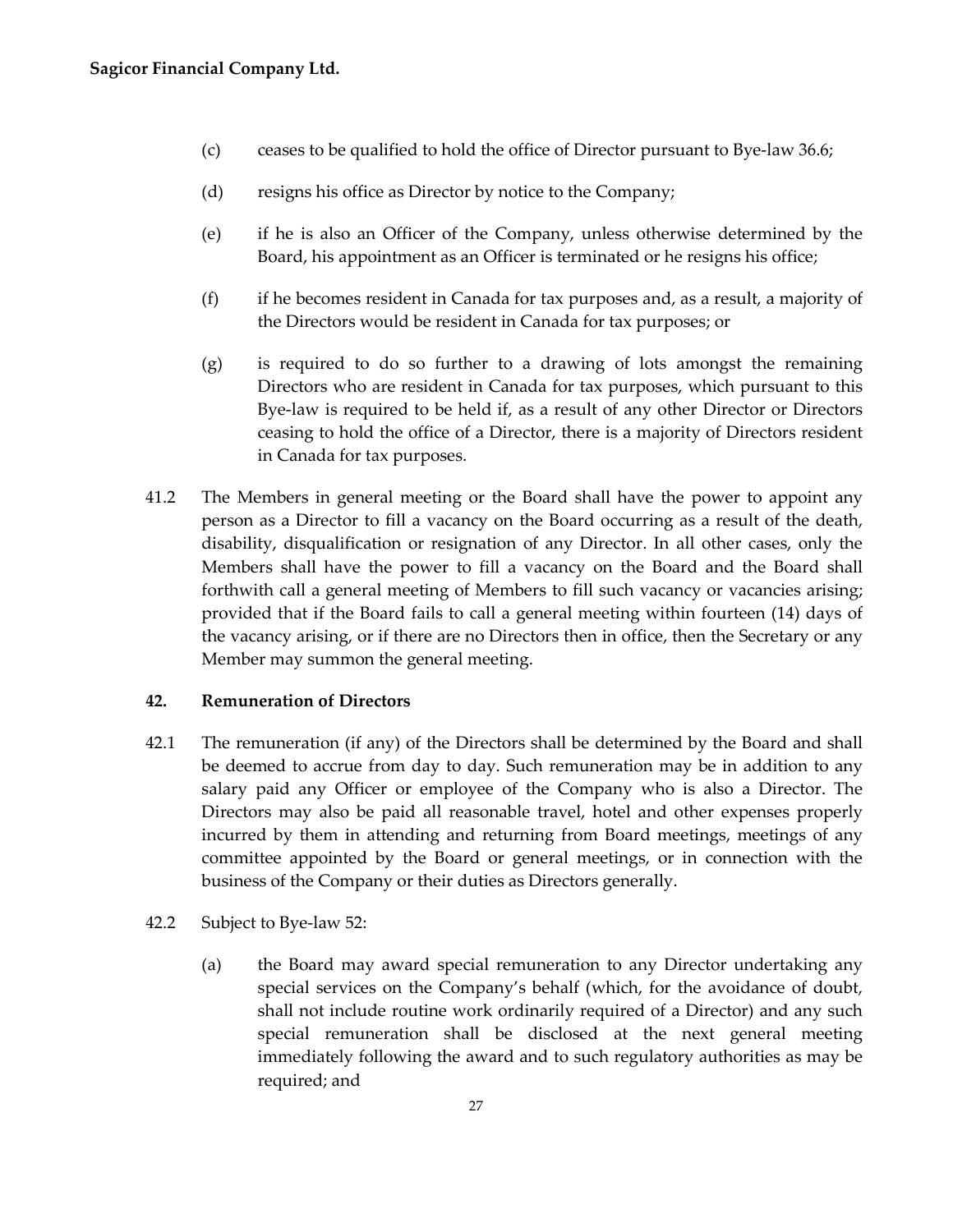(b) a Director shall not be precluded from serving the Company in any other capacity (other than as auditor) and receiving remuneration therefor.

# <span id="page-31-0"></span>**43. Defect in Appointment**

All acts done in good faith by the Board, any Director, a member of a committee appointed by the Board, any person to whom the Board may have delegated any of its powers, or any person acting as a Director shall, notwithstanding that it be afterwards discovered that there was some defect in the appointment of any Director or person acting as aforesaid, or that he was, or any of them were, disqualified, be as valid as if every such person had been duly appointed and was qualified to be a Director or act in the relevant capacity.

# <span id="page-31-1"></span>**44. Directors to Manage Business**

The business of the Company shall be managed and conducted by the Board. In managing the business of the Company, the Board may exercise all such powers of the Company as are not, by the Act or by these Bye-laws, required to be exercised by the Company in general meeting.

# <span id="page-31-2"></span>**45. Powers of the Board of Directors**

45.1 Subject to Bye-law 45.2, the Board may:

- (a) appoint, suspend, or remove any manager, secretary, clerk, agent or employee of the Company and may fix their remuneration and determine their duties;
- (b) exercise all the powers of the Company to borrow money and to mortgage or charge or otherwise, grant a security interest in its undertaking, property and uncalled capital, or any part thereof, and may provide guarantees and issue debentures, debenture stock and other securities whether outright or as security for any debt, liability or obligation of the Company or any third party;
- (c) appoint one or more persons to the office of president or chief executive officer of the Company, who shall, subject to the control of the Board, supervise and administer all of the general business and affairs of the Company;
- (d) appoint a person to act as manager of the Company's day-to-day business and may entrust to and confer upon such manager such powers and duties as it deems appropriate for the transaction or conduct of such business;
- (e) by power of attorney, appoint any company, firm, person or body of persons, whether nominated directly or indirectly by the Board, to be an attorney of the Company for such purposes and with such powers, authorities and discretions (not exceeding those vested in or exercisable by the Board) and for such period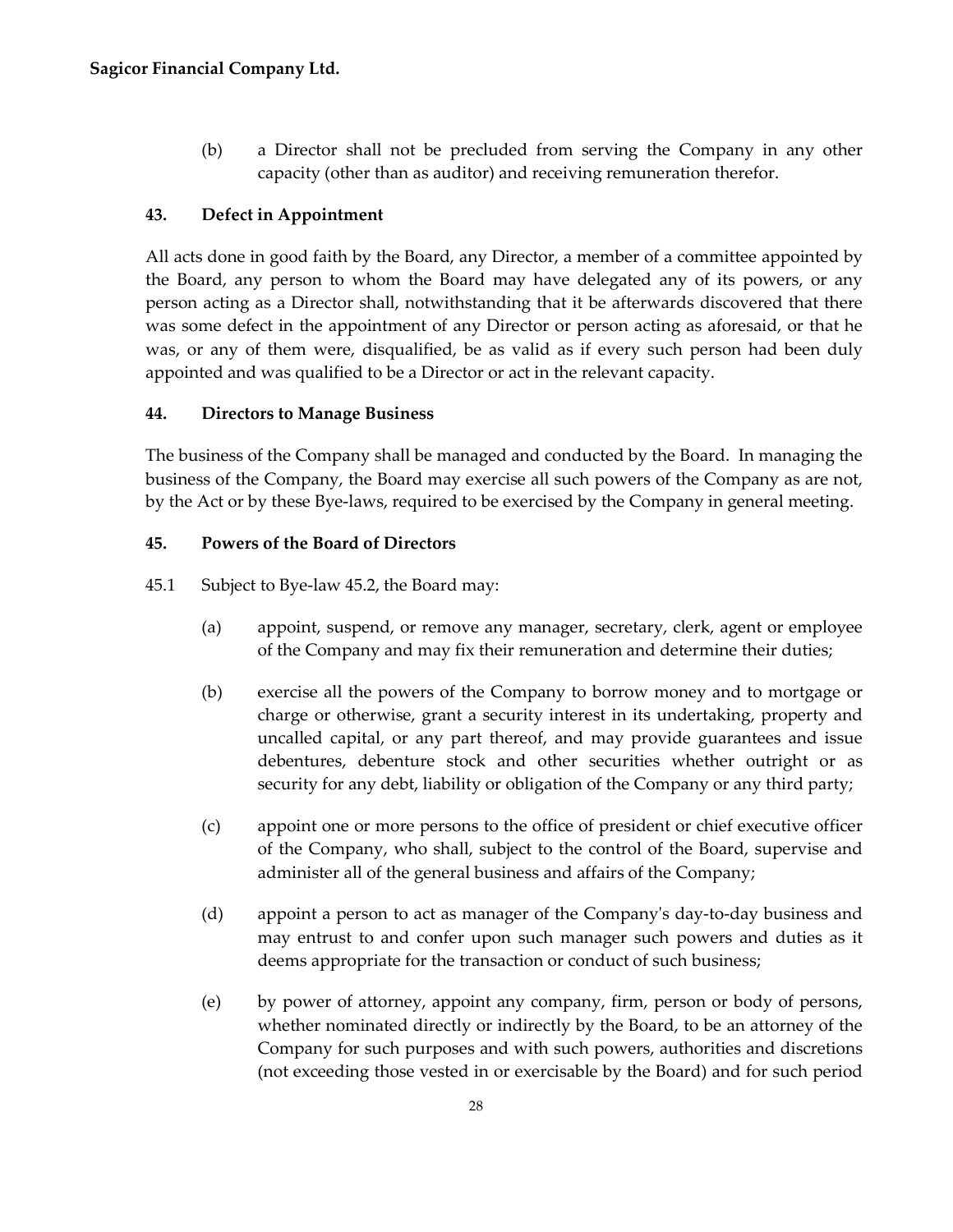and subject to such conditions as it may think fit and any such power of attorney may contain such provisions for the protection and convenience of persons dealing with any such attorney as the Board may think fit and may also authorise any such attorney to sub-delegate all or any of the powers, authorities and discretions so vested in the attorney;

- (f) delegate any of its powers (including the power to sub-delegate) to a committee of one or more persons appointed by the Board which may, subject to applicable Canadian securities laws, consist partly or entirely of non-Directors, provided that every such committee shall conform to such directions as the Board shall impose on them and provided further that the meetings and proceedings of any such committee shall be governed by the provisions of these Bye-laws regulating the meetings and proceedings of the Board, so far as the same are applicable and are not superseded by Bye-law 45.2 or directions imposed by the Board;
- (g) delegate any of its powers (including the power to sub-delegate) to any person on such terms and in such manner as the Board may see fit;
- (h) present any petition and make any application in connection with the liquidation or reorganisation of the Company;
- (i) in connection with the issue of any share, pay such commission and brokerage as may be permitted by law;
- (j) authorise any company, firm, person or body of persons to act on behalf of the Company for any specific purpose and in connection therewith to execute any deed, agreement, document or instrument on behalf of the Company; and
- (k) establish or amend any tax operating guidelines of the Company on such terms and in such manner as the Board may see fit from time to time.
- 45.2 Notwithstanding the provisions above and to the fullest extent permitted by applicable law, neither the Board nor any Officer nor any other person shall be authorised or empowered, nor shall they permit the Company, to sell all or substantially all of the assets of the Company other than in the ordinary course of business of the Company, without the approval of:
	- (a) the Board, by resolution adopted by a majority of Directors then in office, and
	- (b) the Members, by resolution in accordance with these Bye-laws.
- 45.3 Board committees: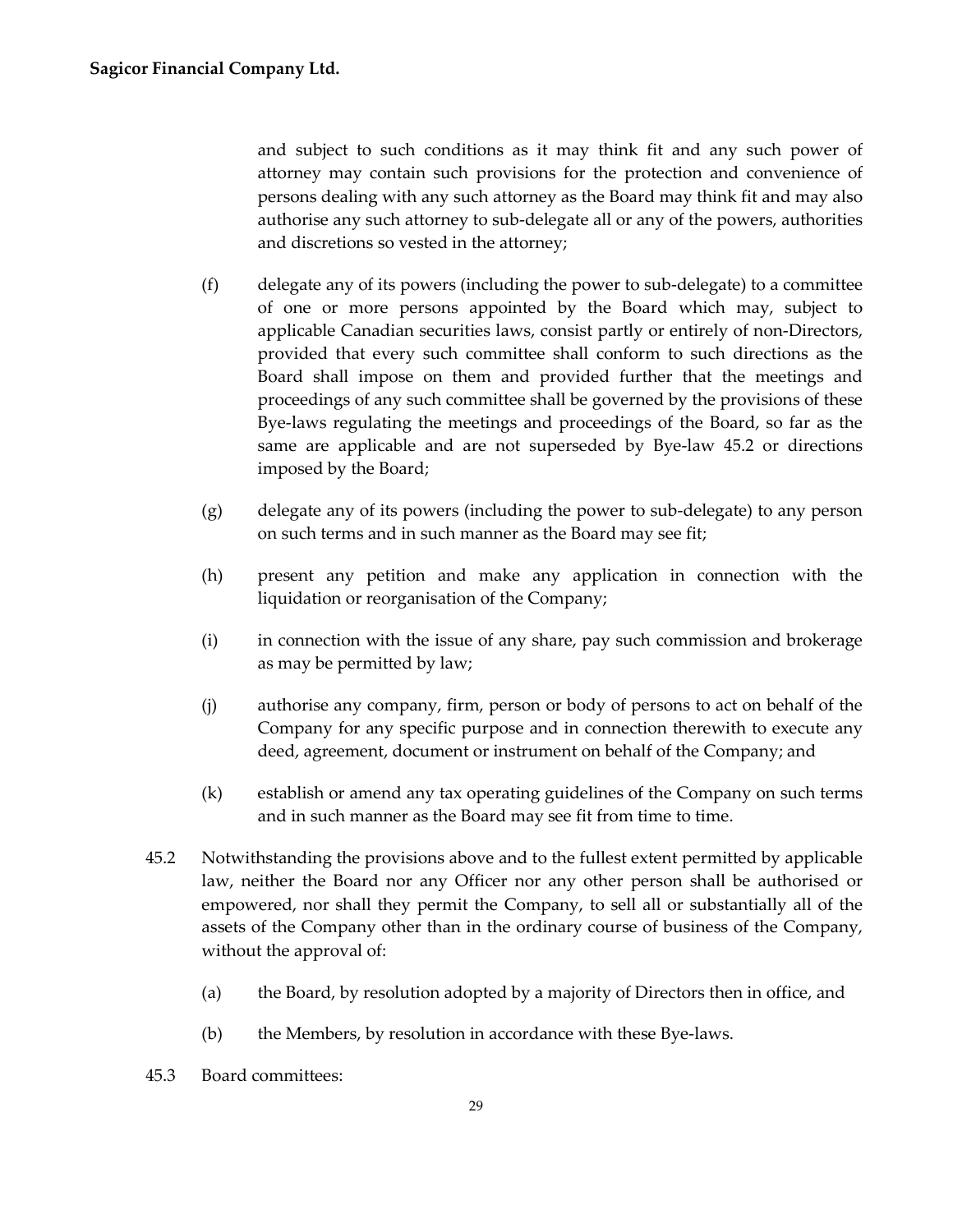- (a) Transaction of Business. The powers of a committee appointed by the Board may be exercised by a meeting at which a quorum is present or by resolution in writing signed by all of the members of such committee who would have been entitled to vote on that resolution at a meeting of the committee.
- (b) Proceedings. Unless otherwise determined by the Board, each committee appointed by the Board shall have the power to (i) fix its quorum provided that such quorum shall be no less than a majority of its members, (ii) elect its chairman, and (iii) regulate its proceedings.
- (c) Establishment of Audit and Governance Committees. The Board shall annually appoint from their number an audit committee (subject to applicable Canadian securities laws) and a governance committee, each comprising not less than three (3) Directors. No employee of the Company or its affiliates shall be a member of either such committee but employees may be invited by such committee to attend meetings. A member of either such committee shall serve for such term as the Board shall determine and in any event only while such individual is also a Director.
- (d) Audit Committee. The Auditor of the Company is entitled to receive notice of every meeting of the audit committee and to attend and be heard at such meetings. If so requested by a member of the audit committee, the Auditor shall attend every meeting of the committee held during the Auditor's term of office. The Auditor shall be paid all travel, hotel and other expenses properly incurred by them (or, in the case of an Auditor that is a corporation, by their representative or representatives) in attending and returning from audit committee meetings. Any member of the audit committee may call a meeting of the committee.
- (e) Board committees may include the committees set out above and other Board committees may be appointed in the discretion of the Board from time to time.

## <span id="page-33-0"></span>**46. Register of Directors and Officers**

The Board shall cause to be kept in one or more books at the registered office of the Company a Register of Directors and Officers and shall enter therein the particulars required by the Act.

## <span id="page-33-1"></span>**47. Appointment of Officers**

47.1 Subject to Bye-law 36.4, the Board may appoint a chairman, a vice-chairman, a president, a chief executive officer, a chief operating officer, a chief financial officer, a general counsel, a corporate secretary, a treasurer and/or managing director, and one or more vice-presidents (to which title words may be added indicating seniority or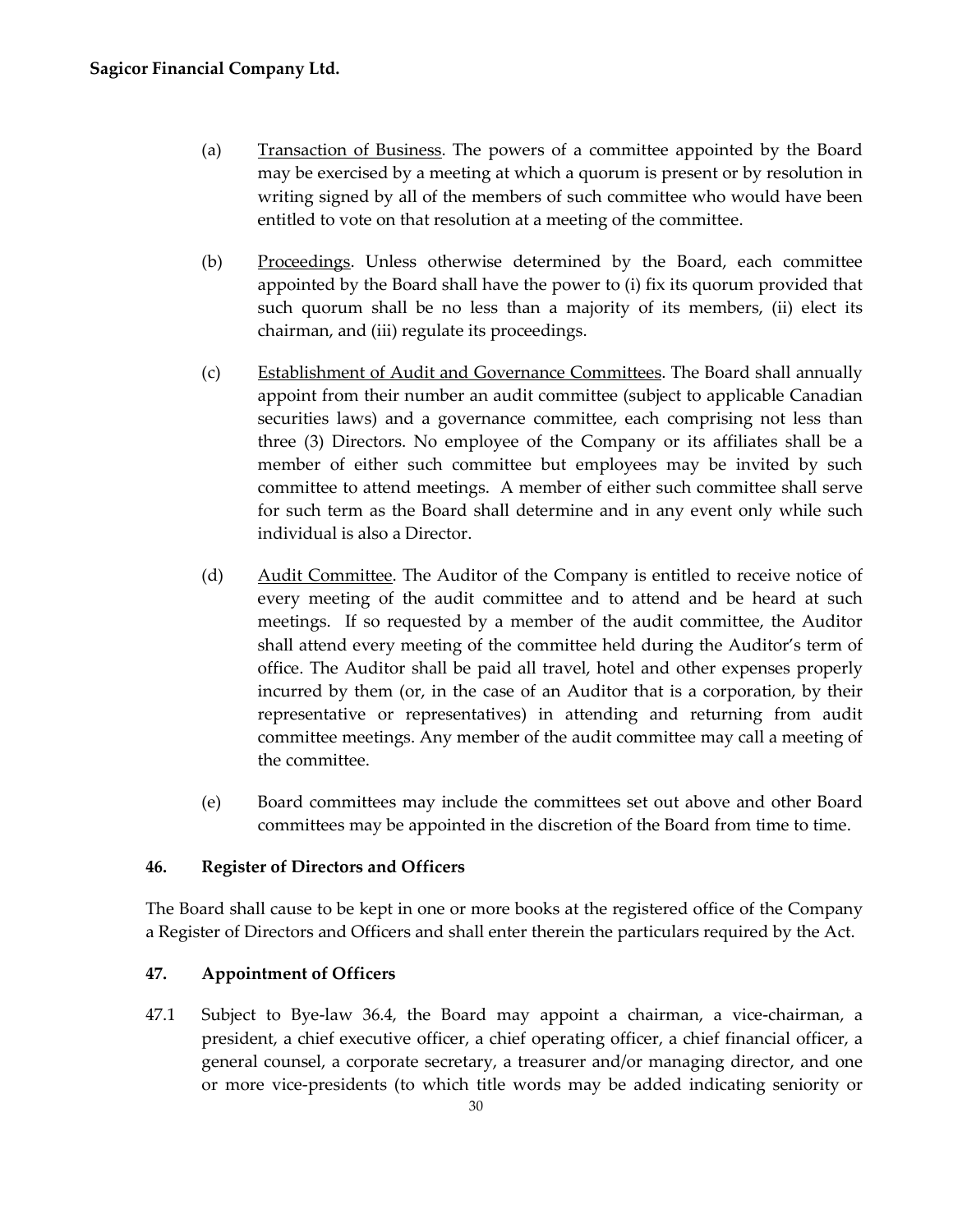function) and such other Officers (who may or may not be Directors), including one or more assistants to any of the Officers so appointed, as the Board may determine for such terms as the Board deems fit, provided that any such chairman and vice-chairman of the Board, shall also be Directors.

47.2 If appointed, the chairman and vice-chairman shall have powers and duties as the Directors may specify and during the absence or disability of the chairman his duties shall be performed and his powers exercised by the vice-chairman.

# <span id="page-34-0"></span>**48. Appointment of Secretary**

The Secretary shall be appointed by the Board from time to time for such term as the Board deems fit.

## <span id="page-34-1"></span>**49. Duties of Officers**

The Officers shall have such powers and perform such duties in the management, business and affairs of the Company as may be delegated to them by the Board from time to time.

# <span id="page-34-2"></span>**50. Remuneration of Officers**

The Officers may be paid such remuneration as the Board may determine from time to time.

## <span id="page-34-3"></span>**51. Conflicts of Interest**

- 51.1 Any Director, or any Director's firm, partner or any company with whom any Director is associated, may act in any capacity for, be employed by or render services to the Company on such terms, including with respect to remuneration, as may be agreed between the parties. Nothing herein contained shall authorise a Director or a Director's firm, partner or company to act as Auditor to the Company.
- 51.2 A Director who is directly or indirectly interested in a material contract or proposed material contract with the Company (an "Interested Director") shall:
	- (a) declare the nature of such interest as required by the Act;
	- (b) not be permitted to vote in respect of such contract or proposed contract; and
	- (c) be counted in the quorum for the meeting at which the contract or proposed contract is to be voted on,

provided that: (i) no such contract or proposed contract shall be void or voidable by reason only that the Interested Director did not comply with Bye-law 51.2(a) and/or (b) above and the Interested Director shall not be liable to account to the Company for any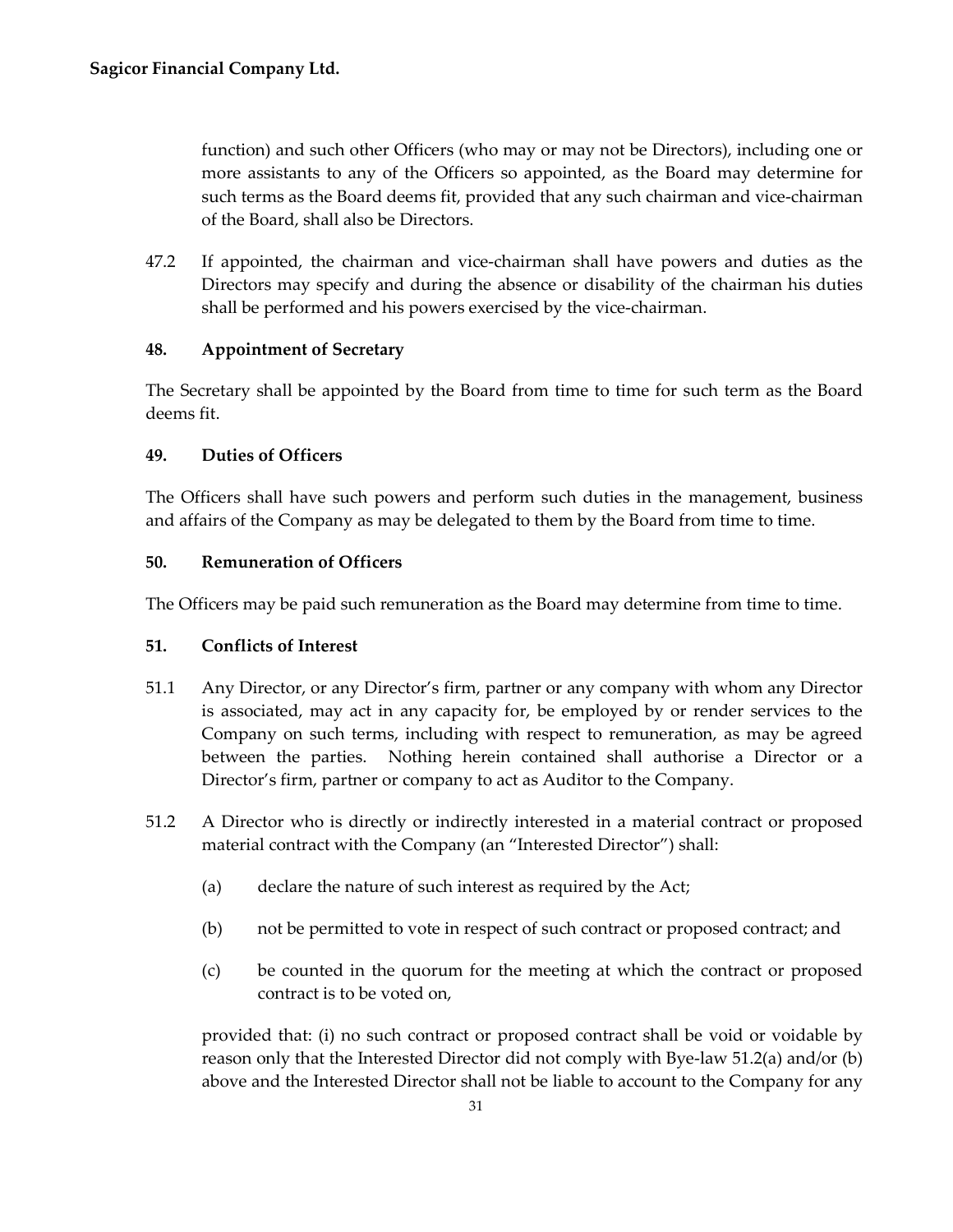profit realised thereby, if the interest was disclosed to the Members and the Members subsequently approved such contract by Special Resolution, and (ii) Bye-law 51.2(b) shall not prohibit an Interested Director from voting in respect of such contract or proposed contract (w) relating to his or her remuneration as a Director, Officer, employee or agent of the Company or its affiliates,  $(x)$  relating to his or her indemnification or insurance under Bye-law 52,  $(y)$  with an affiliate of the Company, or (z) in connection with the direct or indirect ownership of shares in the Company by any Director.

51.3 In addition to the disclosure required pursuant to Bye-law 51.2, disclosure of a material contract or proposed material contract between the Company and an Interested Director shall also be made at the next general meeting of the Company following the disclosure made pursuant to Bye-law 51.2.

#### <span id="page-35-0"></span>**52. Indemnification and Exculpation of Directors and Officers**

- 52.1 The Directors, Resident Representative, Secretary and other Officers (such term to include any person appointed to any committee by the Board) acting in relation to any of the affairs of the Company or any subsidiary thereof and the liquidator or trustees (if any) acting in relation to any of the affairs of the Company or any subsidiary thereof and every one of them (whether for the time being or formerly), and their heirs, executors and administrators (each of which an "indemnified party"), shall be indemnified and secured harmless out of the assets of the Company from and against all actions, costs, charges, losses, damages and expenses which they or any of them, their heirs, executors or administrators, shall or may incur or sustain by or by reason of any act done, concurred in or omitted in or about the execution of their duty, or supposed duty, or in their respective offices or trusts, and no indemnified party shall be answerable for the acts, receipts, neglects or defaults of the others of them or for joining in any receipts for the sake of conformity, or for any bankers or other persons with whom any moneys or effects belonging to the Company shall or may be lodged or deposited for safe custody, or for insufficiency or deficiency of any security upon which any moneys of or belonging to the Company shall be placed out on or invested, or for any other loss, misfortune or damage which may happen in the execution of their respective offices or trusts, or in relation thereto, PROVIDED THAT this indemnity shall not extend to any matter in respect of any fraud or dishonesty in relation to the Company which may attach to any of the indemnified parties. Subject to the above proviso, an indemnity agreement may be entered into between the Company and any indemnified party.
- 52.2 The Company may purchase and maintain insurance for the benefit of any Director or Officer against any liability incurred by him under the Act in his capacity as a Director or Officer or indemnifying such Director or Officer in respect of any loss arising or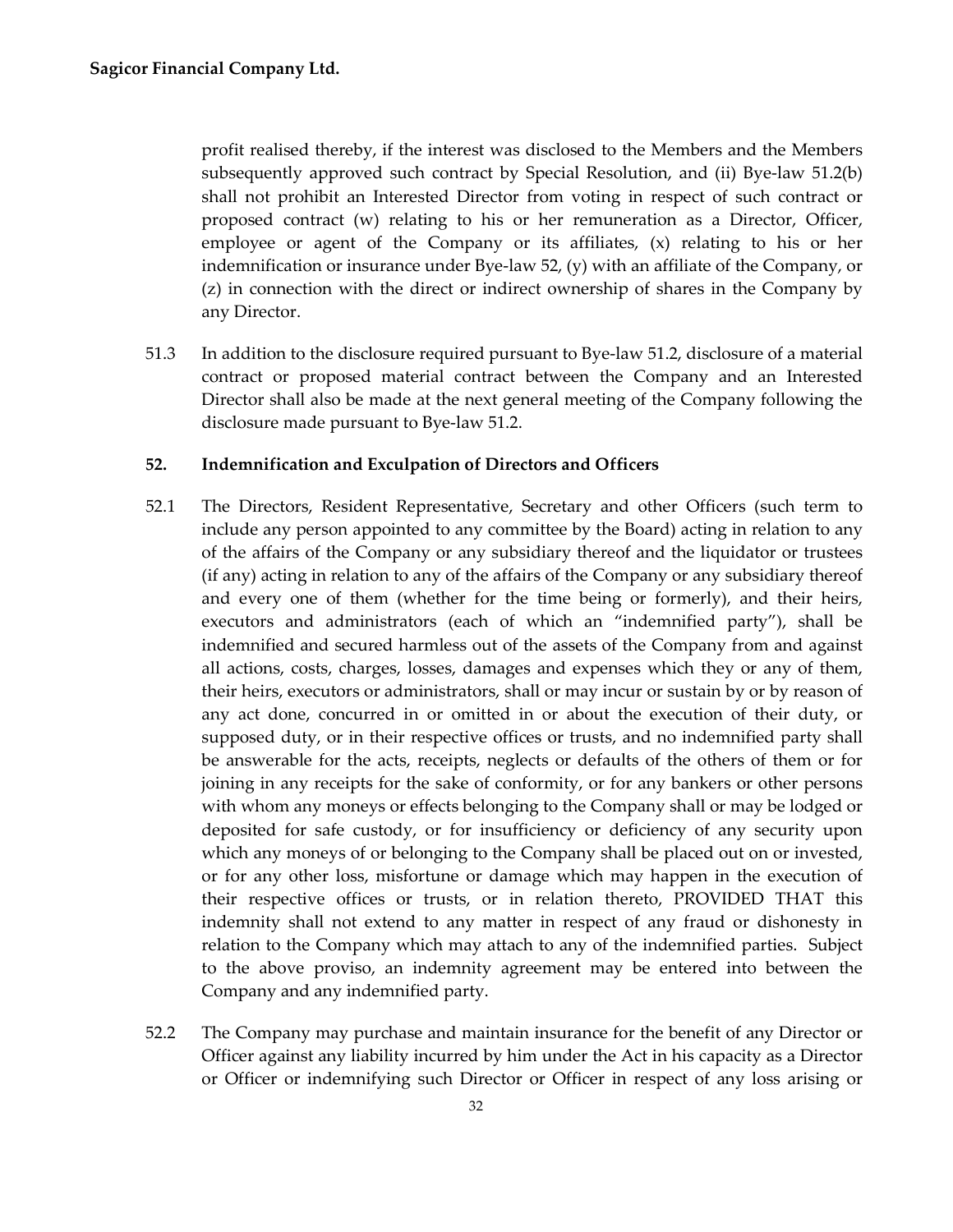liability attaching to him by virtue of any rule of law in respect of any negligence, default, breach of duty or breach of trust of which the Director or Officer may be guilty in relation to the Company or any subsidiary thereof.

52.3 The Company may advance moneys to a Director or Officer for the costs, charges and expenses incurred by the Director or Officer in defending any civil or criminal proceedings against him, on condition that the Director or Officer shall repay the advance if any allegation of fraud or dishonesty in relation to the Company is proved against him.

# **MEETINGS OF THE BOARD OF DIRECTORS**

# <span id="page-36-1"></span><span id="page-36-0"></span>**53. Board Meetings**

- 53.1 The Board may meet for the transaction of business, adjourn and otherwise regulate its meetings as it sees fit. Subject to these Bye-laws, a resolution put to the vote at a Board meeting shall be carried by the affirmative votes of a majority of the votes cast and in the case of an equality of votes the presiding chairman shall not have a second or casting vote.
- 53.2 The Board may appoint a day or days in any month or months for regular meetings of the Directors at a place and hour to be determined. A copy of any resolution of the Board fixing the day(s), place and time of such regular meetings shall be sent to each Director forthwith after being passed.

# <span id="page-36-2"></span>**54. Notice of Board Meetings**

The chairman, the vice-chairman or any two Directors may, and the Secretary on the requisition of the chairman, the vice-chairman or any two Directors shall, at any time summon a Board meeting. Notice of a Board meeting shall be deemed to be duly given to a Director if it is given to such Director verbally (including in person or by telephone) or otherwise communicated or sent to such Director by post, electronic means or other mode of representing words in a visible form at such Director's last known address or in accordance with any other instructions given by such Director to the Company for this purpose not less than forty-eight (48) hours before the time when the meeting is to be held, save that any Director may consent to receiving shorter notice. Notice of an adjourned Board meeting is not required if the time and place of the adjourned meeting is announced at the original meeting prior to the adjournment.

# <span id="page-36-3"></span>**55. Electronic Participation in Meetings**

Subject to the unanimous consent of all Directors, a Director may participate in any meeting by such telephonic, electronic or other communication facilities or means as permit all persons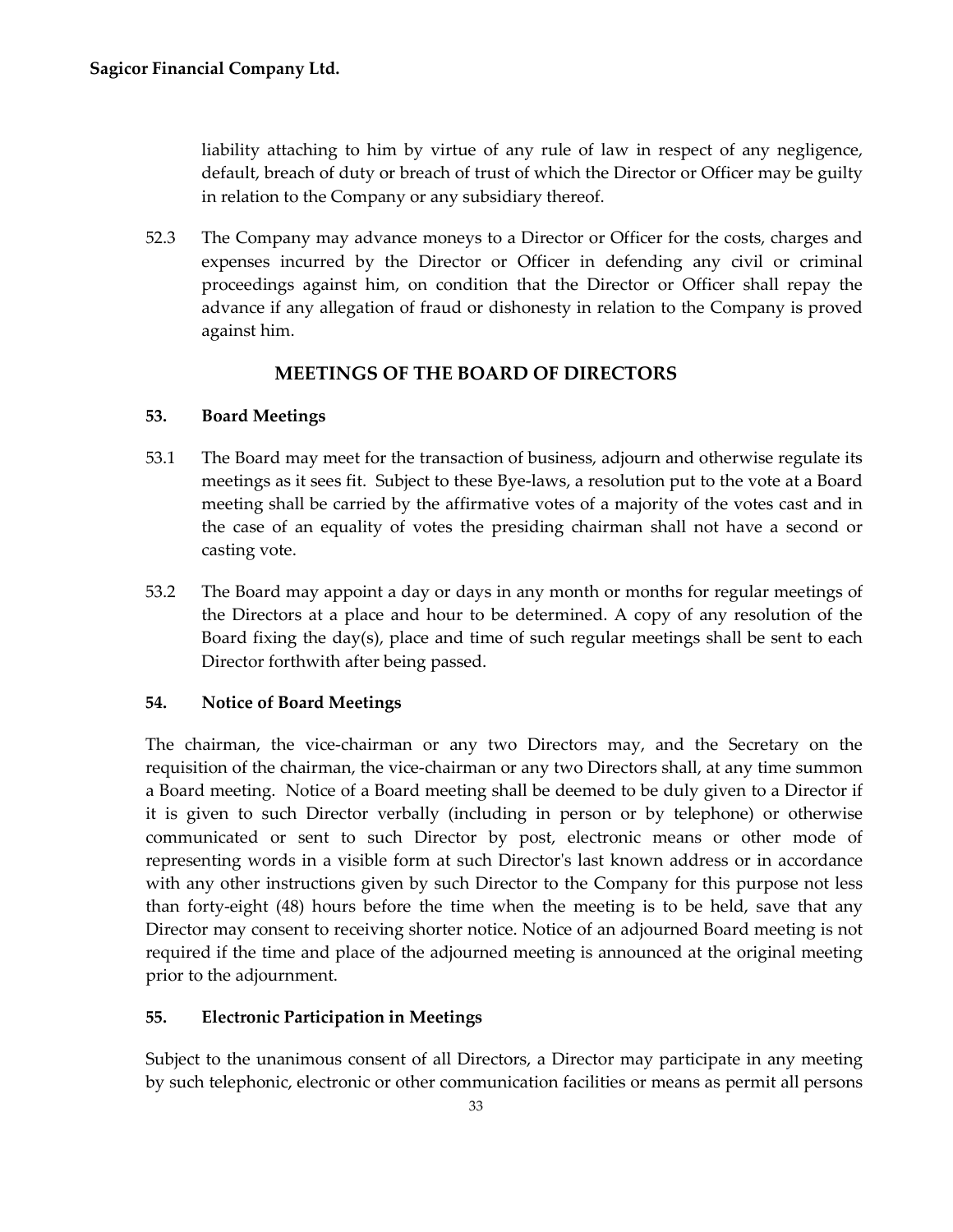participating in the meeting to communicate with each other simultaneously and instantaneously, and participation in such a meeting shall constitute presence in person at such meeting. Any such unanimous consent of all Directors shall be effective whether given before or after the meeting to which it relates and may be given with respect to all meetings held while the Director in question holds office.

# <span id="page-37-0"></span>**56. [Reserved]**

# <span id="page-37-1"></span>**57. Quorum at Board Meetings**

The quorum necessary for the transaction of business at a Board meeting shall be the majority of the number of Directors determined pursuant to Bye-law 37, notwithstanding any vacancy among the Directors. No business may be transacted at a meeting of the Board unless a quorum is present.

# <span id="page-37-2"></span>**58. Board to Continue in the Event of Vacancy**

The Board may act notwithstanding any vacancy in its number but, if and so long as its number is reduced below three (3), the continuing Directors or Director (i) shall summon a general meeting to elect further Directors (or if there are no Directors then in office, then the Secretary or any Member may summon the general meeting); and (ii) may act for the purpose of preserving the assets of the Company.

## <span id="page-37-3"></span>**59. Chairman to Preside**

Unless otherwise agreed by a majority of the Directors attending, the chairman of the Company (and in his absence, the vice-chairman), shall act as chairman at all Board meetings at which such person is present. In their absence, the Directors present at the meeting shall elect or appoint a chairman of the meeting from among their number.

## <span id="page-37-4"></span>**60. Written Resolutions**

A resolution signed by all the Directors, which may be in counterparts, shall be as valid as if it had been passed at a Board meeting duly called and constituted, such resolution to be effective on the date on which the resolution is signed by the last Director.

# <span id="page-37-5"></span>**61. Validity of Prior Acts of the Board**

No regulation or alteration to these Bye-laws made by the Company in general meeting shall invalidate any prior act of the Board which would have been valid if that regulation or alteration had not been made.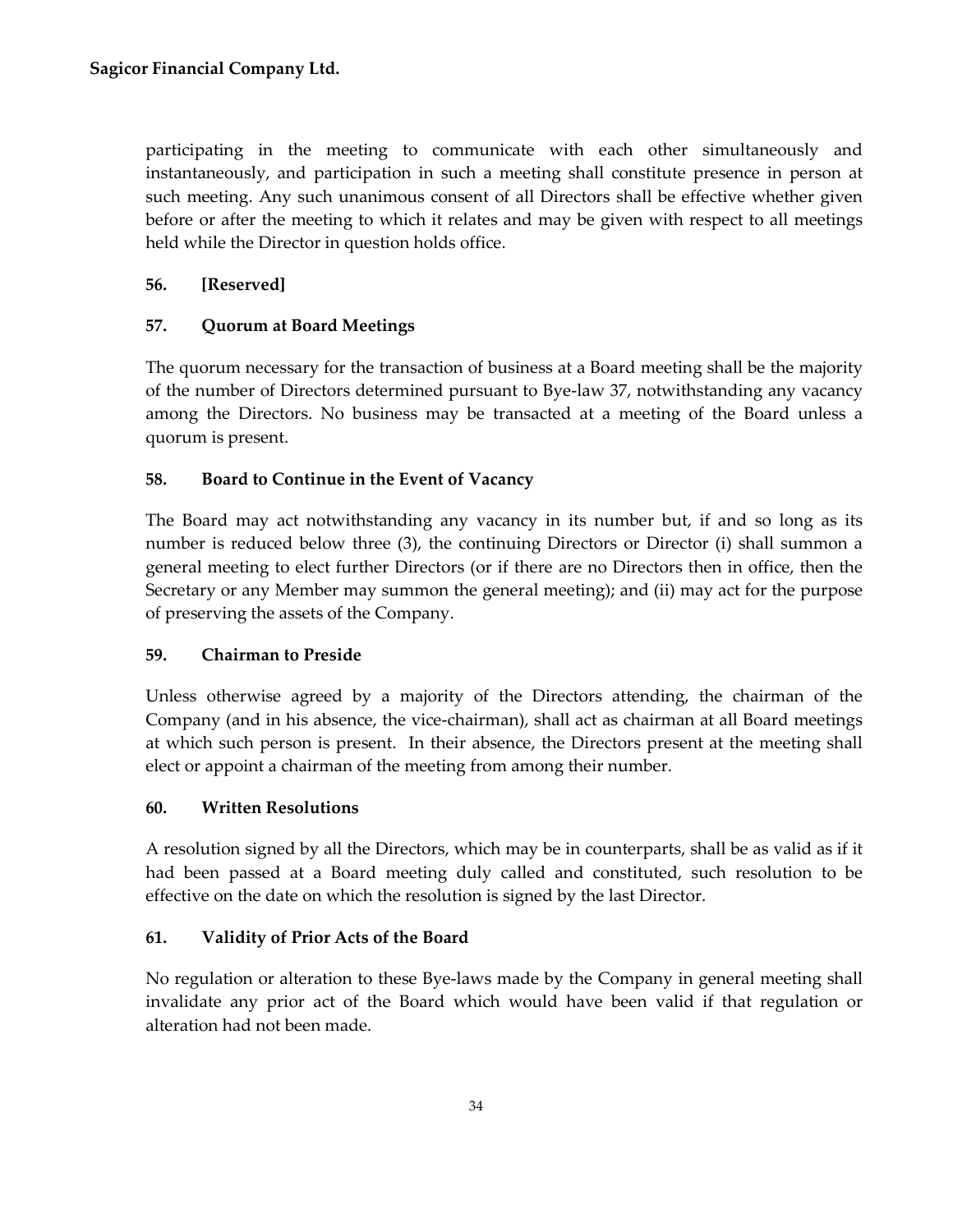# **CORPORATE RECORDS**

#### <span id="page-38-1"></span><span id="page-38-0"></span>**62. Minutes**

The Board shall cause minutes to be duly entered in books provided for the purpose:

- (a) of all elections and appointments of Officers;
- (b) of the names of the Directors present at each Board meeting and of any committee appointed by the Board; and
- (c) of all resolutions and proceedings of general meetings of the Members, Board meetings, meetings of managers and meetings of committees appointed by the Board.

## <span id="page-38-2"></span>**63. Place Where Corporate Records Kept**

63.1 Minutes prepared in accordance with the Act and these Bye-laws shall be kept by the Secretary at the registered office of the Company.

## <span id="page-38-3"></span>**64. Form and Use of Seal**

- 64.1 The Company may adopt a seal in such form as the Board may determine. The Board may adopt one or more duplicate seals for use in or outside Bermuda.
- 64.2 A seal may, but need not, be affixed to any deed, instrument or document, and if the seal is to be affixed thereto, it shall be attested by the signature of (i) any Director, or (ii) any Officer, or (iii) the Secretary, or (iv) any person authorised by the Board for that purpose.
- 64.3 A Resident Representative may, but need not, affix the seal of the Company to certify the authenticity of any copies of documents.

## <span id="page-38-4"></span>**65. Signatures**

65.1 Subject to applicable law, the signature of the chairman, vice-chairman, chief executive officer, chief operating officer, chief financial officer, a president, a vice-president, the Secretary, Assistant Secretary or any Director of the Company or any other Officer or person appointed pursuant to Bye-law 45.1(j) by resolution of the Board, may be printed, engraved, lithographed or otherwise mechanically reproduced on any contract, document or instrument in writing, certificate, bond, debenture or security of the Company executed or issued by or on behalf of the Company. Subject to applicable law, any document or instrument in writing on which the signature of any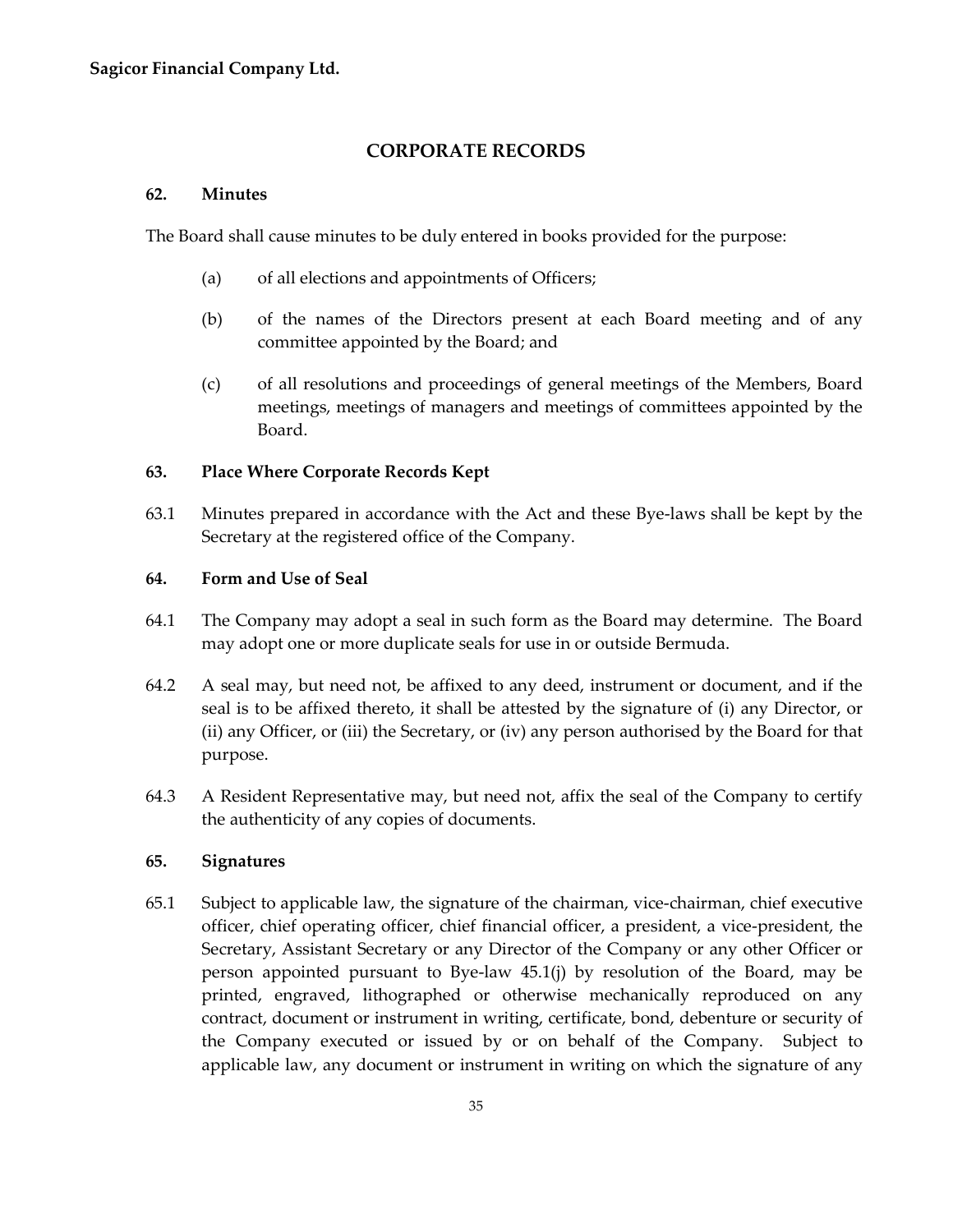such Officer or person is so reproduced shall be deemed to have been manually signed by such Officer or person whose signature is so reproduced and shall be as valid to all intents and purposes as if such document or instrument in writing is delivered or issued.

# **ACCOUNTS**

#### <span id="page-39-1"></span><span id="page-39-0"></span>**66. Records of Account**

- 66.1 The Board shall cause to be kept proper records of account with respect to all transactions of the Company and in particular with respect to:
	- (a) all amounts of money received and expended by the Company and the matters in respect of which the receipt and expenditure relates;
	- (b) all sales and purchases of goods by the Company; and
	- (c) all assets and liabilities of the Company.
- 66.2 Such records of account shall be kept at the registered office of the Company or, subject to the Act, at such other place as the Board thinks fit and shall be available for inspection by the Directors during normal business hours.
- 66.3 Such records of account shall be retained for a minimum period of five years from the date on which they are prepared.

## <span id="page-39-2"></span>**67. Financial Year End**

The financial year end of the Company shall be determined, from time to time by resolution of the Board and failing such resolution shall be 31<sup>st</sup> December in each year.

# **AUDITS**

## <span id="page-39-4"></span><span id="page-39-3"></span>**68. Annual Audit**

Subject to any rights to waive laying of accounts or appointment of an Auditor pursuant to the Act, the accounts of the Company shall be audited at least once in every year.

## <span id="page-39-5"></span>**69. Appointment of Auditor**

69.1 Subject to the Act, the Members shall appoint an auditor to the Company to hold office for such term as the Members deem fit or until a successor is appointed.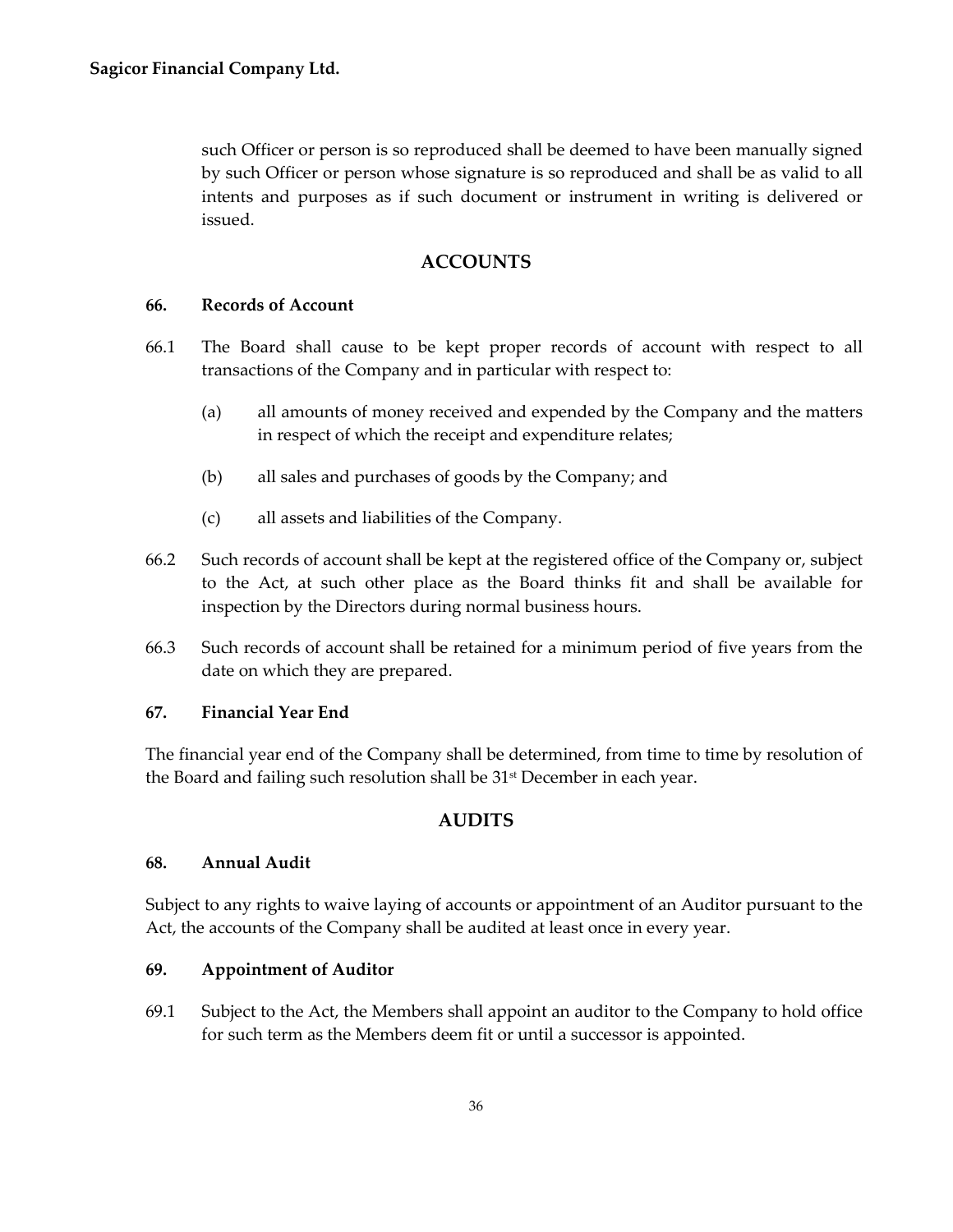69.2 The Auditor may be a Member but no Director, Officer or employee of the Company shall, during his continuance in office, be eligible to act as an Auditor of the Company.

# <span id="page-40-0"></span>**70. Remuneration of Auditor**

- 70.1 The remuneration of an Auditor appointed by the Members shall be fixed by the Company in general meeting or in such manner as the Members may determine.
- 70.2 The remuneration of an Auditor appointed by the Board to fill a casual vacancy in accordance with these Bye-laws shall be fixed by the Board.

# <span id="page-40-1"></span>**71. Duties of Auditor**

- 71.1 The financial statements provided for by these Bye-laws shall be audited by the Auditor in accordance with generally accepted auditing standards. The Auditor shall make a written report thereon in accordance with generally accepted auditing standards.
- 71.2 The generally accepted auditing standards referred to in this Bye-law may be those of a country or jurisdiction other than Bermuda or such other generally accepted auditing standards as may be provided for in the Act. If so, the financial statements and the report of the Auditor shall identify the generally accepted auditing standards used.

# <span id="page-40-2"></span>**72. Access to Records**

The Auditor shall at all reasonable times have access to all books kept by the Company and to all accounts and vouchers relating thereto, and the Auditor may call on the Directors or Officers for any information in their possession relating to the books or affairs of the Company.

## <span id="page-40-3"></span>**73. Financial Statements and the Auditor's Report**

- 73.1 Subject to the following bye-law, the financial statements and/or the auditor's report as required by the Act shall
	- (a) be laid before the Members at the annual general meeting; or
	- (b) be received, accepted, adopted or approved by the Members by written resolution passed in accordance with these Bye-laws.
- 73.2 If all Members and Directors shall agree, either in writing or at a meeting, that in respect of a particular interval no financial statements and/or Auditor's report thereon need be made available to the Members, and/or that no auditor shall be appointed then there shall be no obligation on the Company to do so.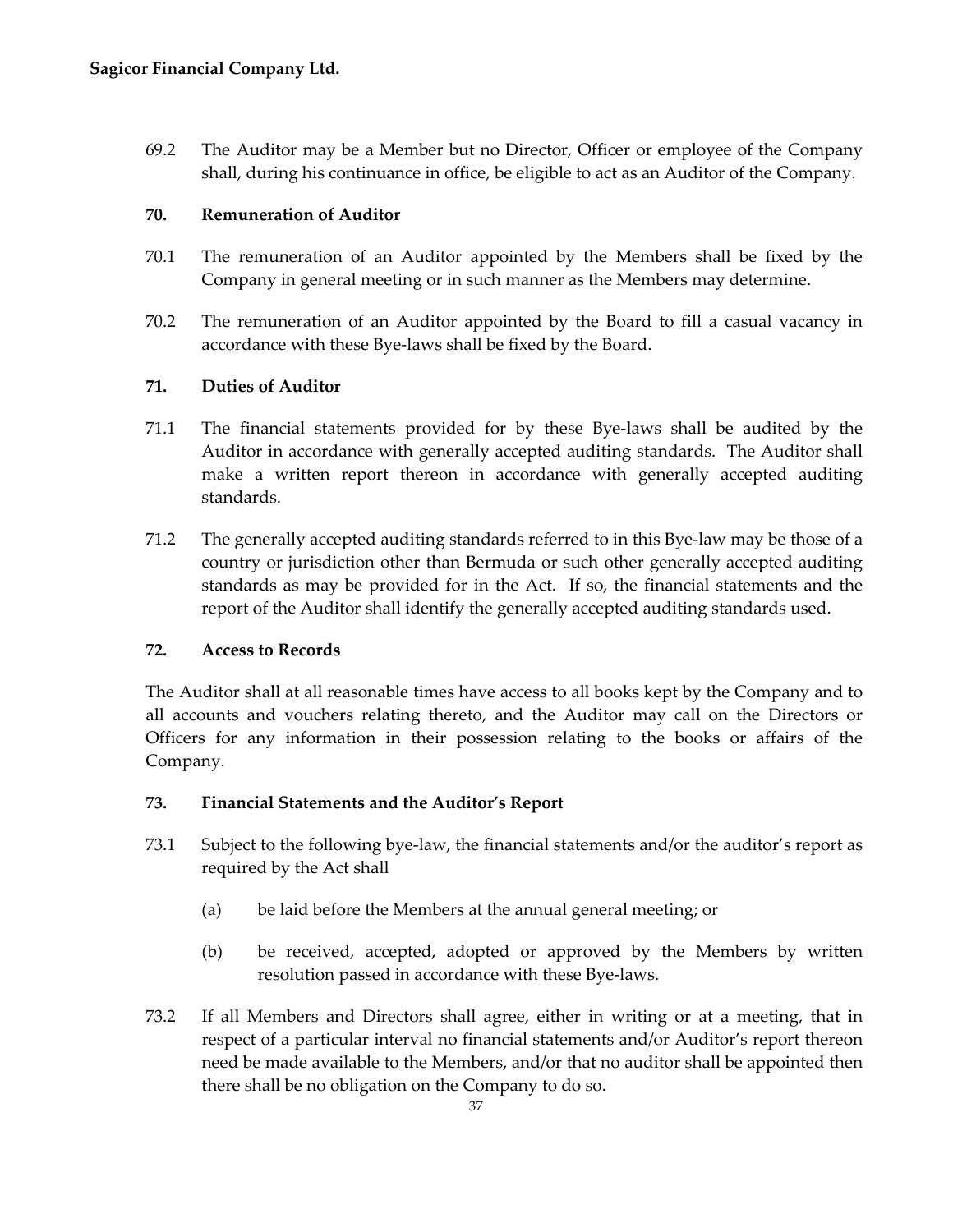## <span id="page-41-0"></span>**74. Vacancy in the Office of Auditor**

The Board may fill any casual vacancy in the office of the auditor.

#### <span id="page-41-1"></span>**75. Disclosure of Interests**

- 75.1 The Company may by notice in writing require any holder of shares within such reasonable time as is specified in the notice to indicate in writing the capacity in which he holds any shares, and if he holds them otherwise than as a beneficial owner, to indicate in writing so far as it lies within his knowledge, any person who has an interest in them (either by name and address or by other particulars sufficient to enable such person to be identified) and the nature of such person's interest.
- 75.2 Where the Company is informed in pursuance of a notice given to any person pursuant to Bye-law 75.1, that any other person has an interest in any shares, the Company may by notice in writing require that other person within such reasonable time as specified in such notice to indicate in writing the capacity in which he holds that interest, and if he holds it otherwise than as a beneficial owner, to indicate in writing so far as it lies within his knowledge, any person who has an interest in it (either by name and address or by other particulars sufficient to enable him to be identified) and the nature of that person's interest.
- 75.3 The Company may by notice in writing require any Member, within such reasonable time as is specified in the notice, to indicate in writing whether any of the voting rights carried by any shares held by such Member are the subject of an agreement or arrangement under which another person is entitled to control such Member's exercise of those rights and, if so, to give, so far as it lies within his knowledge, written particulars of the agreement or arrangement and the parties to it.
- 75.4 Where the Company is informed, in pursuance of a notice given to any person under Bye-law 75.3 or this Bye-law 75.4, that any other person is a party to such agreement or arrangement as is mentioned in Bye-law 75.3 or this Bye-law 75.4, the Company may by notice in writing require that other person within such reasonable time as is specified in the notice to give, so far as it lies within his knowledge, written particulars of the agreement or arrangement and the parties to it.

## <span id="page-41-2"></span>**76. Information Available to Members**

76.1 Save in accordance with the Act, no Member shall be entitled to any information with respect to any details or conduct of the Company's business which in the opinion of the Board by resolution it would be inexpedient in the interests of the Company to communicate to the public but the Board may, from time to time, subject to Bye-law 9.2 and the rights conferred by the Act or applicable Canadian securities laws, determine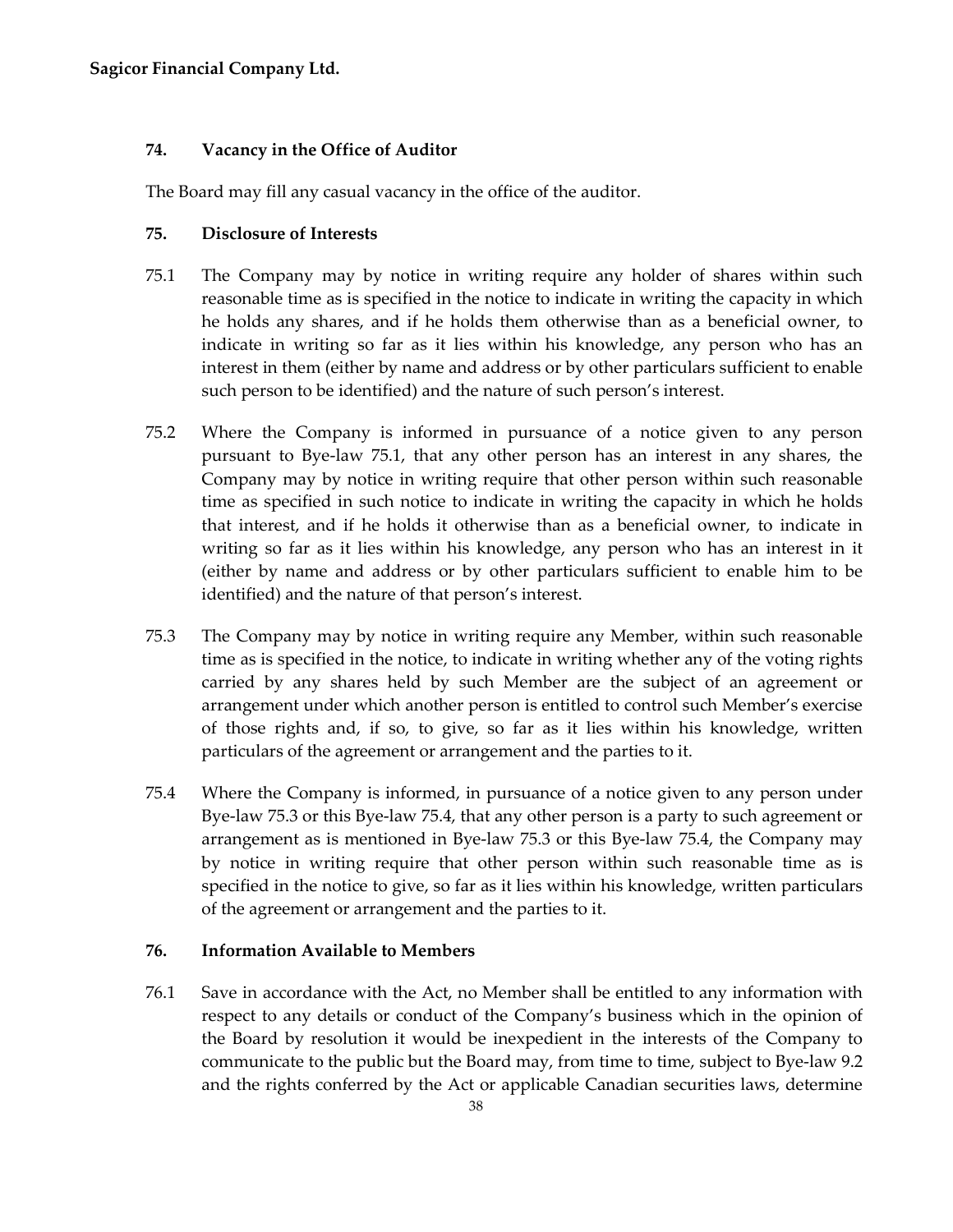whether and to what extent and at what time and place and under what conditions or regulations, the documents, books and registers and accounting records of the Company or any of them may be open to the inspection of Members and no Member shall have any right to inspect any document or book or register or accounting record of the Company except as conferred by the Act or authorized by the Board or by resolution of the Members.

# **VOLUNTARY WINDING-UP AND DISSOLUTION**

# <span id="page-42-1"></span><span id="page-42-0"></span>**77. Winding-Up**

If the Company shall be wound up the liquidator may, with the sanction of a Special Resolution of the Members, divide amongst the Members in specie or in kind the whole or any part of the assets of the Company (whether they shall consist of property of the same kind or not) and may, for such purpose, set such value as he deems fair upon any property to be divided as aforesaid and may determine how such division shall be carried out as between the Members or different classes of Members. The liquidator may, with the like sanction, vest the whole or any part of such assets in the trustees upon such trusts for the benefit of the Members as the liquidator shall think fit, but so that no Member shall be compelled to accept any shares or other securities or assets whereon there is any liability.

# **CHANGES TO CONSTITUTION**

## <span id="page-42-3"></span><span id="page-42-2"></span>**78. Changes to Bye-laws**

No Bye-law may be rescinded, altered or amended and no new Bye-law may be made save in accordance with the Act and until the same has been approved by a resolution of the Board and by a resolution of the Members and, for as long as the Common Shares are listed on The Toronto Stock Exchange, the written approval of The Toronto Stock Exchange has been received.

## <span id="page-42-4"></span>**79. Changes to the Memorandum of Continuance**

No alteration or amendment to the Memorandum of Continuance may be made save in accordance with the Act and until the same has been approved by a resolution of the Board and, save where a greater majority is required by these Bye-laws, by a resolution of the Members.

## <span id="page-42-5"></span>**80. Discontinuance**

Subject to approval by Special Resolution, the Board may exercise all the powers of the Company to discontinue the Company to a jurisdiction outside Bermuda pursuant to the Act.